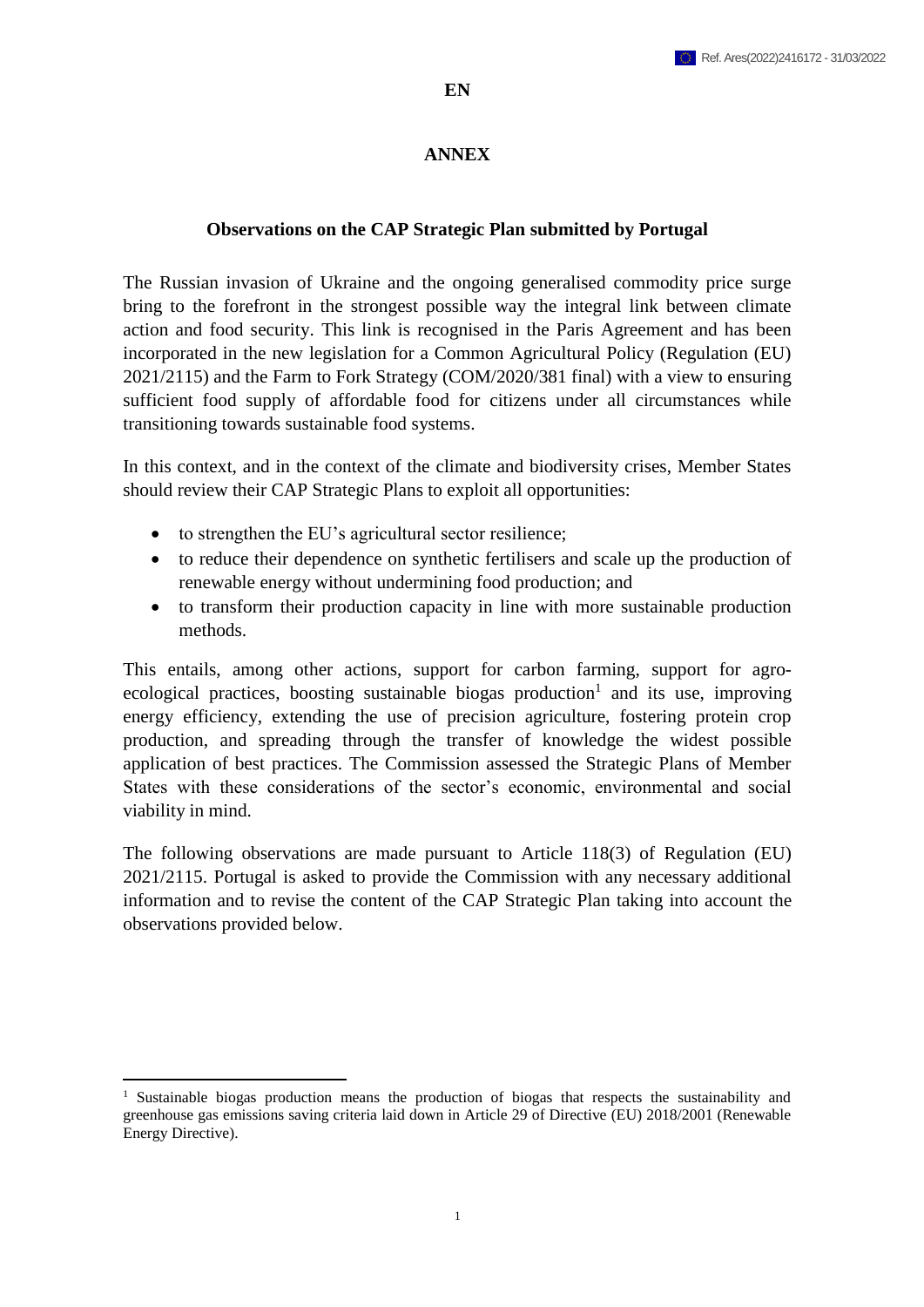# **Key issues**

## **Observations with regard to the strategic focus of the CAP strategic plan**

- 1) The Commission welcomes the CAP Strategic Plan submitted by Portugal (the Plan), the consideration given to its recommendations of 18 December 2020, and the exchanges in the framework of the structured dialogue leading up to its submission. The Commission takes note of the public consultations conducted in preparing the Plan and invites Portugal to strengthen the partnership principle during the implementation phase.
- 2) The Commission notes that the Plan includes a solid identification of the challenges to be addressed while the intervention logic needs to correspond better to the identified needs on a number of objectives.
- 3) The Commission recalls the importance of the targets set for result indicators as a key tool to assess the ambition of the Plan and monitor its progress. The Commission requests Portugal to revise the proposed target values, by improving their accuracy and taking into account all the relevant interventions, and by defining an adequate ambition level in line with the identified needs.

## **Observations with regard to fostering of a smart, competitive, resilient and diversified agricultural sector that ensures long-term food security**

- 4) The Commission considers that the Plan shows the potential to contribute effectively to the general objective of fostering of a smart, competitive, resilient and diversified agricultural sector that ensures long-term food security.
- 5) The Commission welcomes the important efforts to advance towards a fairer distribution of the support in Portugal (with the use of capping, total convergence, complementarity redistributive income support for sustainability and specific support to small farmers) and notes the interventions supporting competitiveness of Portuguese farms. Meanwhile, in light of the Russian war on Ukraine, the Commission urges Portugal to consider interventions that will help reduce dependence on fossil fuels and other externally sourced inputs to preserve the production capacity and viability of farms.
- 6) The coupled direct payments aim at improving competitiveness and sustainability in certain sectors in difficulty. However, most interventions proposed seem to provide only additional income support for the duration of the Plan, and therefore, it should be better justified how they would lead to the improvement of the competitiveness of the sectors in the longer term. The Commission welcomes the efforts to address the import dependency in some sectors, such as protein crops.

# **Observations with regard to the support for and strengthening of environmental protection, including biodiversity, and climate action and to contribute to achieving the environmental and climate-related objectives of the Union, including its commitments under the Paris Agreement**

7) The Commission has doubts about the effective contribution of the Plan to this general objective, requiring for its approval the modifications specified in this letter.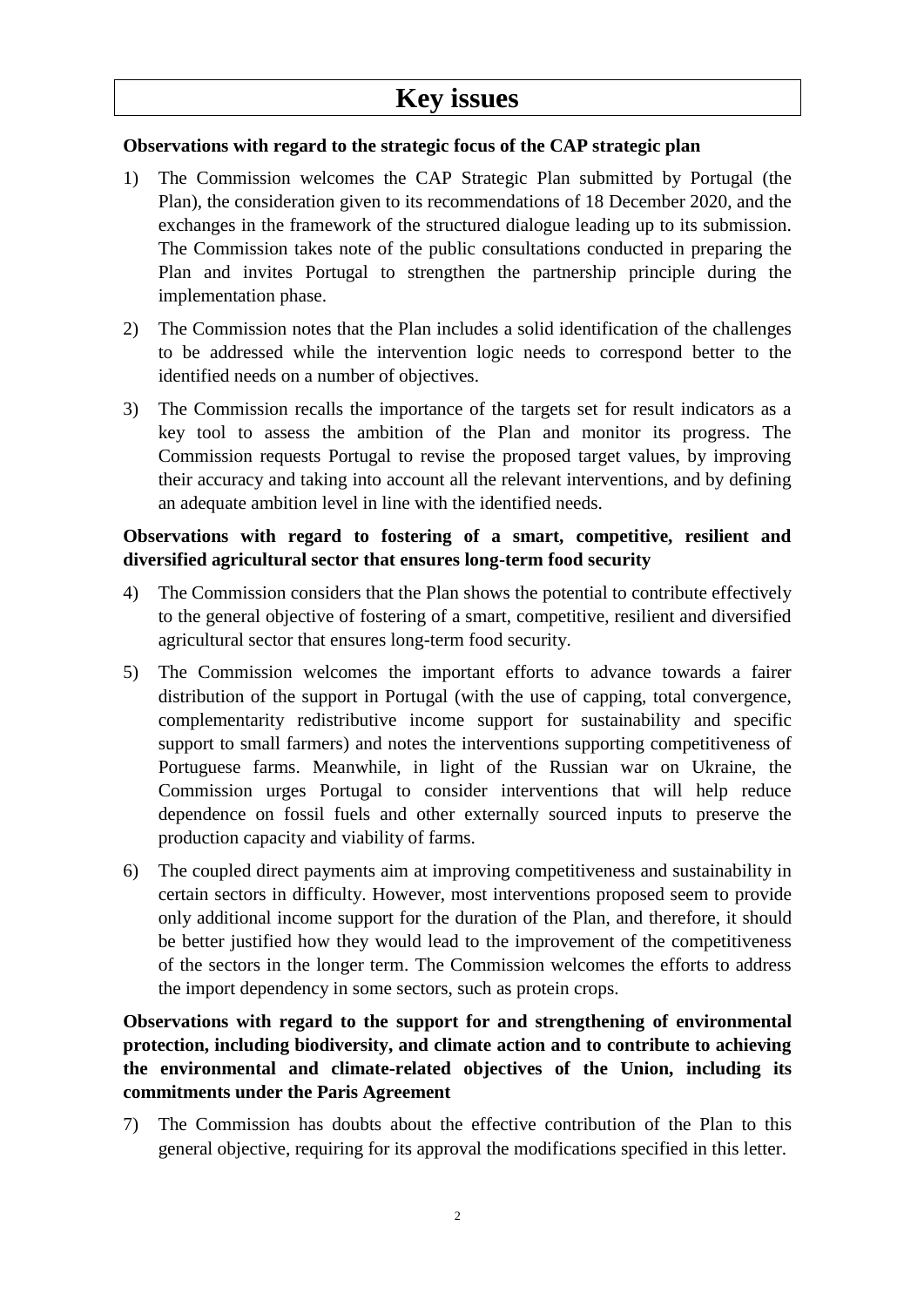- 8) Portugal is requested to better demonstrate the increased ambition of the planned green architecture as regards environmental and climate related objectives using qualitative and quantitative elements such as financial allocation and indicators.
- 9) The Plan should deliver more ambition, especially in relation to water management (quantity and quality), nutrient use efficiency, ammonia emissions, sustainable forest management and fire prevention. The Commission requests Portugal to revise its Plan accordingly. This would deliver an enhanced environmental ambition (as required by Article 105 of Regulation (EU) 2021/2115 (Strategic Plan Regulation - SPR).
- 10) Portugal should also ensure contribution to and consistency with EU environmental and climate legislation as listed in Annex XIII to the SPR, and the planning tools arising from that legislation.
- 11) The Plan properly identifies most of the challenges of Portuguese agriculture in relation to climate change and environment and it makes an effort to align the instruments to the existing environmental legislation. However, Portugal is requested to ensure that the proposed interventions respond better to the identified needs and diagnosis stemming from the situation in terms of strengths, weaknesses, opportunities and threats (SWOT) analysis.
- 12) The contribution of the Plan to climate change adaptation is limited, for example with regard to forest fire prevention, water management, enhancing water retention of the landscape, floods and drought prevention. Portugal is invited to make adaptation interventions more visible and strengthen them or add adequate climate change adaptation measures in line with its Adaptation Strategy.
- 13) Portugal is strongly encouraged to revise the Plan in order to take into account the national targets that will be laid down in the revised Regulation (EU) 2018/842 (the Effort Sharing Regulation) and Regulation (EU) 2018/841 (the Regulation for the Land Use, Land Use Change and Forestry (LULUCF)) (revisions which are currently being discussed by the EU co-legislators) in view of the legal requirement in Article 120 of the SPR to review the Plan after their application.
- 14) The Commission requests Portugal to clarify or amend certain Good agricultural and environmental condition (GAEC) so they fully comply with the regulatory framework (see detailed comments below).
- 15) Portugal should also make an effort to increase the potential for water saving and focus on the effective reduction in water use in areas of higher water pressures. Portugal is requested to further elaborate on how the interventions linked to water management will significantly contribute to achieving the objectives of good status of Directive 2000/60/EC (the Water Framework Directive (WFD)) by 2027, notably reducing the water demand, as well as their coherence with other measures supported under the Plan beyond irrigation. Further explanations on how the Plan interplays with other national or EU funding and legislation to address the needs which are considered relevant are also needed.
- 16) Portugal should increase efforts regarding the efficiency in nutrient use by adapting the proposed interventions that can contribute to reducing the nutrient surplus and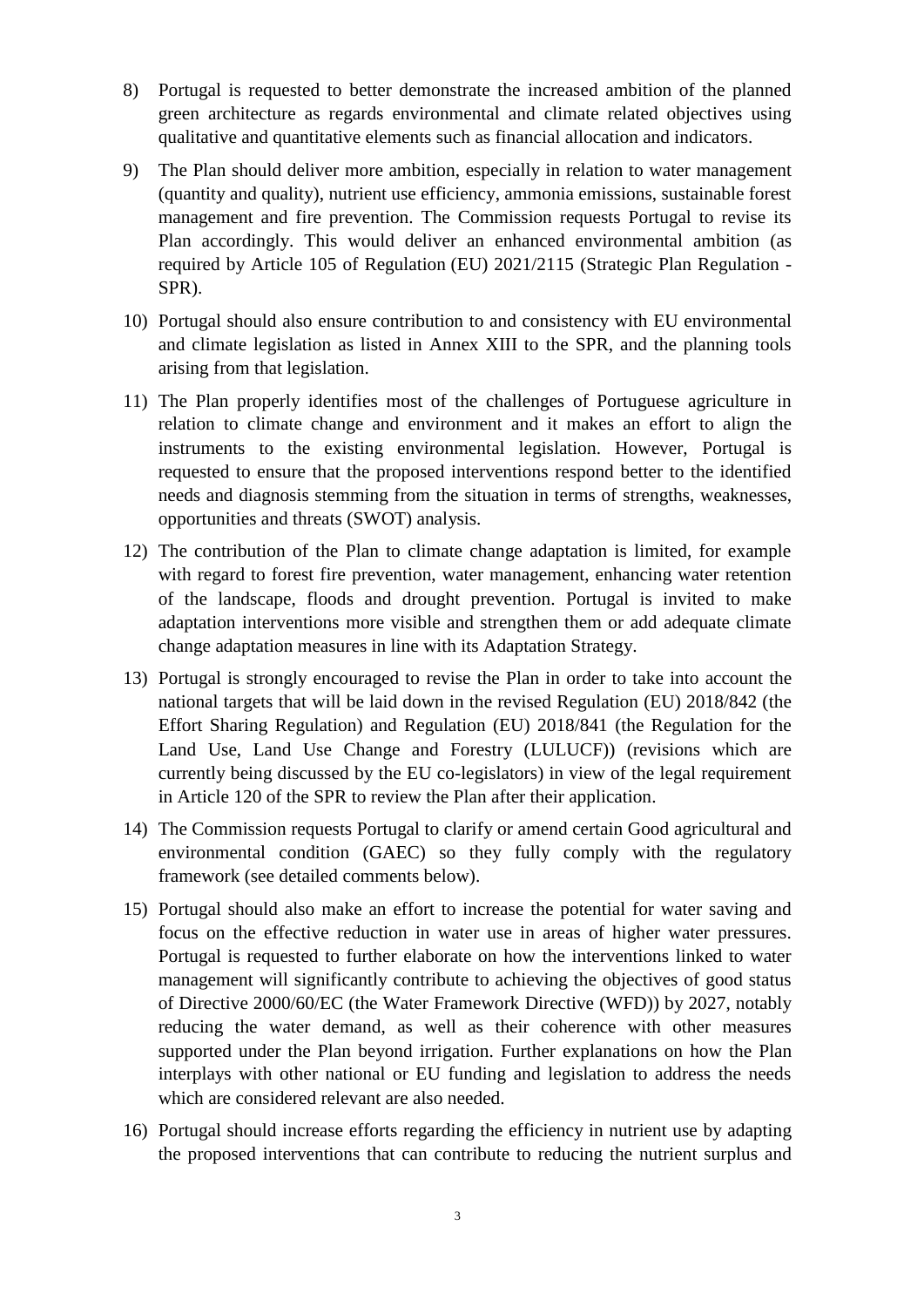thereby reduce ground and surface water pollution and specifying more clearly the commitments in order to identify their contribution to this objective.

- 17) Portugal is requested to better cover ammonia emissions in the scope of the interventions, and to include proper safeguards against ammonia volatilisation.
- 18) The Commission invites Portugal to justify the sharp decrease of funding for the intervention on prevention of biotic and abiotic agents in forests.
- 19) The Commission welcomes the efforts proposed concerning renewable energy production and strongly encourages Portugal to fully benefit from possibilities for CAP interventions by using them to increase sustainable domestic generation and use of renewable energy, including biogas, thereby strengthening what has already been programmed in their National Energy and Climate Plan. Moreover, the Commission calls on Portugal to support interventions that improve nutrient use efficiency, circular approaches to nutrient use, including organic fertilising as well as further steps to reduce energy consumption.
- 20) Portugal is requested to take better account of the PAF and further align the proposed interventions with it.

## **Observations with regard to the strengthening of the socio-economic fabric of rural areas**

- 21) The Commission considers that the Plan shows the potential for contributing to the general objective of strengthening the socio-economic fabric of rural areas. The Commission welcomes the efforts in favour of generational renewal and new farmers.
- 22) The Commission invites Portugal to better explain how various EU and national funds are used to tackle the high number of needs identified in relation to rural areas.
- 23) In the current version of the Plan, LEADER/CLLD (community-led local development) is the only tool used for covering rural areas (except for some small infrastructures in the Azores). Thus, Portugal could consider using complementary non-LEADER interventions (e.g. investments in basic rural infrastructure) or increasing LEADER financial allocations to a level appropriate to the needs, taking also into account the complementarities with other Funds active in rural areas. In addition, LEADER interventions are broadly designed and many sections of the intervention are empty or incomplete. Portugal is requested to revise and complement accordingly.

## **Observations with regard to fostering and sharing of knowledge, innovation and digitalisation in agriculture and rural areas**

- 24) The transition to more resilient and sustainable agriculture will require efforts on advice, coaching and training to help farmers face the most pressing challenges, and foster synergies in the Agricultural Knowledge and Innovation Systems (AKIS). For these reasons, the Commission invites Portugal to strengthen the use of and support to advice, innovation support and the sharing of knowledge and good practices in line with the assessment of needs.
- 25) The Commission identifies weaknesses in terms of coordination and fragmentation of AKIS and encourages Portugal to address such issues in the Plan's strategy,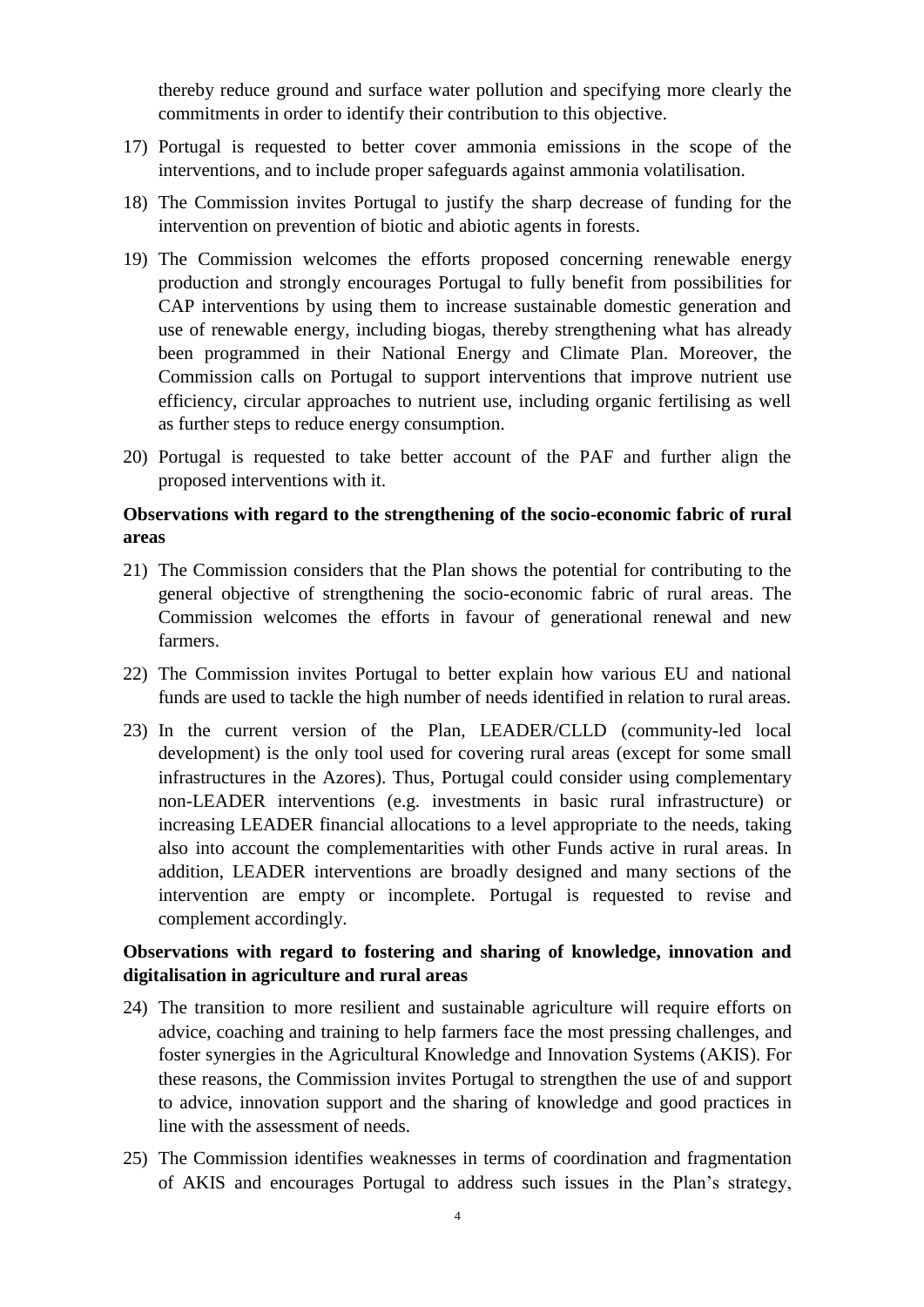considering also possible synergies with other funding instruments such as Horizon Europe.

# **Information with regard to the contribution to and consistency with Green Deal targets**

- 26) The Commission regrets that Portugal does not make use of the possibility to provide information regarding national values for the Green Deal targets contained in the Farm to Fork Strategy and the Biodiversity Strategy. The Commission underlines the importance of the key Green Deal targets concerning anti-microbial resistance, pesticide use, nutrient loss, organic farming, high-diversity landscape features and rural broadband for the purpose of achieving the CAP's specific objectives. It requests Portugal to quantify the national contribution to each of the targets in their revised Plan.
- 27) The Commission welcomes Portugal's ambition to increase the organic area compared to current levels, and the foreseen 2027 target to reach 19% of the utilised agricultural area supported by the CAP for organic farming.
- 28) In relation to the target on high-diversity landscape features, the Commission welcomes the intention to increase the land with high-diversity landscape features.
- 29) With respect to the use and risk of pesticides, the Commission notes that Portugal has planned relevant support. Further efforts are needed in order to effectively reduce risks of transfer of pollutants in water and to use advisory services. The Commission invites Portugal to specify further what efforts and targets will be planned to reduce the use of more hazardous pesticides.
- 30) The Commission expresses concerns regarding the limited efforts on reducing the use of antimicrobials and requests that Portugal plans more targeted actions in this area. The Commission notes a low ambition on supporting 5.5% of livestock units and invites Portugal to clarify how the current situation will be improved.
- 31) With respect to the target on reducing nutrient losses, the Commission notes with concern insufficient efforts that require more ambition.
- 32) As regards the Green Deal targets concerning broadband, the Commission acknowledges that the Plan has a limited contribution and invites Portugal to provide further information on efforts outside the CAP.

# **Detailed observations**

#### **1. STRATEGIC ASSESSMENT**

**1.1. To foster a smart, competitive, resilient and diversified agricultural sector ensuring long term food security**

#### *1.1.1. Strategic assessment of Specific Objective 1*

33) The SWOT summary should be consistent within itself and exhaustive with regard to the situation of the sectors targeted by specific support decisions so that it clearly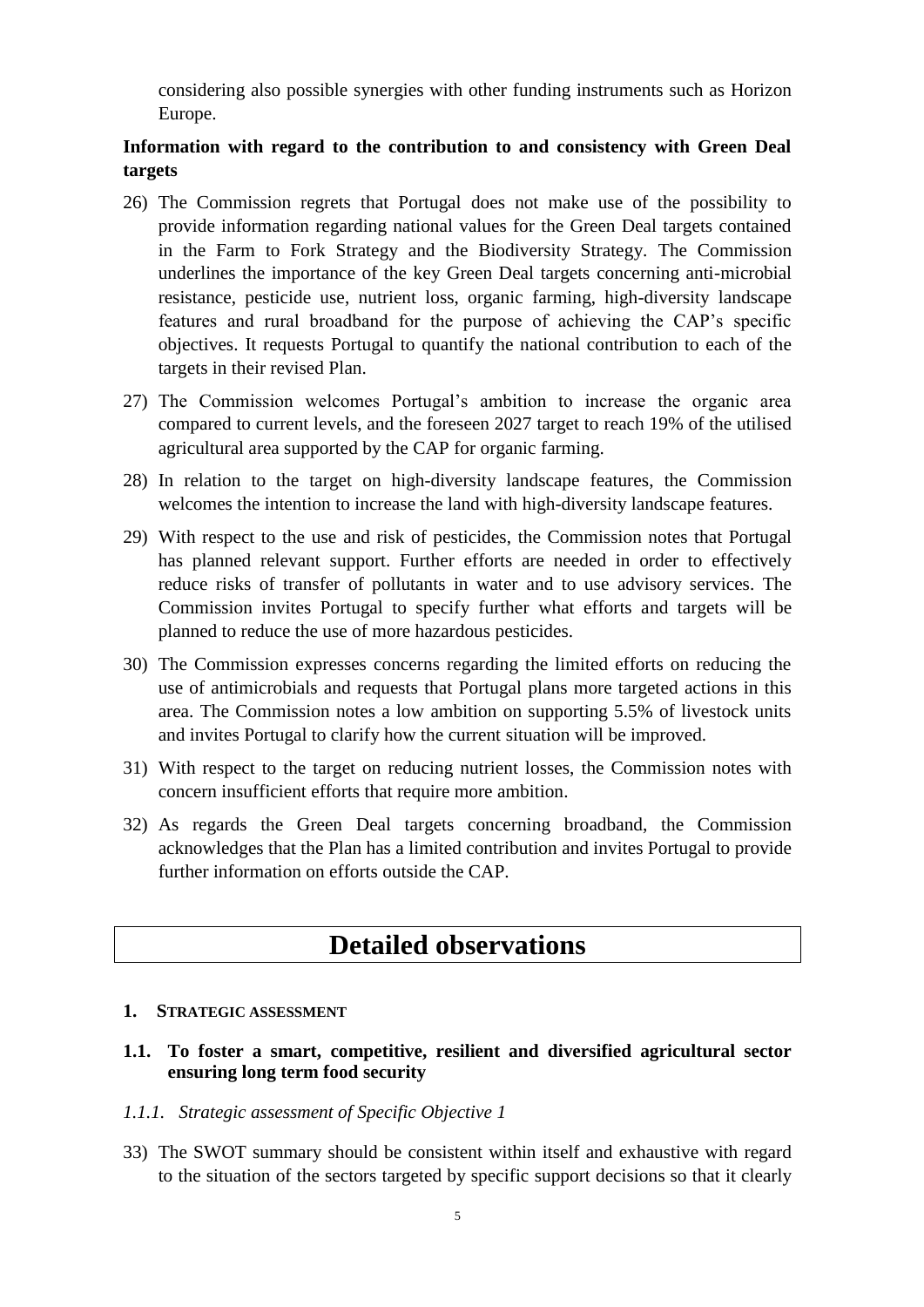justifies the identification of needs and the support strategy. Also, the intervention logic should be strengthened to reflect the links between the SWOT, needs and interventions. In the needs assessment, Portugal should clearly identify farms with higher income support need in relation to fairer, more effective and efficient targeting of direct payments (Article 108(c) of the SPR).

### *Fairer distribution and targeting of support*

- 34) The Commission acknowledges the efforts made by Portugal to address the aim of fairer distribution and better targeting of direct payments through a comprehensive set of tools. Thus, the proposal made to remove all the links to historical references by 2026 is welcome.
- 35) As regards the overview of how the aim of fairer distribution and more effective and efficient targeting of income support is addressed and besides the strategic key messages, Portugal is invited to further explain how the Small Farm Scheme and the Complementary Income Support for Sustainability (CRISS) are going to address the specific income support needs of small farms.

## *Coupled Income Support and relation to the Water Framework Directive*

36) Portugal is invited to provide more details on how it will ensure that the Coupled Income Support (CIS) interventions will not conflict with the objectives of the WFD. Not only the individual interventions (e.g. maize grain which is planned to have a rise in output) but also their cumulative impact should be addressed.

## *Risk Management*

- 37) Portugal presents an overview of the envisaged intervention logic explaining its comprehensive scope. A continuity of existent Rural Development Programme's interventions scope and logic is stressed. Portugal is asked to provide additional information on how the proposed intervention logic aims at further developing the existent risk management systems. In particular, whether interventions are expected to cover more holdings, risks and sectors if compared to existent insurance products and mutual funds funded by EU funds.
- 38) Agricultural risk management tools may address the growing risks that the changing climate represents in agriculture. Portugal is invited to consider incentives for farmers to take proactive measures reducing their vulnerability and increasing their adaptive capacity to climate change.
- *1.1.2. Strategic assessment of Specific Objective 2*
- 39) Portugal recognises the importance of technology to improve the competitiveness of Portuguese agriculture. However, the target for the result indicator on digitalising agriculture (R.3) lacks ambition with only a marginal share of farms to be reached. Portugal is invited to reflect on a possible setting of higher targets (and consequently increase of funding) since Portugal ranks this need highly. A higher ambition on digitalisation and precision farming would not only be good for competitiveness but would also contribute to reaching the environmental ambition.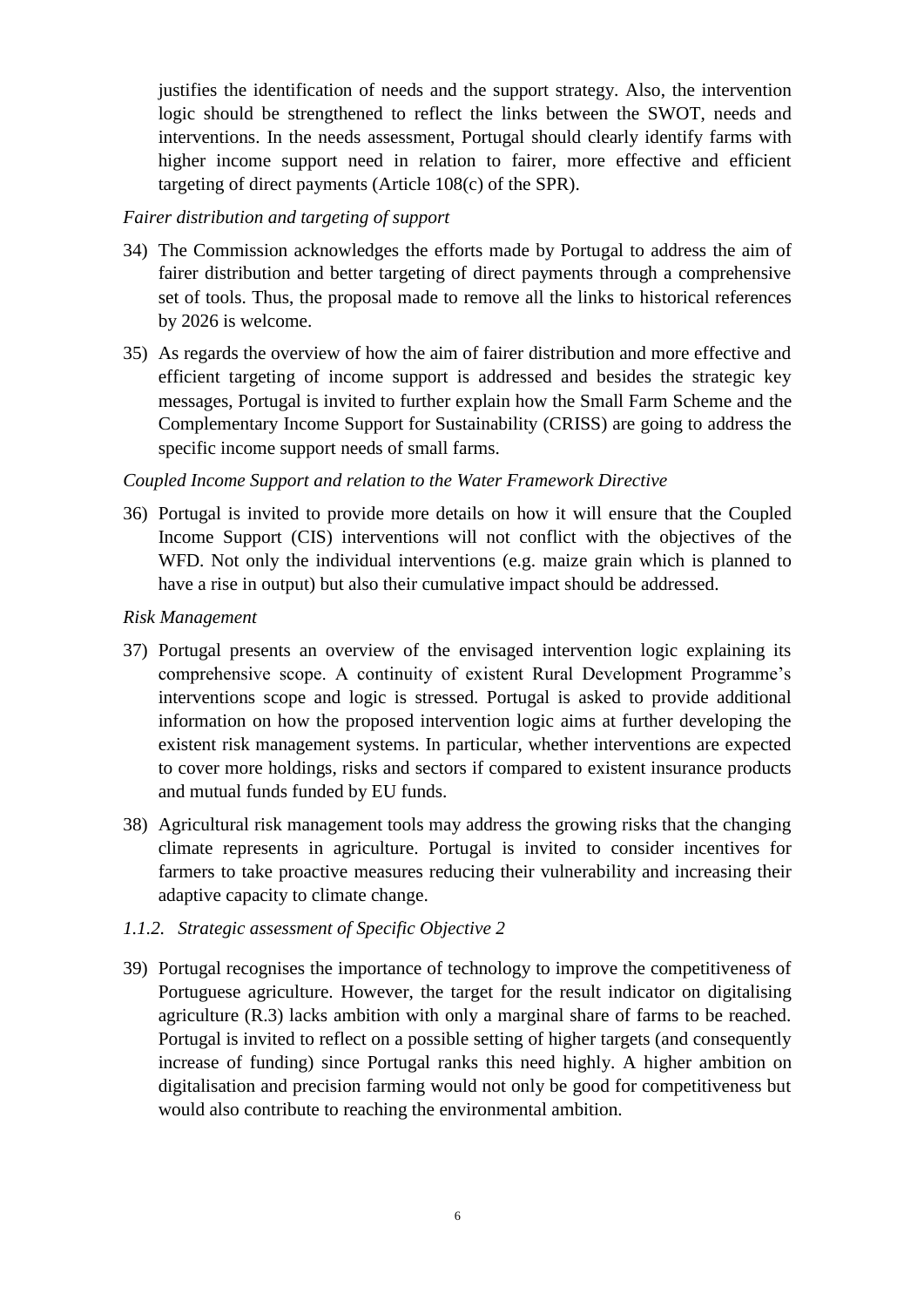### *1.1.3. Strategic assessment of Specific Objective 3*

- 40) Portugal plans sectoral interventions in certain sectors only for fruits and vegetables, wine and for apiculture sectors, i.e. in sectors where sectoral interventions are compulsory, according to the SPR. There are elements in the Plan, including in the needs assessment (need to promote fair and balanced trade relations along the food chain) and in the SWOT (Weakness for specific objective (SO) 3: Poor bargaining power of agricultural producers within the agri-food value chain), which suggest that sectoral interventions could be used to improve the producers' position in the value chain. Portugal is invited to explain the reason for not including other sectoral interventions than fruits and vegetables, wine and apiculture in the Plan.
- 41) Portugal is invited to reflect on a comprehensive strategy for access to technology, digitalisation and innovation, including through incentivising sectoral aggregation where considerable gains of scale and dissemination would thus materialise.

#### *Sector related interventions*

- 42) Portugal is invited to fill in section 3.5, which is partially empty for example for animal interventions.
- 43) In section 3.5, Portugal should describe for each of the sectoral intervention, the consistency and complementarity between coupled income support, sectoral interventions and national support schemes, rural development interventions and state aid. The long-term strategy for these sectors should be explained, in particular in terms of concentration of supply and producer organisations.
- 44) Complementarity between interventions related to a sector should be assessed not only in a pure 'technical' sense (i.e. potential accumulation of support in case of interventions targeting the same sector), but in a broader, 'strategic' sense. Accordingly, Portugal should explain how the combination of the relevant interventions works toward the intended objective and thus fulfils the need(s) identified for the sector concerned, including the synergies and potential overcompensation concerning the interventions on silage maize and dairy.
- 45) On the protein crops sector, taking into account that several interventions refer to protein crops, Portugal is invited to complete the section 3.5.9 on the overview of interventions related the protein crops sector.
- **1.2. To support and strengthen environmental protection, including biodiversity, and climatic action and to contribute to achieving the environmental and climate-related objectives of the Union including its commitments under the Paris Agreement**

#### *1.2.1. Strategic assessment of Specific Objective 4*

- 46) The overview of the SO4 should better clarify how Portugal will address the vulnerability to and the effects of climate change. Consistency with the National Adaptation Strategy should be improved, in particular as regards the role of highly diverse forests to prevent forest fires.
- 47) On climate change mitigation, Portugal is invited to provide an estimate of the mitigation potential under the concerned interventions. In addition, Portugal is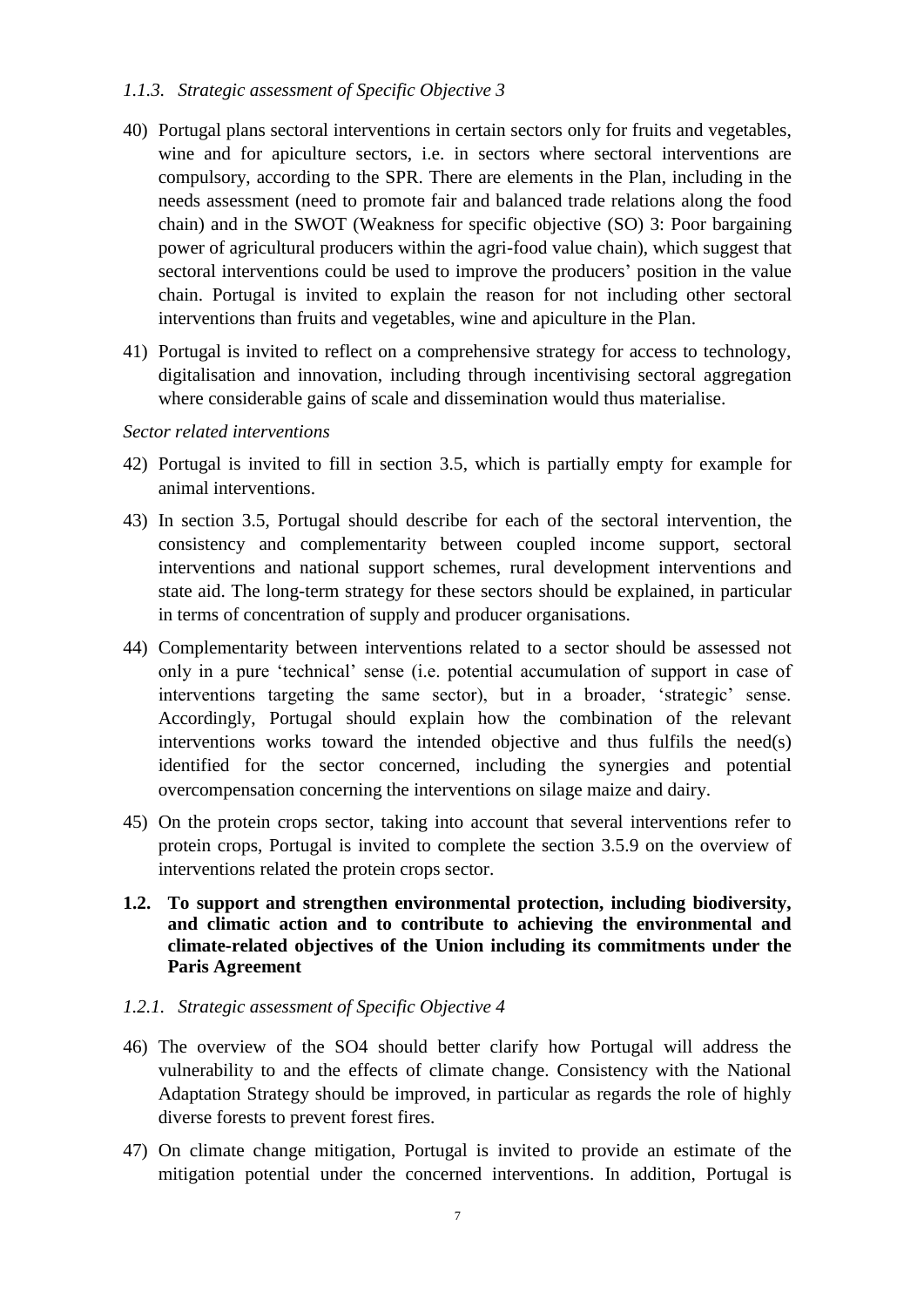requested to design a more effective intervention strategy to address the need to reduce emissions from the livestock sector. The promotion of organic fertilisers can be an effective method to reduce the use of mineral fertilisers but additional safeguards like the obligations under the national legislation should be described, including if these obligations apply to all the potential beneficiaries.

- 48) Renewable energy is well targeted in the interventions. However, taking in account the SWOT, it would also be a relevant need for Madeira. Regarding energy efficiency, the SWOT and needs analysis are comprehensive and are coherent with the proposed intervention logic. In the SWOT, one of the opportunities identified is "MOE4OPT06 Increased use of firewood and agricultural and forestry plant waste in the production of electrical and thermal energy." Portugal should confirm that the firewood foreseen for the production of electrical and thermal energy follows the cascading principle as referred in Directive (EU) 2018/2001 (Renewable Energy Directive).
- 49) An explanation for the selected result indicators' targets should be provided. Portugal may want to consider being more ambitious as regards targets for indicators R.13 (livestock emissions) and R.16 (Investments related to climate). The description of the financial allocation should focus more on the interventions and targets set for SO4.
- *1.2.2. Strategic assessment of Specific Objective 5*
- 50) The needs assessment reflects well the SWOT analysis. However, needs AOE5N3 (Ensure sustainability and efficient management of natural resources) and MOE5N8 (Improvement of livestock farming conditions) have a rather general description and would benefit from further specification. While an overview of the intervention logic is provided, the selection and coherence of interventions appears insufficiently connected to the needs, and could be better explained and improved. An explanation for the selected result indicators' targets should be provided. The description of the financial allocation should focus more on the interventions and targets set for this specific objective.
- 51) Nutrient losses and water related issues are identified in the SWOT analysis but the actual contribution of the proposed interventions (eco-schemes and rural development interventions) should be better described and reinforced.
- 52) The reduction of nutrient losses will require specific interventions targeting the efficient use of fertilisers. The proposed interventions, mainly eco-schemes, will promote the use of organic fertilisers but would require additional practices to spread out the adoption of nutrient management plans and ensure that the fertilisation doses are adapted to the actual crop requirements of nitrogen and phosphorus. The commitments should go beyond the baseline within the Nitrate Vulnerable Zones (NVZs). Outside NVZs, Portugal is encouraged to support the application of the Codes of Good Agricultural Practices. This horizontal approach could also be foreseen in rural development interventions, reflecting the necessary priority to be given to this issue, especially regarding the phosphorus surplus. A proper approach to nutrient management would also give a contribution to reducing ammonia and greenhouse gas emissions.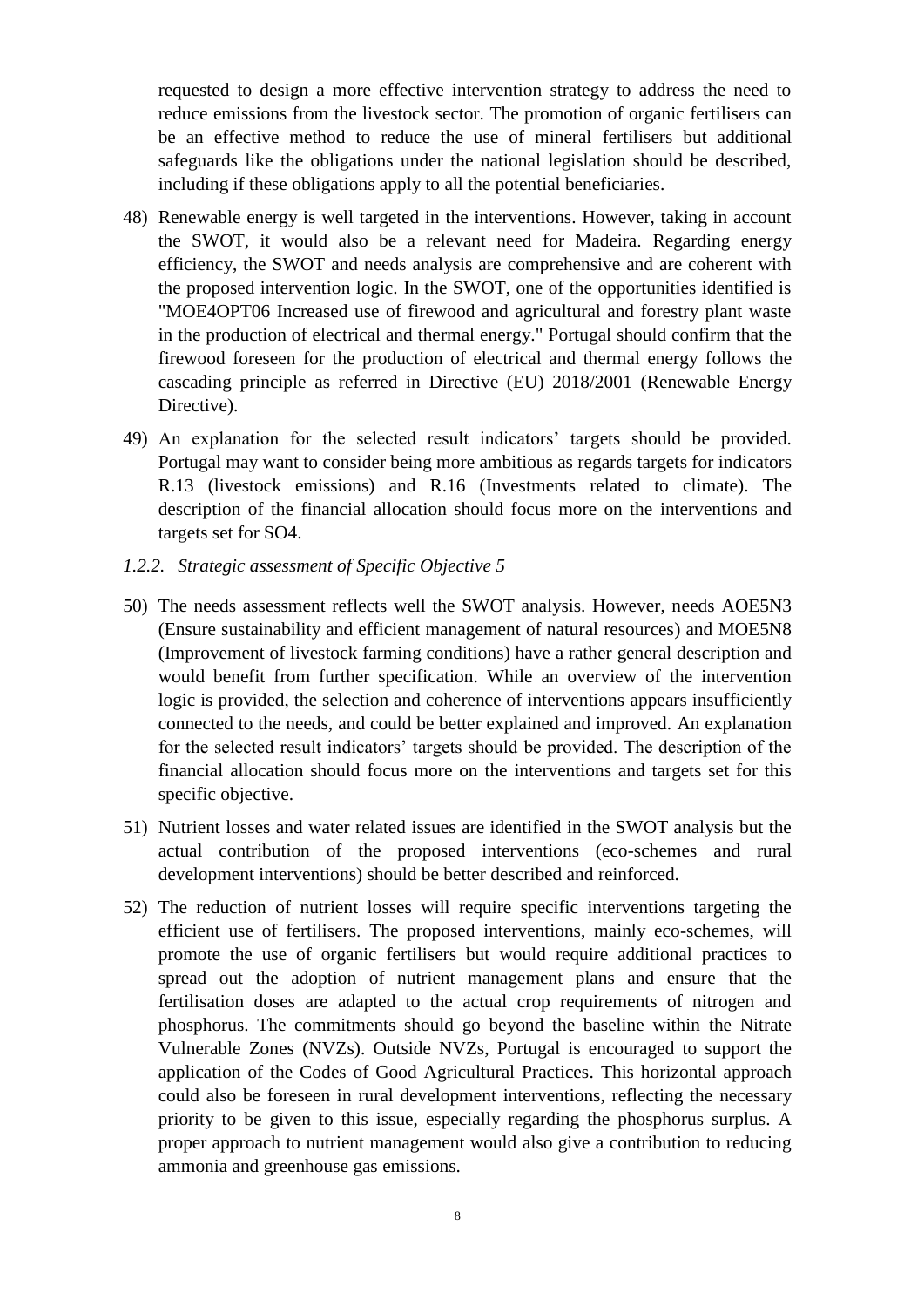- 53) For water quantity, the Plan includes specific interventions to reduce the abstraction of water and the link with the revision of the River Basin Management Plan (RBMP). Portugal is however invited to better describe how the interventions will contribute effectively to the needs stemming from the national plans implementing the WFD. The ambition of the proposed interventions should be increased, including regarding the effective water savings, and the extension of the support provided to the establishment of water reuse schemes. Portugal is also invited to consider measures beyond irrigation, such as natural water retention and measures to reduce crop water demand.
- 54) Concerning chemicals, the Plan focuses on the promotion of low-tillage alternatives as a contribution to specific objectives but could result in potential conflicts with other objectives like the reduction in the use of chemicals such as herbicides. The Plan has to describe these conflicting objectives and the solutions envisaged.
- 55) Air quality and the reduction of ammonia emissions are not sufficiently emphasized in the needs assessment. There is no assessment in the SWOT regarding ammonia emissions in the Azores and no need was identified for this region. Interventions proposed for the reduction of ammonia emissions are, in general, indirect. Interventions with direct effect in the reduction of ammonia emissions like the ecoscheme should be better described in terms of obligations for the beneficiaries and other actions along the manure management process can be considered (like mitigation actions during the storage or direct injection).
- 56) The Commission encourages Portugal to explain the links with the Best Available Techniques (BAT) conclusions including BAT-associated emission level (BAT-AEL) notably in the context of reduce emissions of pollutants from installations (e.g. ammonia).
- *1.2.3. Strategic assessment of Specific Objective 6*
- 57) In general, the needs were able to capture the main issues identified in the SWOT. However, in certain cases the needs can be better specified and directly mention efforts for the conservation status of habitats and species associated with agriculture and forestry areas in all regions. Portugal is invited to further specify the difference between needs AOE6N1 (Promoting biodiversity through sustainable management of genetic, animal, plant and forestry resources) and PTOE6N1 (Promote domestic biodiversity through sustainable management of animal and plant genetic resources including forestry) in the text. An explanation for the selected result indicators' targets should be provided. The description of the financial allocation should focus more on the interventions and targets set for SO6.
- 58) In the overview of the logic of intervention it could be better explained how each of the three components of the green architecture will contribute to enhance the preservation of habitats and landscapes. Furthermore, there is no reference to the enhanced conditionality.
- 59) Taking into account its point of departure compared to the EU average, Portugal is supporting conversion with only 3% of the organic budget, as opposed to using 97% for maintenance. Therefore, Portugal is invited to explain how the proposed target will be achieved with a comparatively small budget for conversion.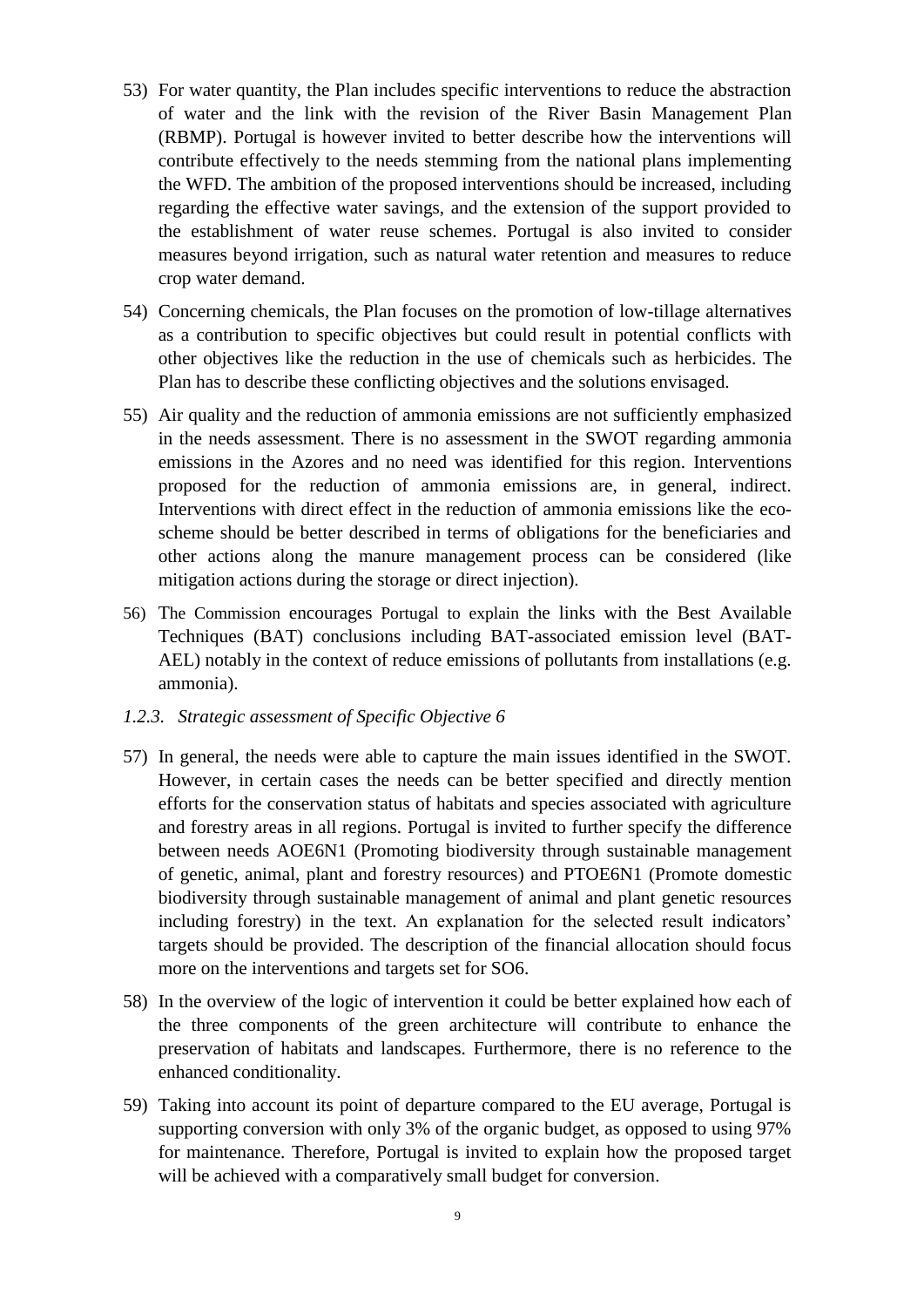- 60) The Commission would appreciate having a view of the measures identified in the Prioritised Action Framework (PAF) that will be financed by the Plan and invites Portugal to explain how other EU or national instruments will be used to complement the Plan.
- 61) Portugal is invited to further address in the SWOT and, if appropriate, in the intervention strategy, the negative trend of pollinator populations.

#### *1.2.4. Green Architecture and greater overall contribution*

- 62) Interventions in the Azores and Madeira seem largely absent from the assessment on section 3.1. The description is of general character and fragmented at times. Tables are repeated from the specific objective assessments. In section 3.1.1., Portugal should make the explanations on the contribution of GAEC more precise, by explaining how the application of the GAEC shall contribute to addressing the environmental and climate needs identified in the Plan. Section 3.1.2 describes the complementarity between interventions related to soil and biodiversity only. Other baseline elements besides conditionality, described in Articles 31(5) and 70(3) of the SPR do not seem to be touched upon. Portugal is invited to ensure that the identified issues concerning complementary between commitments are clearly addressed to avoid double financing. Section 3.1.4 describes national strategies related to each specific objective (4, 5, 6), the needs that are associated and how the Plan contributes to them. It would be helpful to relate the contributions to the actual interventions, as some of them are easily identifiable while others are not.
- 63) As for European Agricultural Fund for Rural Development (EAFRD) co-financed interventions, without a complete description of baseline requirements and how commitments go beyond them, the Commission cannot assess their ambition. While Portugal proposed a number of new rural development interventions for the Mainland and Madeira compared with the Rural Development Programme 2014- 2022, there seems to be little additional ambition for the Azores. In particular in the Azores, Portugal is invited to redesign, if necessary, and propose new interventions that reflect the environmental needs and trends identified.
- 64) With regard to agri-environmental interventions, the explanation states that these will both complement and increase the level of ambition of those established in the eco-schemes, but only two examples are given (soil conservation and water resource management). Portugal is invited to provide justifications of agri-environmental interventions going beyond the baseline and having a different coverage in comparison to the eco-schemes.
- 65) The Commission regrets that, while taking into account the overall reduced yearly EAFRD budget in the period 2023-2027 and the fact that the ring-fencing provisions of Article 93(1) of the SPR are complied with, yearly EAFRD spending relevant for environment and climate (excluding Areas under Natural Constraints (ANC) funding) will be reduced.
- 66) The target values for key relevant result indicators such as R.19 (Improving and protecting soils), R.20 (air quality), R.21 (water quality), R.23 (sustainable water use), R.26 (investment related to natural resources), R.30 (supporting sustainable forest management) and R.32 (Investments related to biodiversity) are lower than in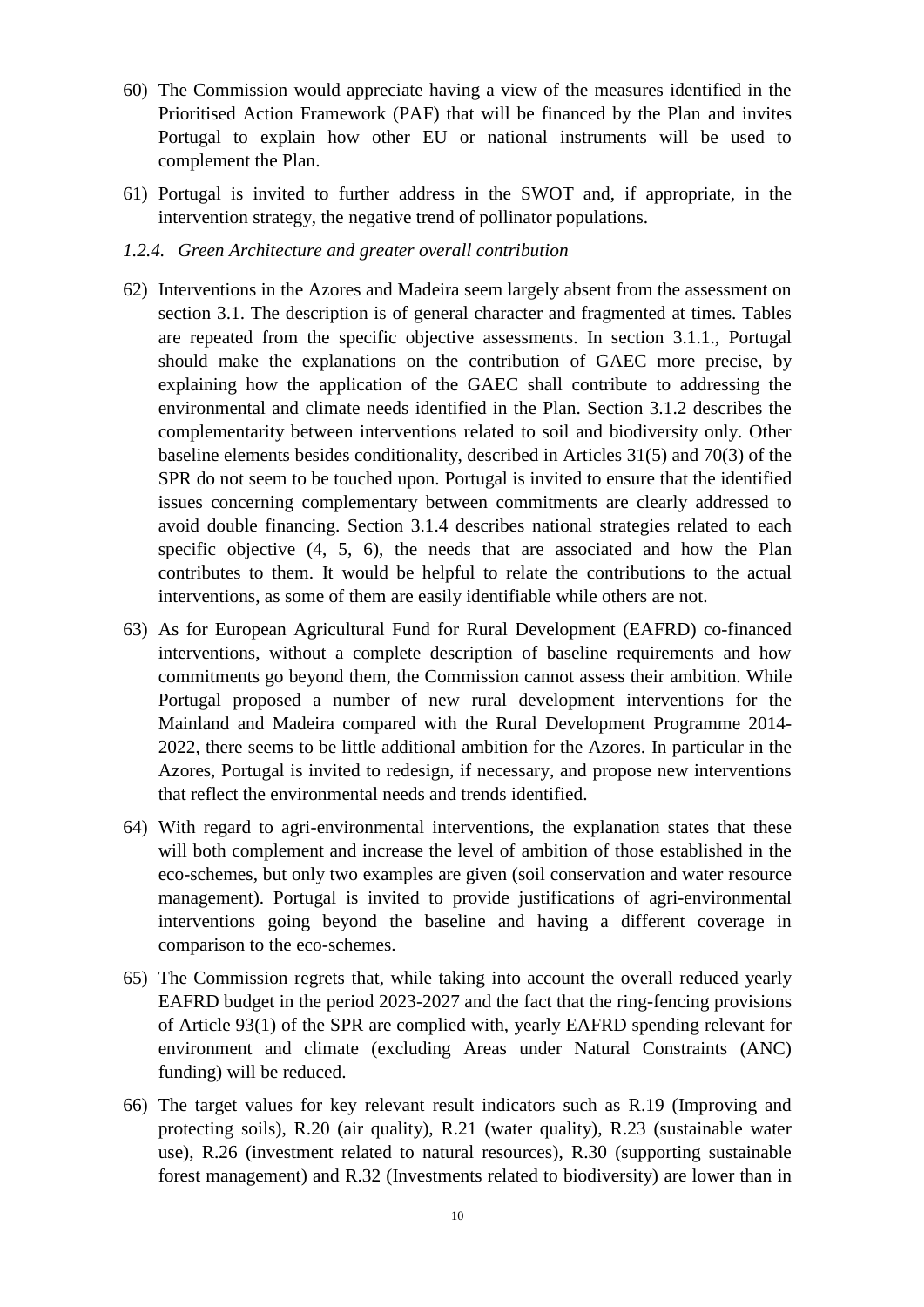the current programming period. Portugal is requested to revise them, if necessary, to demonstrate the overall greater ambition.

- 67) Portugal is invited to clarify some aspects in relation to the greater overall contribution in line with Article 105(2) of the SPR. The Commission considers that some points could be improved in the Plan: the areas which the eco-schemes cover and that were previously uncovered; explain how measures taken from the CAP 2014-2020 were reinforced or how difficulties from the current period were taken into account, and exemplify how the interventions related to the cross-cutting objective contribute to specific objectives 4, 5 and 6.
- 68) The Plan should further demonstrate how the intervention strategy will effectively contribute to Portugal's national target of 11% reduction in emissions from agriculture by 2030, and achieving the climate targets under the Effort Sharing Regulation or the LULUCF Regulation.
- 69) Some measures of the Plan contribute to the long term objectives of the WFD with specific interventions addressing the needs proposed in the "*Plano Nacional Água - PNA2016 (DL n.º 76/2016)*" (more efficient infrastructures, more efficient irrigation management practices, water reuse, increment of the quantification of the volumes used in agriculture). Considering the proximity of the implementation of the next phase of the RBMP, it is recommended that Portugal includes the analysis of this plan when available.
- 70) The Plan should better identify the challenges related to water quality and necessary interventions emanating from other national instruments related to Directive 91/676/EEC (the Nitrates Directive), besides the national water plan.
- 71) Regarding the forest related interventions, some needs appear misplaced according to their SO, namely AOE8N8 (Stimulating afforestation and reforestation, with forest species well adapted to the soil and climate conditions of the seasons, contributing to the conservation of forest habitats, reducing the risks of erosion and increasing biodiversity and the formation of ecological corridors) and AOE4N2 (the second part of the need description, about "*increasing and improving the productive potential of the forest*"). The commitments and objectives of the interventions should be better described in order to clarify their relation and contribution to the associated needs.
- 72) Portugal is invited to provide relevant information justifying how it would ensure consistency in the selection of species eligible for investments with environmental and climate-related objectives, in line with sustainable forest management principles, as developed in the Pan-European Guidelines for Afforestation and Reforestation.

#### **1.3. To strengthen the socio-economic fabric of rural areas**

#### *1.3.1. Strategic assessment of Specific Objective 7*

73) The Commission considers that the Plan has potential to contribute to the general objective of strengthening the socio-economic fabric of rural areas in Portugal. In particular, the Commission notes the ambition regarding the support for young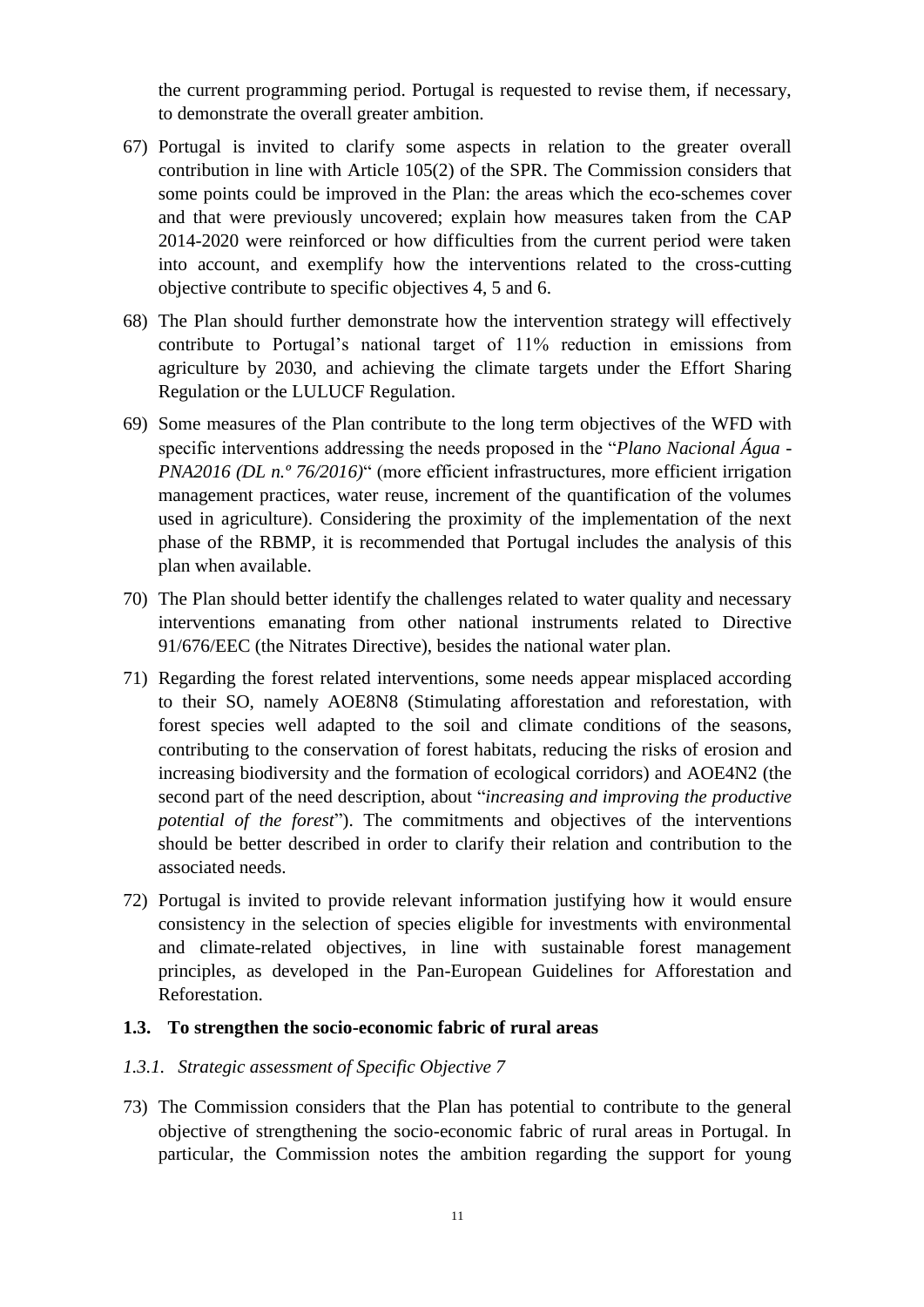farmers. However, the Commission encourages Portugal to use innovative approaches to address gender balance in the Portuguese rural areas.

74) Portugal is invited to strengthen the link between the needs assessment and intervention logic, by explaining more concretely how the access to land, capital, knowledge and higher income specifically to young farmers are addressed, to streamline the proposed interventions according to their contribution to SO7 and present the complementarity and the interplay with the existing national measures.

#### *1.3.2. Strategic assessment of Specific Objective 8*

- 75) A very limited number of interventions proposed by Portugal seem to address SO8 and the needs to strengthen the socio-economic fabric of rural areas and promote sustainable forestry. Additionally, LEADER interventions lack sufficient detail to assess the envisaged approach, synergies and linkages between the actions. The Commission invites Portugal to reflect on how to further address the existent challenges of depopulation trend, risk of poverty and gender employment gap in the rural areas, as well as of sustainable forestry, by targeting the relevant interventions towards these challenges.
- 76) The Commission welcomes the introduction of the social conditionality mechanism in 2024.
- *1.3.3. Strategic assessment of Specific Objective 9*
- 77) On the bioeconomy, the number of people employed in the sector has fallen year on year since 2008. In addition, Portugal has no Bioeconomy Strategy. It is therefore invited to consider developing such a Strategy in association with the Plan to reinforce the synergies between both policies, and to scale up the deployment of the circular and sustainable bioeconomy.
- 78) Portugal is encouraged to provide for sounder background analysis on use and associated risk of chemical pesticides and sales of antimicrobials, and display a better imbrication over these matters between SO9 and SO5 and the Green Deal Targets on Biodiversity. Moreover, Portugal is encouraged to revise the percentage attributed to the result indicator on limiting antimicrobial use, fixed at 0% in 2027 and 2028.
- 79) While the Plan acknowledges the need to increase awareness of healthy diets, interventions proposed seem to be limited. The Commission therefore invites Portugal to better explain how the shift towards healthy, more plant-based and sustainable diets will be achieved.
- 80) Concerning the reduction of food loss and waste, the Commission acknowledges that the Plan identifies such reduction as a priority need. The Commission notes that while no direct link to the investments are included in the Plan, an articulated and integrated response will be provided by the implementation of National Strategy to Combat Food Waste and Local Development Strategies (still to be developed) in the period of 2023-2027. The Commission invites Portugal to continue the coordination between the policies mentioned.
- 81) Portugal is invited to provide information on how the Commission policy to phase out cages in livestock could be achieved. Portugal is requested to address the tail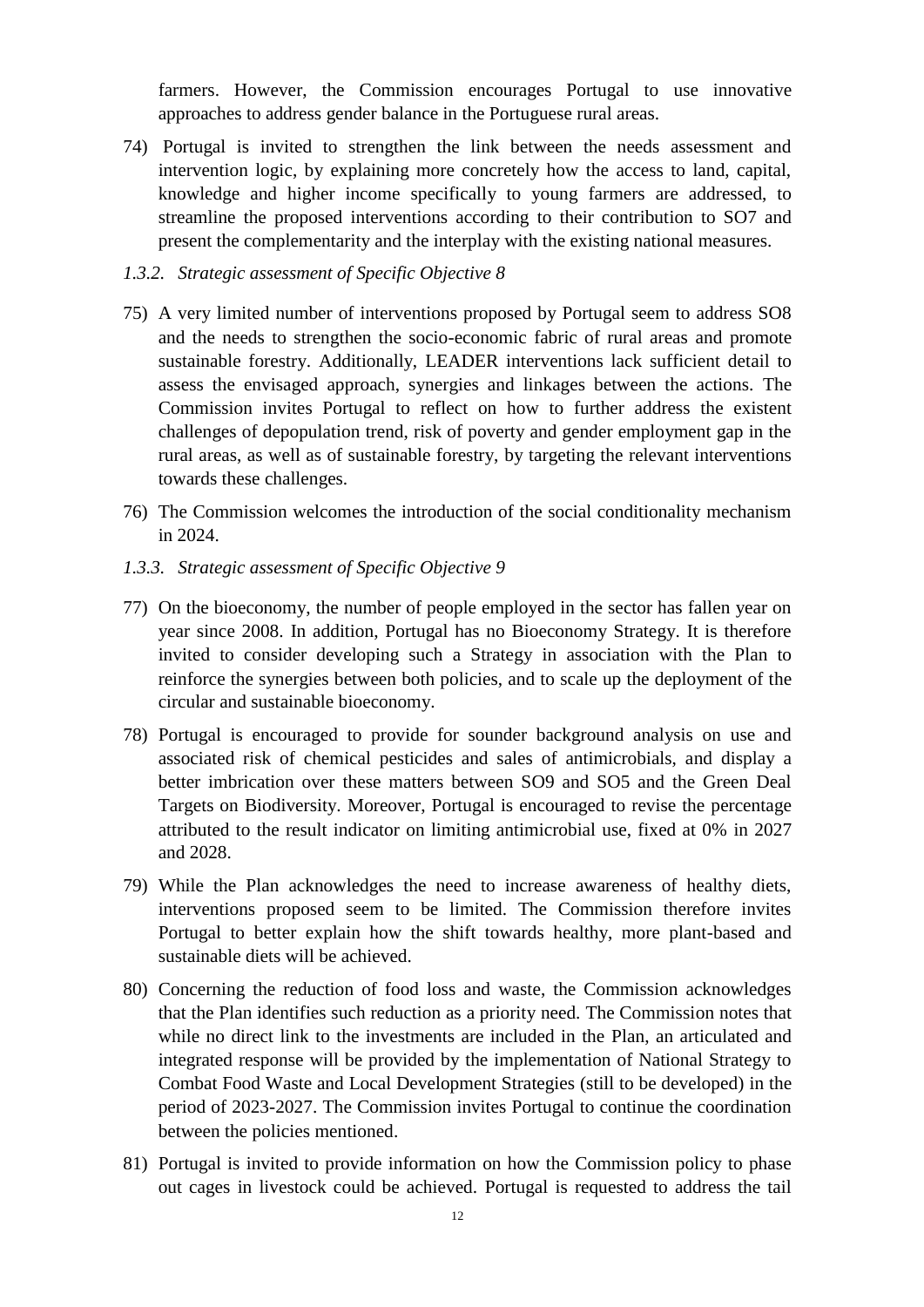docking practises in pigs which are forbidden by EU rules (apart from in exceptional circumstances), and to encourage the keeping of animals in non-confined housing system for laying hens, calves and sows.

- 82) Portugal is invited to describe thoroughly its strategy to tackle animal welfare, including productive investments in modernisation as well as interventions in organic farming and antimicrobial use, and better indicating the Member State´s state of play in the analysis.
- **1.4. Modernising the sector by fostering and sharing of knowledge, innovation and digitalisation in agriculture and rural areas, and encouraging their uptake by farmers, through improved access to research, innovation knowledge exchange and training**

#### *1.4.1. Strategic assessment of the cross-cutting objective*

- 83) The Commission identifies weaknesses in terms of coordination and fragmentation of AKIS, which are not properly addressed by the needs identification and intervention logic. The transition to sustainable agriculture will require efforts on advice, coaching, innovation and training to equip farmers to embrace the necessary changes and to interlink the various AKIS interventions to create synergies. For that reason, support is needed to reinforce these AKIS interventions and the sharing of knowledge and good practices. Portugal is invited to reinforce financial allocations in line with the needs assessment.
- 84) Given the importance of Horizon Europe in tackling issues such as soil health, climate change, biodiversity, food systems and competitiveness, Portugal is invited to consider actions creating synergies between the Plan and Horizon Europe actions with specific attention to European Innovation Partnership Operational Groups (EIP OG) and Horizon Thematic Networks and Multi-actor projects. Portugal is invited to provide additional information on links of the Plan with the Horizon Europe Programme, Missions and the Partnerships.
- 85) Portugal is invited to explain how exactly the implementation of interventions under Article 78 of the SPR will be organised and coordinated by the AKIS Coordination Body, taking into account all obligations listed in Article 15(2), (3) and (4) of the SPR, including the implementation modes, the obligatory training of advisors, and the inclusion of all public and private advisors in the AKIS.
- 86) The table under section 8.4 is well developed and presents relevant information regarding the AKIS, but some elements need clarification to ensure feasibility and coherence. Portugal should follow up whether all elements listed in the table relate to interventions, which can function as foreseen and have sufficient budget to do so. Portugal should take initiative to improve and adapt/add interventions where needed, including the related indicators.
- 87) The interventions include the current M1 (Training), M2 (Advisory Services) and EIP OG interventions. Portugal should complete the needed linkages within the AKIS, notably all kind of knowledge exchange interventions, exchange visits, support for demonstration farms, innovation support to develop grassroots innovative ideas into EIP OG projects, encouraging advisors to join those projects, etc.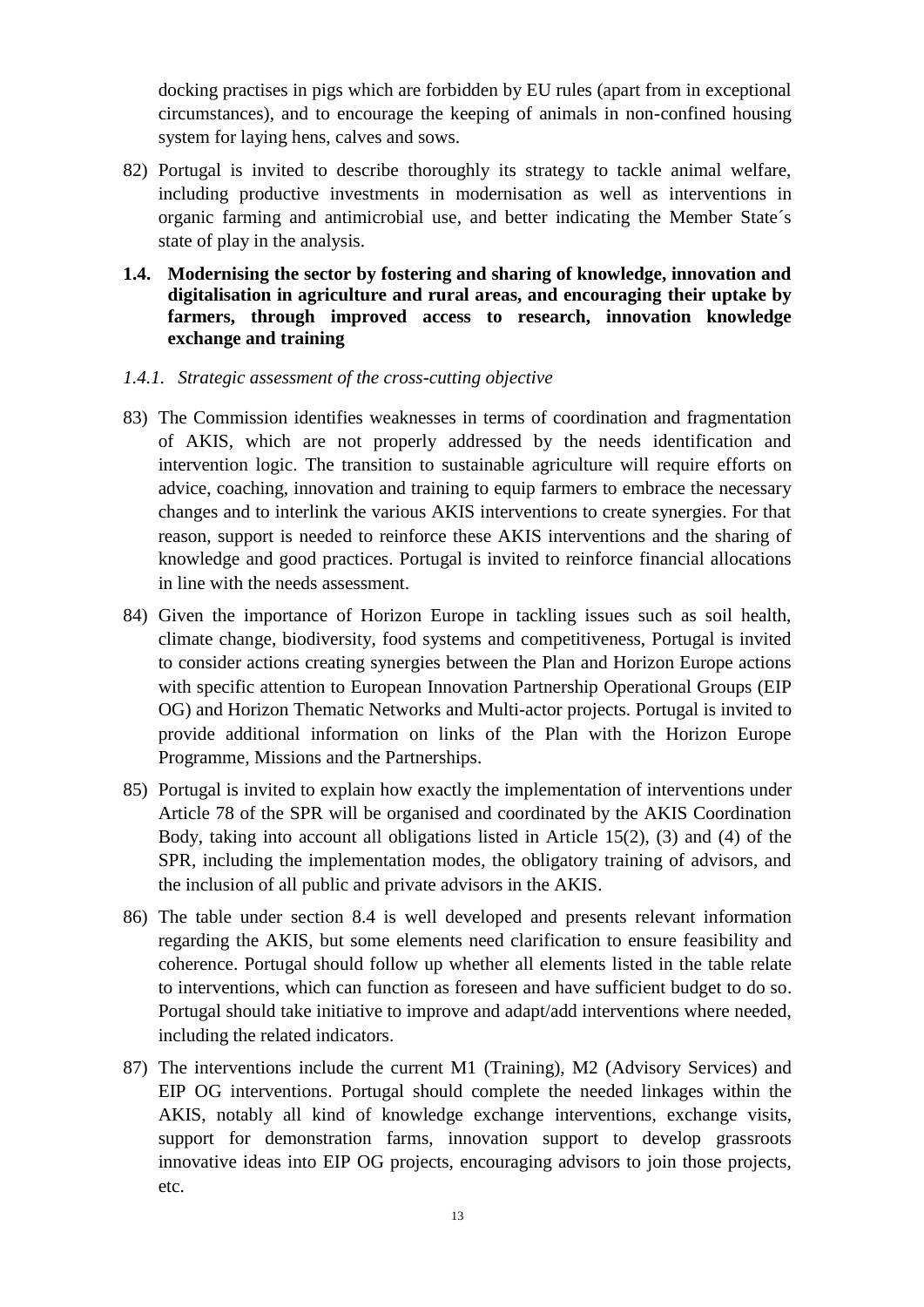- 88) The Commission invites Portugal to: (a) further elaborate on the linkage between SWOT, needs and interventions; (b) show ambition for R.3 and elaborate on R.40 and R.41 result indicators; (c) define specific EU and national funding instruments and certain factors enabling people to deploy digital technologies; (d) allocate budget specifically for the digital interventions.
- 89) The Commission invites Portugal to provide further details on the intervention strategy of the identified need EG3 (calendar of milestones, targets, objectives and planned investments) to reach the EU connectivity objectives in 2025 and 2030 in all rural areas. Portugal should also provide some details on the quality of service of rural 4G mobile, and to share how the target of 5G in all populated areas in 2030, in particular rural populated areas, will be reached.
- 90) Although section 8 presents good strategic ideas to achieve the objectives, the Commission encourages Portugal to describe how it envisages to encourage farmers and farmers' organisation to join the initiatives and get their innovative ideas to development in an EIP OG. Moreover, this strategy is not sufficiently and coherently transposed into the AKIS related interventions: interlinkages and synergies as described in section 8 are often missing and should be added in the description, eligibility conditions and selection principles of the interventions.
- 91) Portugal is also invited to define more clearly the concrete actions aimed to foster the digitalisation strategy in the AKIS related interventions and to allocate sufficient budget to the pursued objectives.

## **1.5. Simplification and reducing administrative burden**

- 92) The Commission recognises the efforts made by Portugal to elaborate a coherent Plan covering Mainland Portugal and the outermost regions of the Azores and Madeira. Portugal does not seem to have exploited fully the possibilities offered by Article 104 of the SPR that allows presenting a plan combining national and regional elements, thus reducing the administrative burden and contributing to a simpler and more straightforward plan. The current version of the Plan has more than one hundred interventions, several of which could have been merged as they share the same objectives, beneficiaries, eligible costs and indicators.
- 93) The Commission would like to have more information on how Portugal plans to allow beneficiaries to modify or withdraw declarations of agricultural parcels in the geo-spatial application system. Although it is clear that Portugal plans to promote and improve communication channels with beneficiaries, in the point on the geospatial application, there is no information provided on how this will be done, namely on sending alerts on potential non-compliances during the submission process.
- 94) Portugal is invited to supply information on how applicants are informed about the Farm Advisory System and accessing it, and to clarify if Portugal intends to use the area monitoring system to assess/verify force majeure cases and to clarify the cycle for updating the Land Parcel identification System (LPIS) and if these updates are also fed into the geo-spatial application system.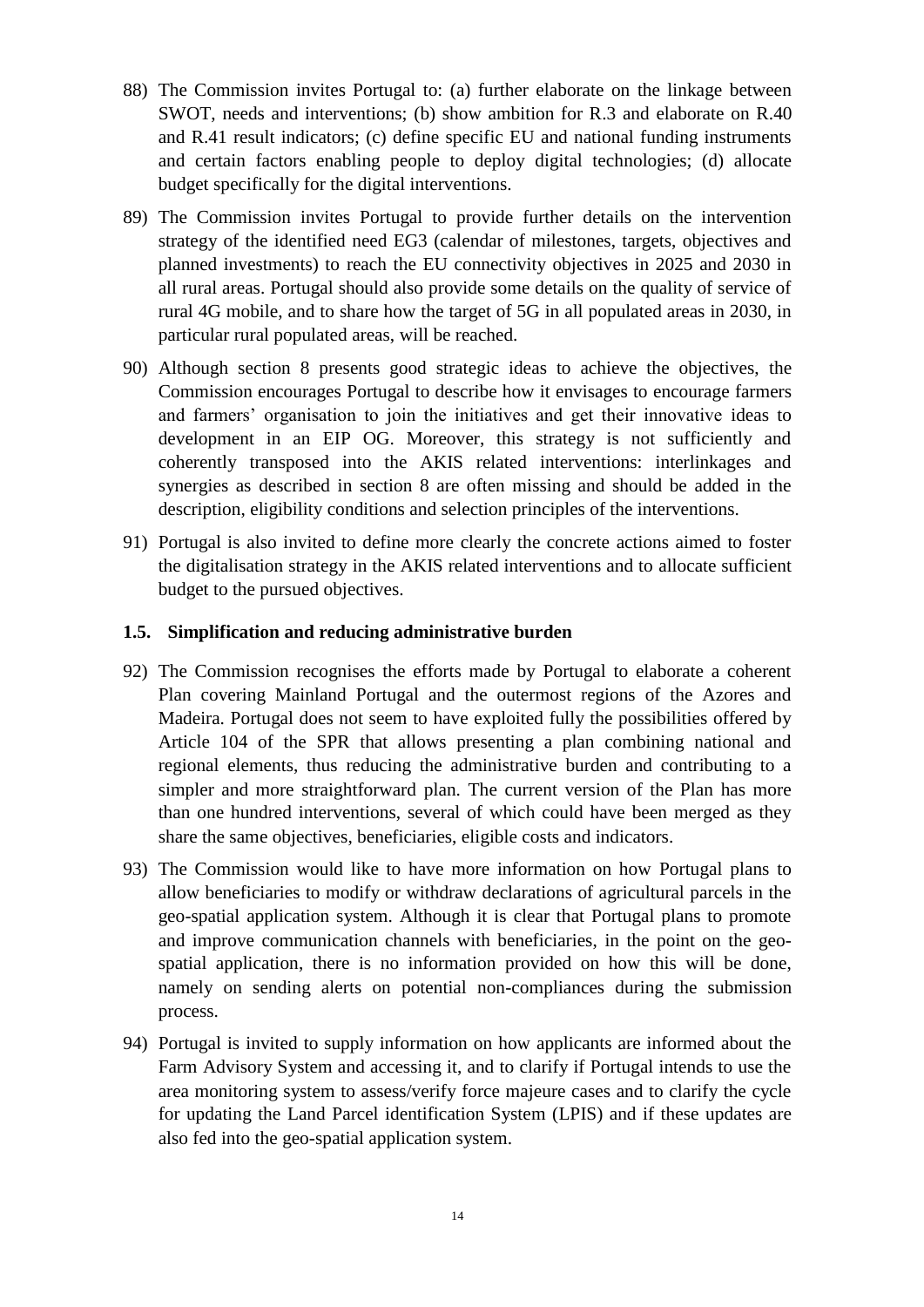## **1.6. Target plan**

Portugal is requested to revise the target plan, notably in relation to the following result indicators:

- 95) For result indicators linked to direct payments, it is expected that for 2023 and 2029 the values are zero since table 2.3.1 is to be filled-in by financial year. The same applies for the sectoral interventions. On the contrary, for rural development interventions, values are expected across the whole period (including 2023 and 2029 financial year).
- 96) R.4 (Linking income support to standards and good practices): the target value (3.4 million ha) is the same as the planned output for O.4, Portugal is requested to confirm that they used the determined area before entitlements for planning R.4.
- 97) R.8 (Targeting farms in specific sectors) it should also be linked to SO2.
- 98) R.15 (Green energy from agriculture and forestry): for C3.1.1 and C.3.1.2, the target generation capacity in MW should be specified per type of renewable (biomass, etc.).
- 99) R.28 (Environmental or climate performance related through knowledge): the target value is 36 071. However, the value of R.1 (Knowledge and information), which includes R.28 is very similar: 39 476. Portugal should confirm that the persons included under R.28 are also accounted under R.1 and that the interventions linked to R.28 aim effectively to increase the environmental or climate-related performance of farms.
- 100)R.30 (Sustainable forest management): Support under Article 73 of the SPR (Areaspecific disadvantages resulting from certain mandatory requirements) cannot be linked to this target. It should be linked to R.7 (Support for farms in areas with specific needs) only.
- 101)The targets seem too high for R.31 (Preserving habitats and species), R.33 (Improving Natura 2000 management) and R.35 (Preserving beehives). Portugal should confirm that these values include only measures that are directly linked to the targets.
- 102)R.34 (Landscape Features): the indicator appears very high (41.8%), given that the utilised agricultural area (UAA) under high-diversity landscape features is 7.6%. While the Commission welcomes an intense effort in this area, Portugal is invited to clarify that only features (and not whole landscapes), are encompassed in the definition of landscape features.
- 103)R.41 (Connecting rural Europe) is missing, while Portugal planned interventions to support infrastructure in rural areas (for example "E.5.2 - Infrastructure agricultural roads", "E.5.3 - Electrification Infrastructures"). Thus, the indicator should be added.
- 104)R.43 (Antimicrobial use): the overall target value is not provided in the Plan. Based on the planned output, it could be around 5%. Portugal should complete this indicator.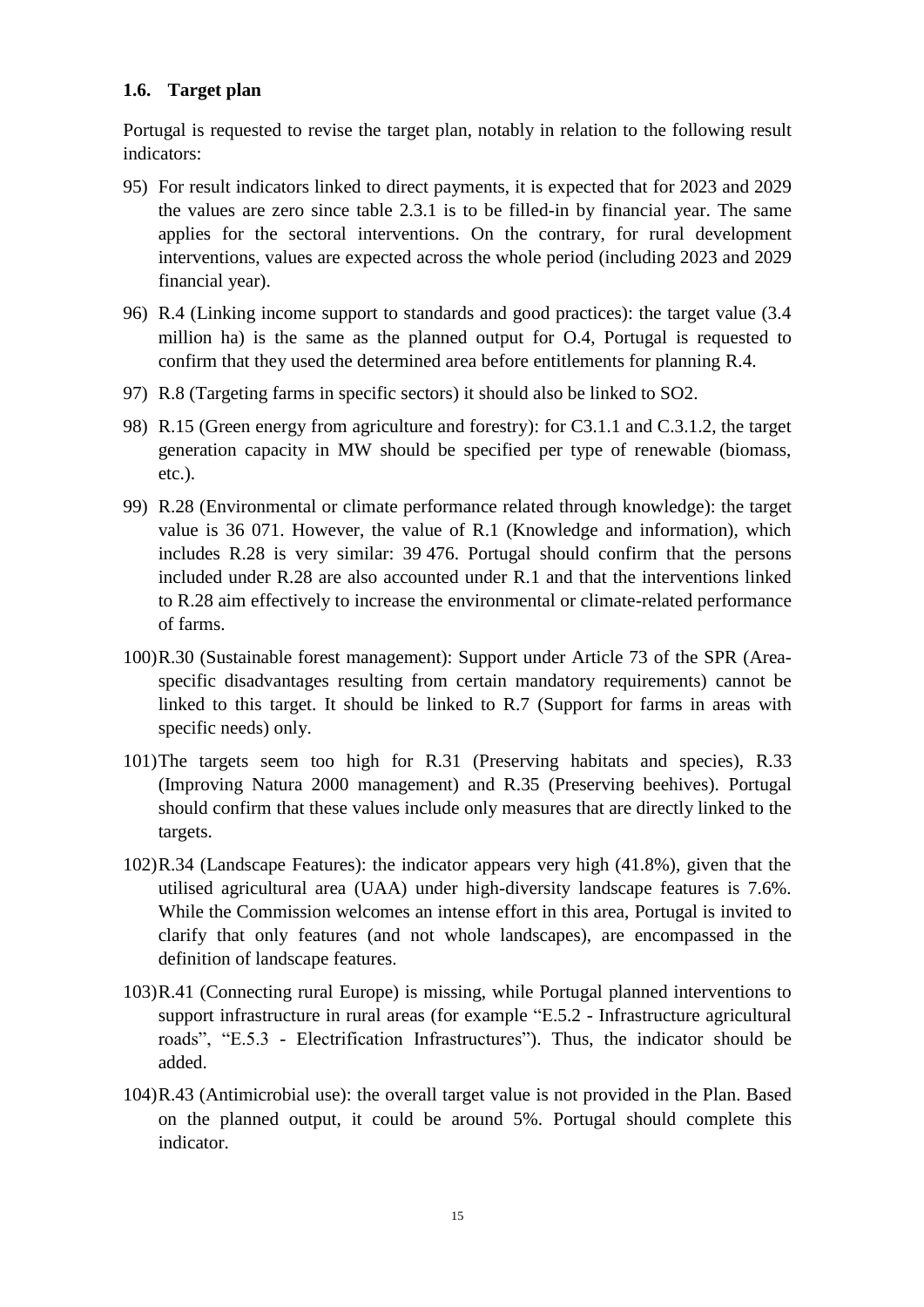- 105)For investments in irrigation, Portugal should revise the result indicators as following: (a) if by farmers and improvement of existing irrigation systems, it should be linked to R.26 (Investments related to natural resources); (b) if by farmers and creation of new irrigation systems, it should be linked to R.9 (Farm modernisation); (c) if not by farmers and improvement of existing irrigation infrastructure, it should be linked to R.27 (Environmental or climate-related performance through investment in rural areas); (d) if not by farmers and creation of new irrigation infrastructure, it should be linked to R.39 (Developing the rural economy).
- 106)In the current version of the Plan, the explanation of the strategy related to some indicators is missing, which makes it hard to assess the contribution of the interventions and their ambition. Portugal is invited to check and if necessary correct accordingly the values as well as the financial allocations.

#### **2. OPERATIONAL ASSESSMENT**

## **2.1. Minimum ring-fencing**

- 107)Based on financial data from section 5.3, 47% of the total EAFRD contribution have been ring-fenced for environment and climate objectives. Should some interventions be considered as not eligible policy-wise, this ring-fencing would need to be recalculated since several interventions seem to be wrongly marked to contribute to environmental ring-fencing while others that could have counted were not taken into account. Portugal is invited to revise the ring-fencing classification according to the main specific objective of the intervention.
- 108)Ring-fencing for young farmers is respected but it should be noted that interventions under Article 78 of the SPR are not eligible for the generational renewal ringfencing (e.g. intervention C.5.2) according to Article 95 (1) and (2) of the SPR.
- 109)Concerning fruit and vegetables, Portugal should specify in the Plan that at least 15% of the costs of the operational programme of the producer organisation must be earmarked for environmental and climate measures (Article 50(7)(a) of the SPR). The Plan does not provide any indication that minimum 15 % is actually foreseen for such measures.
- 110)Portugal should ensure that at least 2% of expenditure under operational programmes for fruits and vegetable covers the intervention linked to the objective referred to in point (d) (research, development and innovation) of Article 46 of the SPR (see Article 50(7)(c) of the SPR).
- 111)Portugal should ensure that the expenditure for interventions within the types of interventions referred to in Article 47(2), points (f), (g) and (h) of the SPR, do not exceed one third of the total expenditure under operational programmes (see Article 50(7)(d) of the SPR).

#### **2.2. Definitions and minimum requirements**

112)In section 4.1.1.2, Portugal should provide further criteria for maintenance of agricultural area. As regards permanent crop, the maintenance criteria should be indicated also on the crops not only on the land.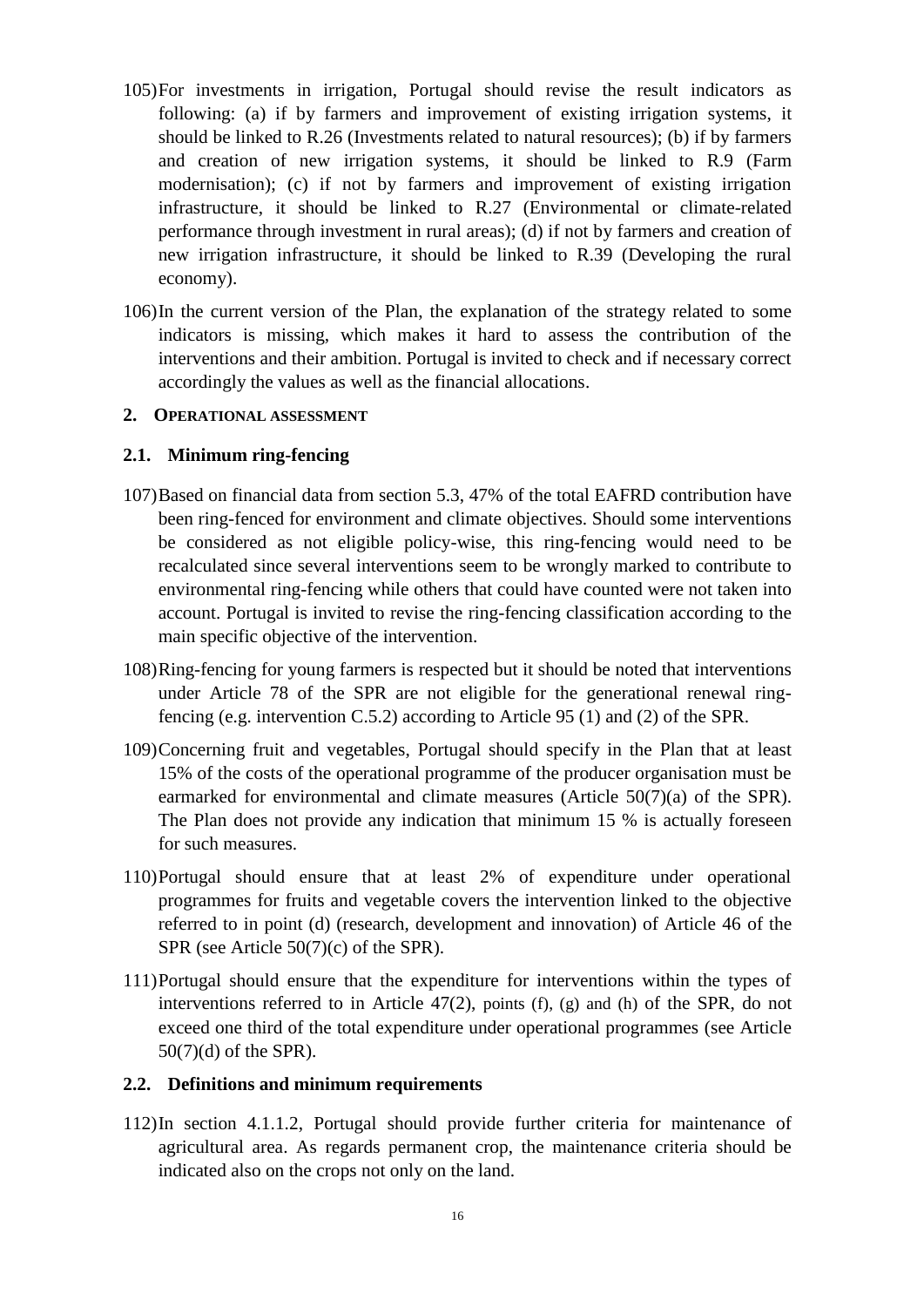- 113)The definitions of agricultural areas should be placed under Sections 4.1.2.2 (arable land), 4.1.2.3 (permanent crops) and 4.1.2.4 (permanent grassland).
- 114)In section 4.1.2.1, Portugal should provide information on elements of agroforestry, such as on type of trees, their size, number, distribution depending on pedoclimatic conditions or management practices (whether or not differentiated per type of agricultural area).
- 115)In section 4.1.2.1.3, as a reduction of permanent grassland area limits the scope of the definition laid down in Article 4(3)(c) of the SPR, Portugal is advised to investigate the possibility of obtaining a similar result by implementing the territorialisation of BISS.
- 116)In section 4.1.3.2, Portugal should explain how they intend to verify that the land is actually and lawfully used by the farmer.
- 117)In section 4.1.3.5, Portugal should provide for the characteristics for other landscape features, such as size.
- 118)In section 4.1.4.1, Portugal should set out objective criteria to identify active farmers. Moreover, Portugal should confirm that the criteria to identify the active farmers do not penalise the farmers who do not perform productive activities.
- 119)In section 4.1.4.3, based on qualitative and quantitative information, Portugal should also provide a justification other than the continuation of the old scheme, e.g. Portugal should quantify the number of farmers excluded.
- 120)In section 4.1.5.2 and 4.1.6.1, the element of ownership of the holding as part of the notion of the "head of the holding" seems too restrictive and should be re-considered in light of EU law (free movement of capital and right of establishment) as well as the freedom of contract. In addition, the share of 25% for young farmer who is member of legal entity does not seem sufficient for having control over that entity and qualify as "head of holding".
- 121)In section 4.1.6.2, the requirement for new farmer to be head of holding "for the first time" should be re-considered. "First time" should mean that the person controls and leads an agricultural holding for the first time ever.
- 122)In section 4.1.7.2, based on qualitative and quantitative information, Portugal should also provide a justification in terms of decreasing administrative burden and contributing to the objective to support 'viable farm income'. Continuity of previous framework is not an acceptable justification.

#### **2.3. Elements related to direct payments**

- 123)In section 4.2.1.3 on internal convergence, Portugal indicates a highest payment entitlement value of EUR 97 and a minimum value of 88,7% of the average planned unit amount in the target year, while, on the other hand it is indicated that a flat rate value of EUR 80,7 will be reached by 2026. Portugal is invited to correct this inconsistency.
- 124)In section 4.2.1.4 on the management of the reserve, the production-related eligibility criteria like minimum livestock density are not acceptable as a condition for allocations from the reserve. In addition, more information is needed as regards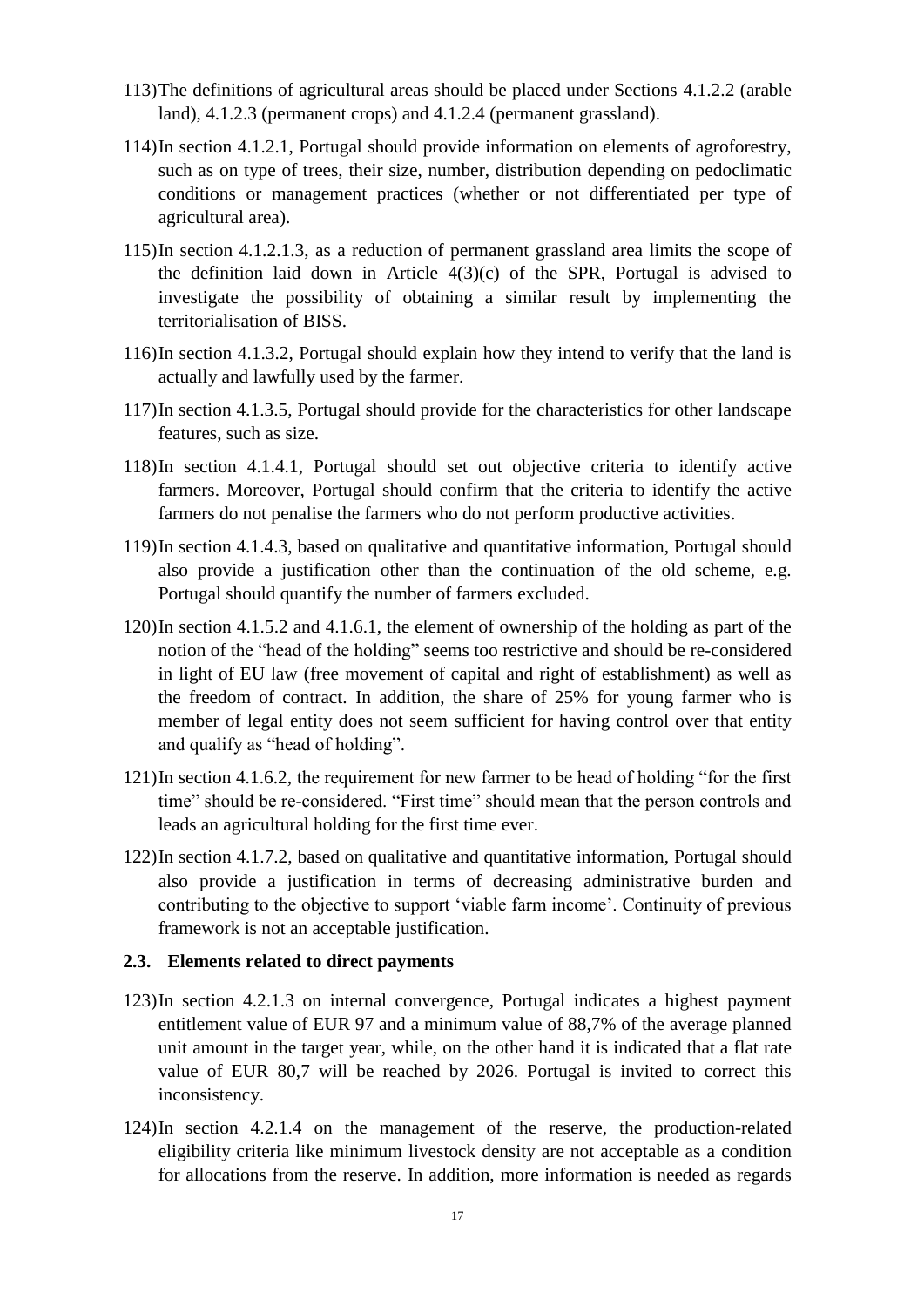the non-priority categories that will be served under the reserve, also in view of their World Trade Organization (WTO) compliance.

- 125)Portugal is invited to explain why the activation of payment entitlements is limited to only certain types of eligible hectares on the Mainland. It is to be recalled that payment entitlements cannot be linked to a specific area or parcel. In this context, it is recalled that, based on Article 22(2) of the SPR, the Member State have the possibility to differentiate the basic income support by groups of territories with similar socio-economic or agronomic characteristics. Based on the information provided it seems Portugal de facto wants to implements such differentiation/territorialisation. In that case, Portugal should notify the relevant elements of this territorialisation in the Plan.
- 126)Portugal is invited to explain the reasons for prohibiting temporary transfers without land.

#### **2.4. Technical Assistance**

127)Although Portugal maintains the same objectives as in the current programming period, it has not indicated the scope, the indicative planning of activities or the beneficiaries, contrary to what is foreseen by the SPR. Moreover, based on data entered in section 5.3 and on the Overview Table, the technical assistance amounts do not match with the 3,04% indicated in section 4.3.2.

#### **2.5. CAP Network**

128)The summary of the objectives and tasks envisaged for the National CAP Network are clearly described. The summary includes as an important objective of the CAP Network specific activities to support knowledge flows within the AKIS, which is positive. However, among the actions envisaged there is no specific reference to activities across the full breadth of the Plan, including Pillar I. Moreover, there is no indication of the timeframe for the new National CAP Network to be established and become operational and the monitoring and evaluation activities and work with LEADER/other territorial initiatives are missing. Portugal is invited to consider revision of the text to include further details on these elements.

## **2.6. Overview of the coordination, demarcation and complementarities between the EAFRD and other Union funds active in rural areas**

- 129)The Commission invites Portugal to describe the coordination, synergies and complementarities with other funds, including Regulation (EU) 2021/1060 (Common Provisions Regulation (CPR)) funds, Regulation (EU) 2021/241 (Recovery and Resilience Facility (RRF)), Regulation (EU) 2021/695 (Horizon Europe), Regulation (EU) 2021/694 (Digital Europe Programme (DEP)) and Regulation (EU) No 1316/2013 (Connecting Europe Facility), Regulation (EU) 2021/783 (LIFE) and national funds, in addressing certain identified needs, especially those related to the development of rural areas, social inclusion, environment and climate and innovation.
- 130)Knowing that the drafting of the Partnership Agreement and some of the other relevant programmes is on-going, the Commission invites Portugal to complement this section ensuring that EU funds are implemented in a coherent and coordinated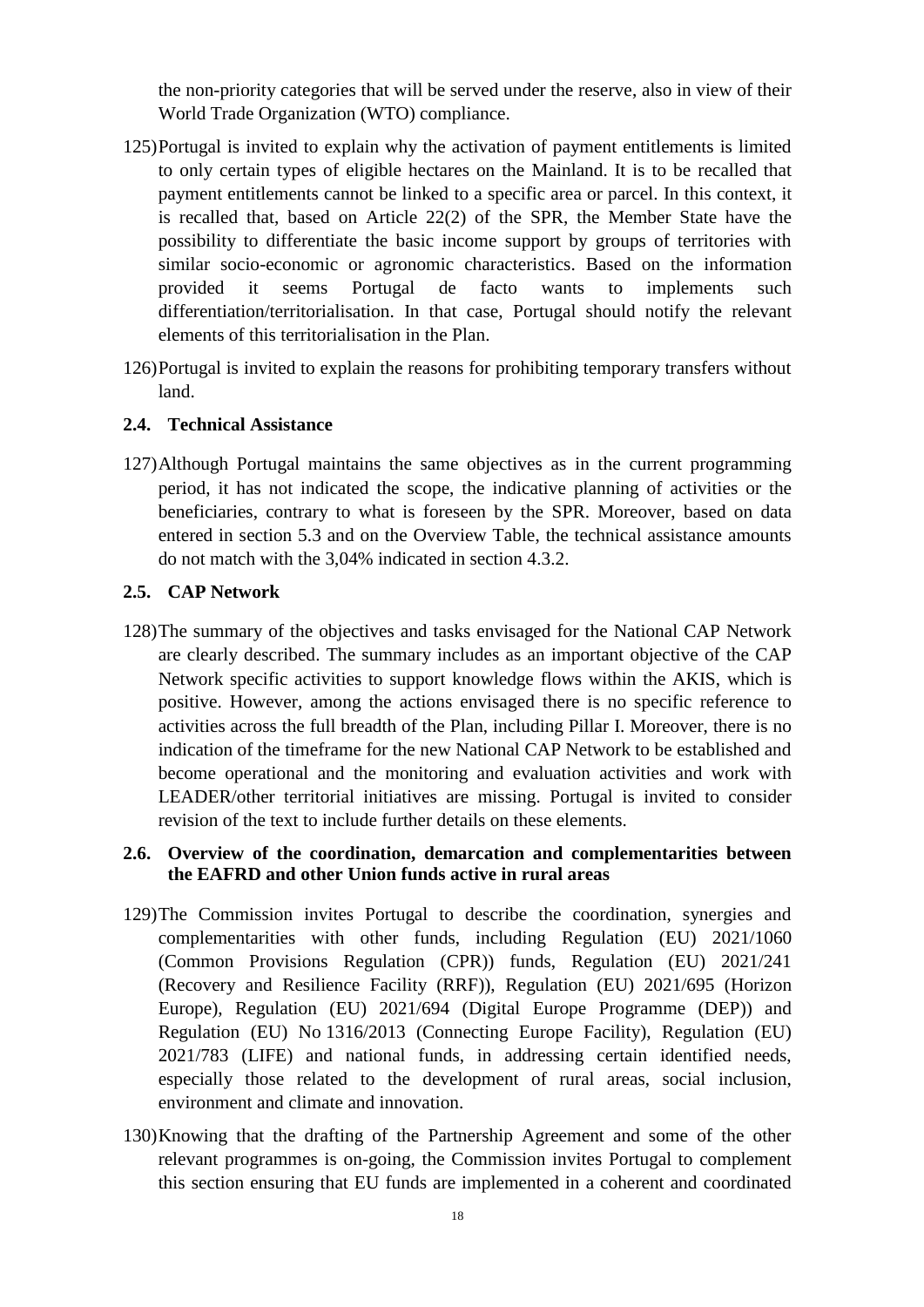way among the EU and national funds. This should be done by including state aid, adding relevant details on complementarity, synergy and demarcation between the Plan and the other funds mentioned above, avoiding funding gaps, preventing possible overlaps and double funding.

- 131)Portugal should also provide appropriate details and explanations about the coordination between the different funds in case it proposes to implement the strategies linked to the Community-Led Local Development (CLLD) with support from several funds.
- 132)Portugal should provide information on the complementarity and demarcation with European Social Fund Plus (ESF+) in relation to social inclusion of disadvantaged groups including women. To this end, Portugal shall indicate what measures will be adopted to enhance employment of rural women.

## **2.7. Interventions and baseline**

#### *Observations common to several interventions*

- 133)For interventions concerned by Article 31(7)(b) (eco-schemes), and particularly Article 70 (AECC), Article 71 (ANC) and Article 72 (Natura 2000/WFD) of the SPR, Portugal is invited to provide a brief description of the method for calculating the amount of support in section 7 of each intervention concerned. Moreover, the certified method of calculation (when carried out by an independent body) and in case it has been carried out by the managing authority, the certification by an independent body is to be provided in an annex to the Plan.
- 134)Portugal is also encouraged to improve the intervention logic overview to include only interventions with direct and significant contribution to the SO and the relevant selected result indicators. Portugal is also asked to review the needs, result indicators and financial allocations linked to each intervention and include the ones with a direct and justified link.
- 135)Portugal is asked to include information on compliance of interventions with WTO requirements in the relevant sections for each intervention.
- *2.7.1. Conditionality*

#### *GAEC 1*

136)As provided for in Implementing Regulation (EU) 2021/2289, Portugal is required to include the value of the reference ratio and the calculation method.

#### *GAEC 2*

137)Portugal is required to elaborate the justification for the application of the GAEC in 2025 by indicating the steps needed to put in place the management system needed as laid down by footnote 1 to GAEC 2 in Annex III to the SPR. In light of the importance of wetlands and peatlands for the protection of carbon-reach soils, the Commission invites Portugal to envisage not to delay the GAEC application to 2025.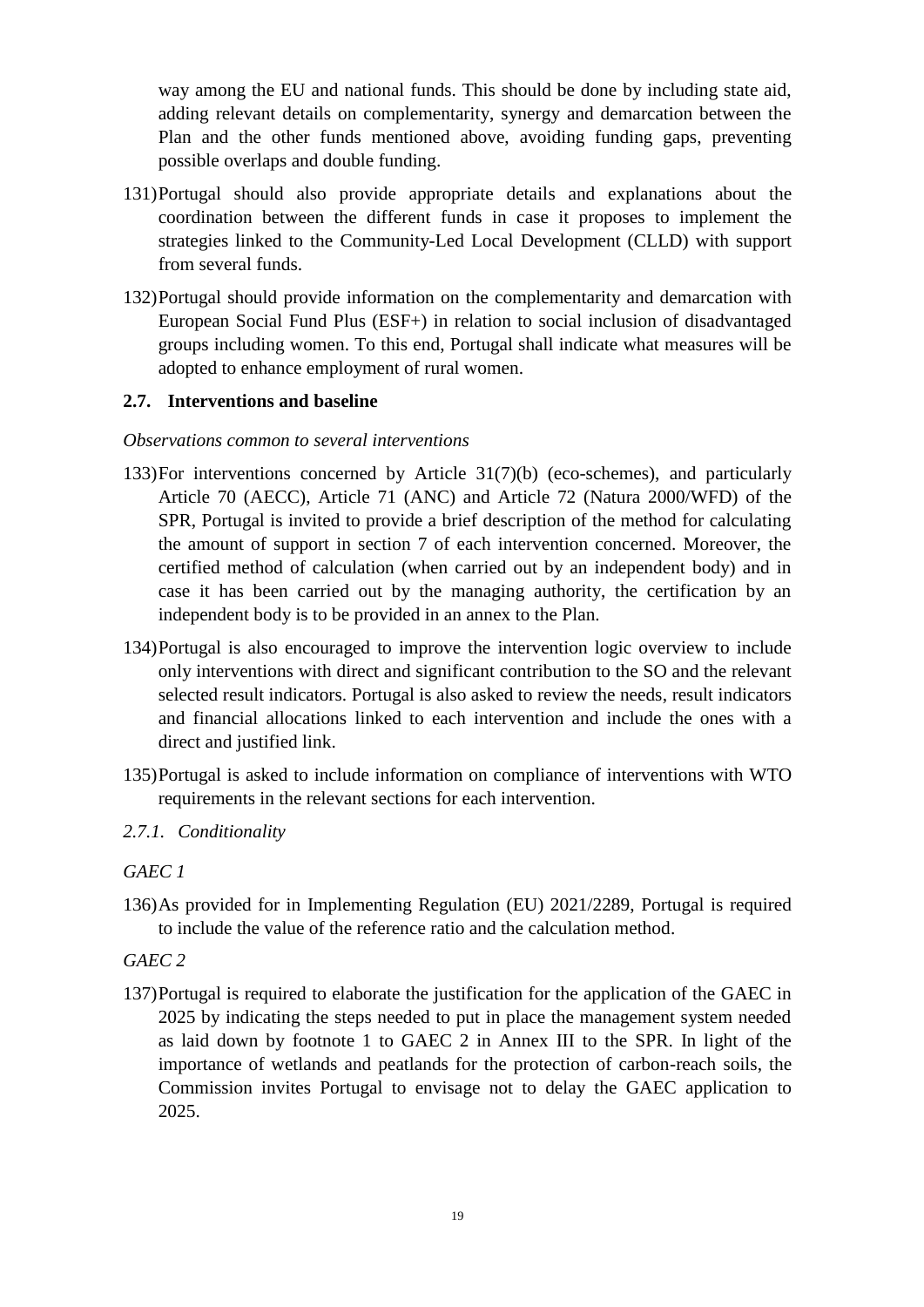138) Rice parcels that are systematically used for rice should not be excluded from the GAEC application, and appropriate requirements should be set for these areas, which are often within or very close to wetlands.

### *GAEC 3*

139)The two additional standards (2 and 3) on managing the burning of shrub vegetation in permanent pastures and control of shrub vegetation in areas with oak trees intended for the cork production are outside the scope of this GAEC that covers arable stubble as laid down by Annex III to the SPR. Portugal is required to remove these two standards from GAEC 3. Portugal could envisage to include these requirements in an additional GAEC if these relate to agricultural areas, as laid down in Article 13(2) of the SPR.

## *GAEC 4*

140)Portugal is asked to include an explanation of the IQFP ("*Índice de Qualificação Fisiográfica da Parcela"*) classification as this is used for setting the requirements for several GAECs. The strips width standards for Madeira and the Azores need also to be indicated. The Commission asks Portugal to state explicitly that, within NVZs, the stricter rule prevails (i.e., 3 meters in cases the National Action Programme (NAP) stemming from the Nitrates Directive currently still allows less than this width, or those of the NAP when they go beyond 3 meters). This should also ensure that if the NAP rules are strengthened in the future, the latter would apply without an amendment of the Plan. Portugal is asked to more explicitly state that pesticide and fertiliser application is forbidden in the buffer strips also for the Azores.

### *GAEC 5*

141)It would be appropriate to set standards on tillage management for IQFP 2 (10-15%) as parcels with this gradient are prone to a significant erosion risk. The prohibition of scrub clearance should be greater than the radius of the cork oak canopy for the sake of protecting biodiversity.

## *GAEC 7*

- 142)The Commission welcomes that the Plan envisages, as national standard for this GAEC, the alternation of the main crop on the same plot between consecutive years. However, according to footnote 4 of Annex III to the SPR, the standards on crop diversification cannot be set as being an alternative to the main standard on crop rotation. As an exception to the general rule of crop rotation, the possibility to allow crop diversification should be interpreted narrowly. The diversification can only be applied to specific regions according to their specific farming methods and agroclimatic conditions on the basis of an appropriate justification. In light of this, Portugal is requested to bring the Plan in line with the Regulation and provide the necessary justifications for crop diversification in the concerned regions.
- 143)The specific treatment of non-irrigated areas (two years rotation) should be justified. Article 13 of the SPR lays down that, when setting the standards, Member States shall take into account, where relevant, the specific characteristics of the areas concerned, including soil and climatic condition, existing farming systems, land use such as farming practices, farm size and farm structures, land use and the specifies of outermost regions. Based on these criteria, it might be considered applying the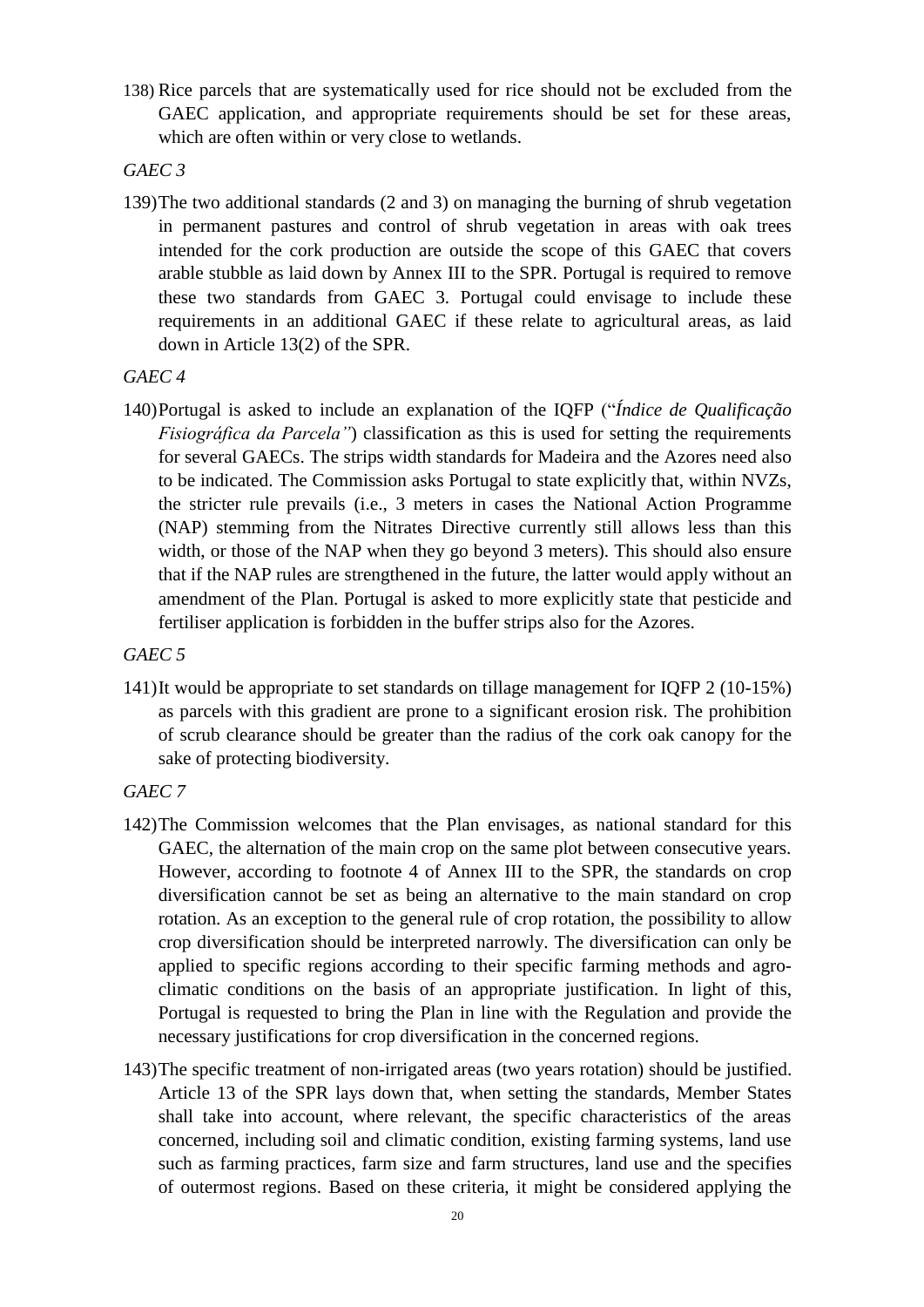standards to a part of the arable land on the farm. However, it should be ensured that all arable parcels undergo the growing of different crops in succession across a sequence of two or three growing years. The Commission considers that summer and winter varieties of the same gender are not distinct crops.

## *GAEC 8*

- 144)The areas afforested and agroforestry areas indicated under "other" are not eligible. Agroforestry are "productive areas" and they are not covered by the notion of nonproductive areas and landscape elements. However, the area occupied by tree rows (from the canopy) and hedgerows in agroforestry parcels can be accounted as well as the woody areas at the edge of agricultural parcels, provided they are not productive. The area of "woods" should be qualified to assess their eligibility. Small wooded areas surrounding the parcels or located in the parcels can be considered landscape features.
- 145)In line with the requirements laid down in Implementing Regulation (EU) 2021/2289, Portugal is requested to provide some indication about the minimum/maximum size of the landscape features as well as the conversion and weighting factors used for the calculation of the biodiversity areas' share in coherence with the eco-scheme A.3.6 (Biodiversity-promoting practices).
- 146)Portugal is encouraged to extend the list of features eligible for fulfilling the minimum share of the total arable land dedicated to non-productive areas and features, such as stonewalls and terraces.
- *GAEC 9*
- 147)Portugal should provide some elements concerning the designation of environmentally sensitive permanent grasslands (ESPG) as well as an indication of the estimated area of ESPG, as requested by the Implementing Regulation (EU) 2021/2289. Portugal should consider a large definition of these areas taking into account the current grassland status and trends in the recent report of 'The state of nature in the European Union - Report on the status and trends 2013-2018 of species and habitat types by the Birds and Habitats Directives (European Commission Report, October 2020)' on the conservation of grasslands protected habitats, and the objective to achieve a good conservation status of these valuable grasslands.
- *2.7.2. For direct income support*
- 2.7.2.1. BISS (Articles 21-28 of the SPR, section 5 of the Plan)
- 148)For intervention A.1.1 (Basic income support), the planned unit amount cannot be justified as resulting from the payment entitlement value. The unit amount should primarily be justified on the basis of the analysis of the income needs. Subsequently, the payment entitlement values should be adjusted based on this unit amount. Portugal is requested to reconsider the variation of the unit amount provided for BISS.
- 149)For A.2.1 (Payment to small farmers), Portugal is requested to reconsider the variation of the unit amount provided for payment for small farmers.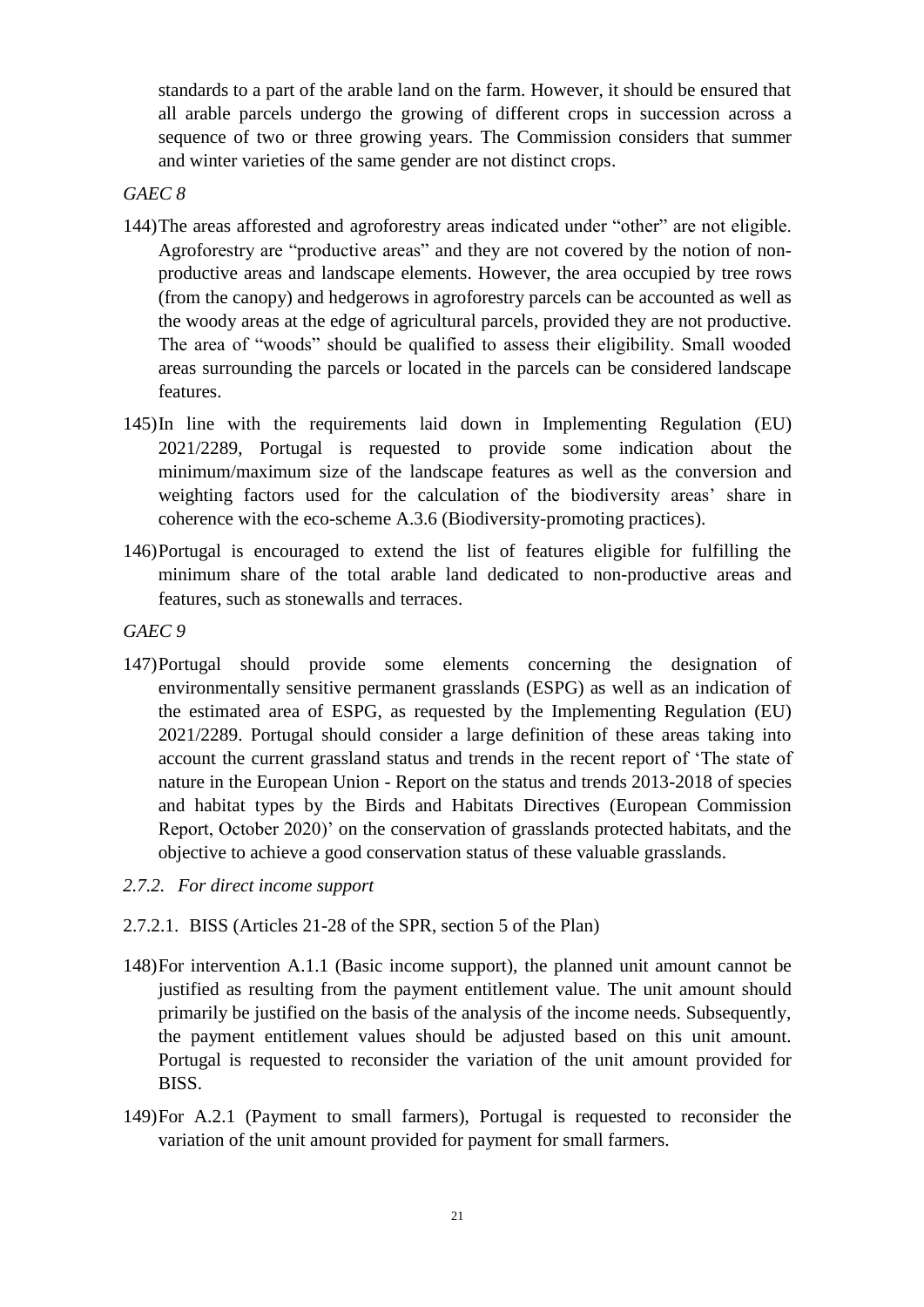- 150)For A.1.1 and A.2.1, the variation percentages are considered to be very high and are not adequately justified. The justification of the unit amount, on the one hand, and of minimum and maximum unit amounts, on the other hand, should be linked. These justifications should primarily be based on data related to the needs which the relevant intervention wants to address. Elements of uncertainty leading to a risk of unspent funds can be added to justify the variation. However, these elements must also be explained and where possible based on data, e.g. related to past experience related to under-execution.
- 151)Furthermore for A.2.1, the output indicator for the clearance should be based on the unit 'by beneficiaries'. As three different lump sums are foreseen, the Commission suggests to Portugal to indicate three separate unit amounts for this intervention rather than an average to ease their management/monitoring.
- 2.7.2.2. CRISS (Article 29 of the SPR, section 5 of the Plan)
- 152)Portugal is invited to reconsider the variation of the unit amount provided for CRISS. The variation percentage appears to be very high and not adequately justified. The justification of the unit amount on the one hand, and of minimum and maximum unit amounts on the other hand should be linked and these justifications should primarily be based on data related to the needs which the relevant interventions aim to address. Elements of uncertainty leading to a risk of unspent funds can be added to justify the variation. However, these elements must also be explained and where possible based on data, e.g. related to past experience related to under-execution.
- 2.7.2.3. Eco-schemes (Article 31 of the SPR, section 5 of the Plan)
- 153)The Commission draws the attention of Portugal to the need to clearly differentiate eligibility conditions and commitments. Eligibility conditions are the criteria (on type of agricultural area, holding features) a beneficiary has to fulfil in order to be able to subscribe to the eco-scheme, while commitments are the practices that the beneficiary has to carry out for getting the support. Eligibility conditions should not be accounted for in the calculation of additional costs and income foregone (and transaction costs).
- 154)In A.3.1 (Organic Farming), having specific training approved in organic farming or alternatively a contract for specific training is set out as eligibility criteria to subscribe for the eco-scheme, while an increase of the premium is proposed in those cases. This should be reviewed as paying for an eligibility condition is not possible, pursuant to Article 31(5) of the SPR. The training and technical assistance can be included in the unit amount as transaction cost if this is a commitment. The maximum number of years for conversion and maintenance support should be indicated.
- 155)While Article 102 of the SPR provides the option to establish an average amount for IACS-based interventions, this possibility should be restricted to cases where it is not possible to set uniform amounts. This does not seems to be the case of this ecoscheme for which 10 unit amounts have been set out for conversion and maintenance respectively. A single average unit amount covering conversion and maintenance and all the different production categories does not seem justifiable.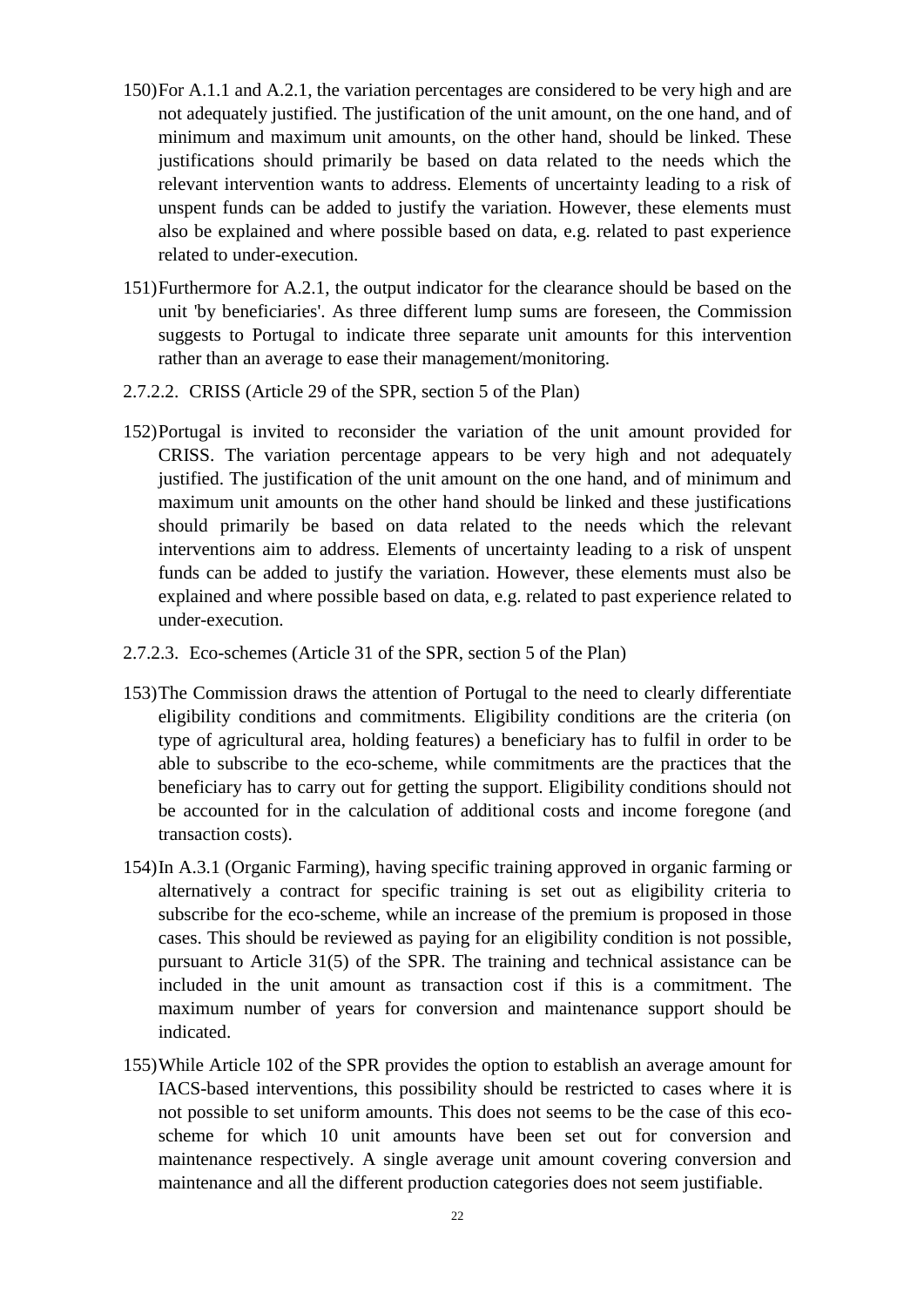- 156)Therefore, for transparency and clarity reasons, Portugal is invited to revise table 11 and include unit amounts for the different categories of support (conversion and maintenance) and types of crops, for which payments are different. This will also allow monitoring the areas supported for conversion and for maintenance. The output can be set at the level of the unit amount or at the level of the intervention. Finally, it is noted that the line total of the financial table is not correct as it is not possible to sum outputs expressed in different units.
- 157)In A.3.2 (Integrated Production (PRODI) Agricultural crops), Portugal should provide an indication of main commitments in the relevant heading (some information is included in section 6 about "baseline") as these commitments must go beyond the requirements imposed under conditionality as well as other mandatory requirements laid down in Union law, and provide sufficient added value to qualify as an eco-scheme. It also needs to be recalled that this additionality needs to be maintained throughout the validity period of this scheme (a reference to national legislation that may change is not sufficient to provide this reassurance).
- 158)The allocation of a bonus for having specific training or for having a contract for specific technical assistance is unclear, as this is an eligibility criterion to subscribe for the eco-scheme. Portugal is invited to reconsider the approach of unit amounts in table 12 and to envisage setting uniform amounts.
- 159)In A.3.3.1 (Soil management Permanent pasture management), it would be appropriate to indicate in the commitments if farmers are required to hold and comply with a grazing and fertilisation plan and to provide further elements on the minimum content expected of these two plans (that can be further detailed in the national implementation documents). As in NVZs a fertilization plan is mandatory under article 8 of the Portuguese NAP (Portaria nº259/2012), either other commitments should be added for farmers within NVZs or compensation levels should be reduced accordingly.
- 160)For A.3.3.2 (Soil Management Promotion of Organic Fertilisation), the explanation regarding how the obligation of holding a livestock effluent and a fertilisation plan goes beyond the baseline is not relevant as these are eligibility conditions (conditions for access). The enhanced commitment of having 50% of organic fertilisation should also be mentioned in the heading commitments and the premium (10% higher than certified unit amounts) should draw on a calculation of costs incurred and income foregone. Moreover, the level of support should be adapted for farmers in NVZs as some of the commitments are binding measures for farmers in NVZs stemming from the Portuguese NAP.
- 161)Portugal should reinforce this eco-scheme with provisions to reduce and prevent nutrient pollution, including ammonia volatilisation. More concretely, the intervention should be improved with additional commitments to assess the efficiency in the use of phosphorus (due to the well-known imbalance of nitrogen and phosphorus in organic fertilisers) and additional commitments to reduce the ammonia volatilisation after application. Portugal is invited to, outside the NVZs, envisage adding commitments supporting the voluntary measures within the Code of Good Agricultural Practice that Portugal has adopted under the Nitrates Directive.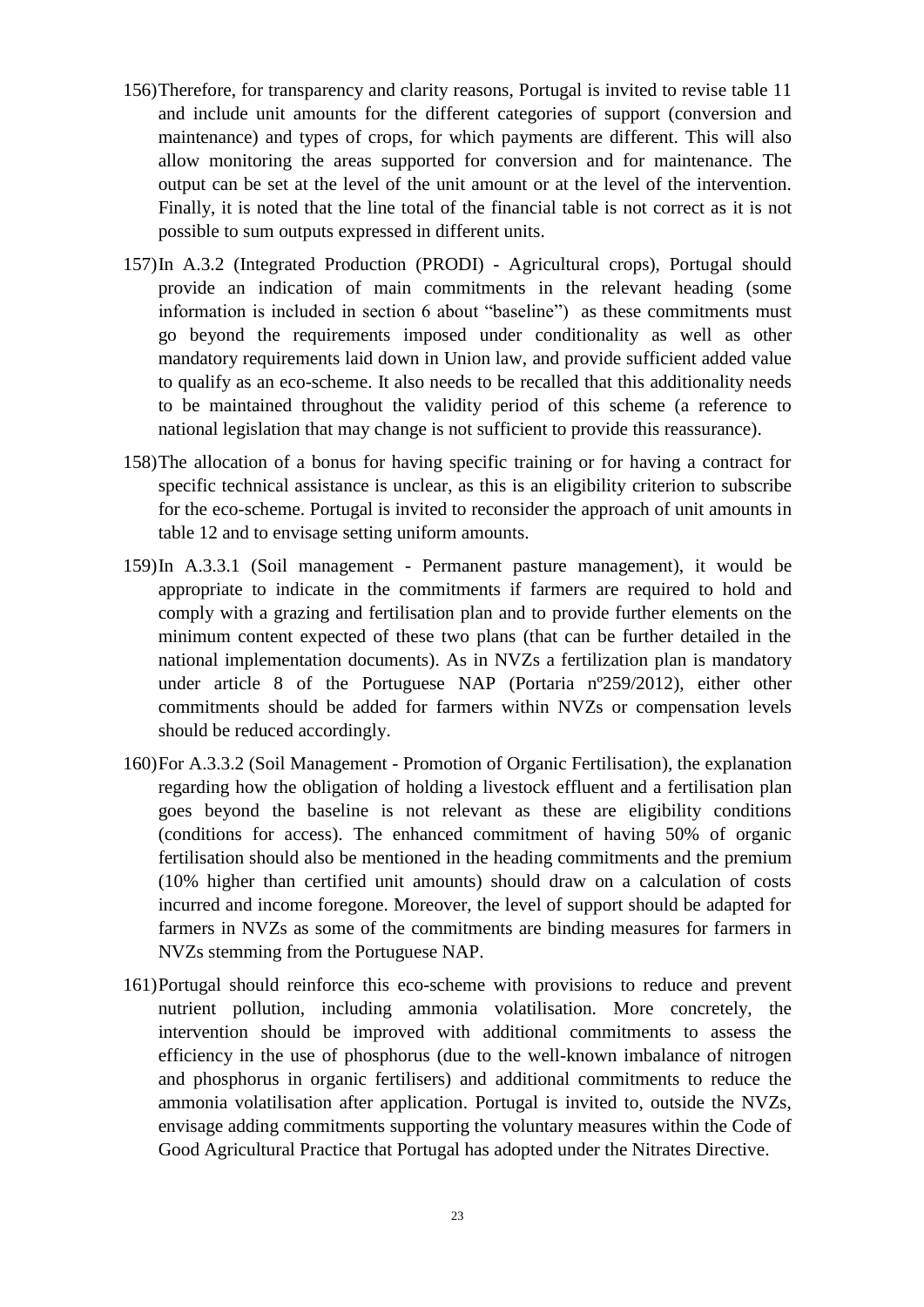- 162)As regards the unit amounts, the Commission draws the attention of Portugal that in the case of planning an average unit amount based on Article 31(7)(b) of the SPR, it is expected that underlying certified amounts per commitment are complied with (despite that the average may vary). Portugal should also clarify that the beneficiary of the compensation of the transport costs is the farmer and not the operator that produced the organic fertiliser.
- 163)In A.3.4 (Improve animal feed efficiency), regarding the title of the intervention, it could be appropriate to add "to reduce greenhouse gas and ammonia emissions". Concerning the access conditions and commitments, specifically the access conditions for beef cattle, it should be clarified who is responsible for preparing the feeding plan for the beef herd. The effect of livestock dietary manipulation techniques (diet formulation and feed additives) on greenhouse gas and ammonia emissions varies greatly between different techniques. Therefore, techniques need to be carefully selected to achieve the expected reduction. While the measure seems targeted at reducing greenhouse gases, the contribution to animal welfare seems unclear and limited. Portugal should either refocus the activity on greenhouse gas and ammonia emissions or make it clearer which action is going to improve animal welfare (on the current description, animal welfare seems to be an expected collateral effect of measures intended to address the emissions' issue). Furthermore, the commitments of this eco-scheme as currently described appear insufficient to bring ammonia reduction benefits and therefore contribute to need COE65N4 on air quality.
- 164)Depending on the level of payments for different herd sizes, this eco-scheme could encourage intensification and could result in a negative backlash by incentivising higher livestock numbers without appropriate safeguards to keep emissions down.
- 165)For A.3.5 (Animal Welfare and Rational Use of Antimicrobials), on animal welfare, Portugal should explain how the certification schemes are going to work. The proposed measures for antimicrobials should be clarified, regarding how they contribute to a reduction of use of antimicrobials.
- 166)In A.3.6 (Biodiversity-promoting practices), the specific commitments (share of ecological and environmental focus areas and list of eligible areas ecological or environmental focus areas) have been indicated in the heading "eligibility conditions". For coherence and simplification reasons, the minimum/maximum dimension and weighting factors for the different landscape features and ecological areas indicated should be the same as those for GAEC 8.
- 167)Regarding the form of support, Portugal is requested to specify whether the support is granted to all eligible areas of the holding or to the specific area occupied by landscape features and ecological areas. It should also be indicated that the arable areas that account for the calculation of the minimum share under GAEC 8 are not eligible to support. In line with Article 31(8) of the SPR, Portugal is requested to justify how the planned unit amount has taken into account the level of ambition of the eco-scheme. This low amount does not seem to be sufficiently rewarding to trigger a high uptake of this important eco-scheme for biodiversity.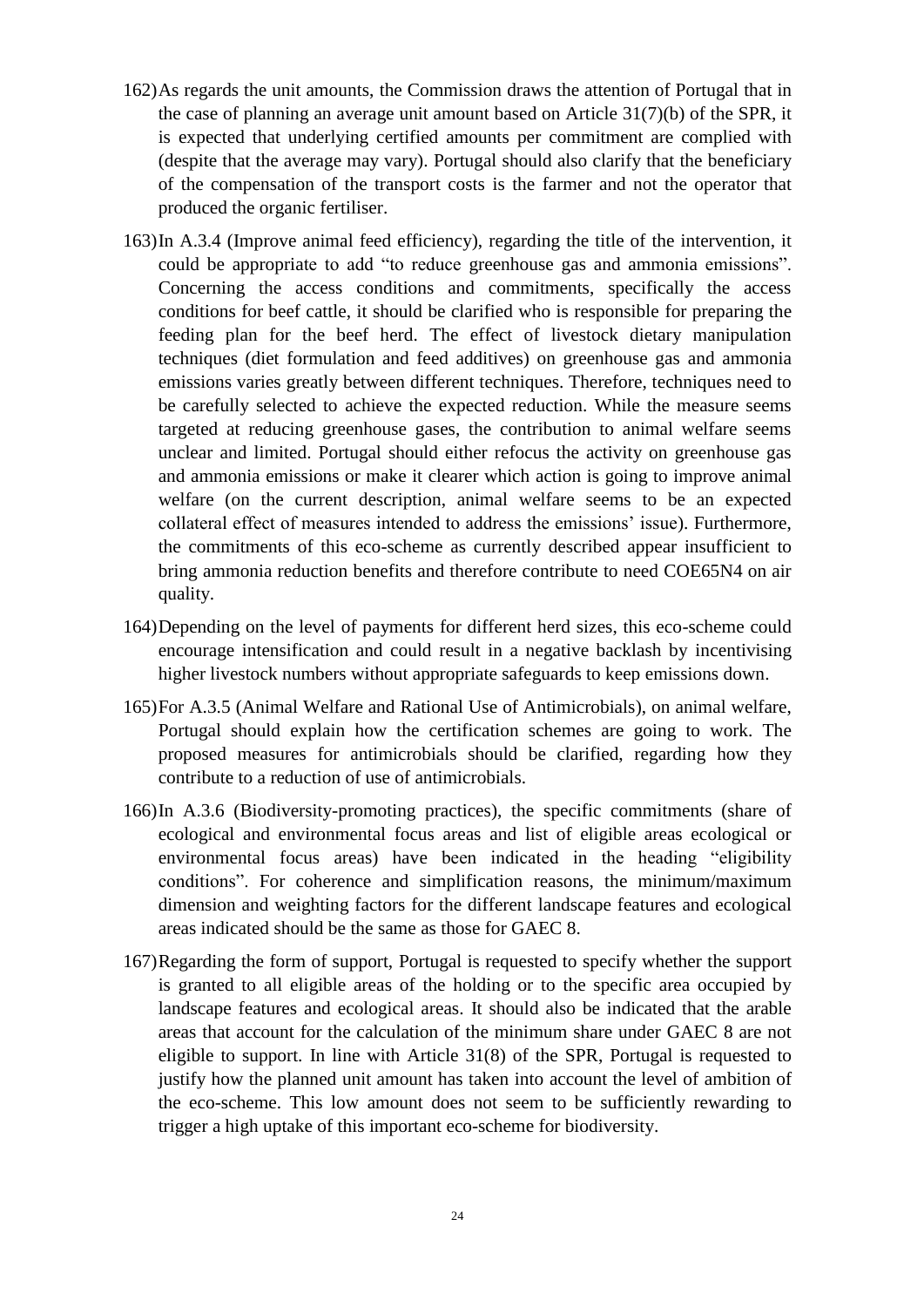#### 2.7.2.4. CIS (Article 32-35 of the SPR, section 5 of the Plan)

- 168)In order to address efficiently difficulties and improve the competitiveness and sustainability of the sector and to avoid that the proposed CIS interventions lead to a deterioration of the environmental and climate situation (e.g. resulting from intensification of livestock farming), Portugal is requested to clarify the interplay between CIS and other support decisions under the Plan and to improve, if relevant, the CIS interventions' targeting (e.g. eligibility conditions for specific types of farming within a sector and CIS adapted to different local context).
- 169)If an intervention is mentioned to contribute to a specific objective (e.g. intervention on goats and sheep to SO5), the connection should be clear and be reflected in targeting and eligibility criteria. In this specific intervention, Portugal should introduce specific requirements going beyond conditionality to allow linking to SO5.
- 170)Though lower profitability compared to another agricultural sector, or other economic sector or lower market prices compared to other EU Member States helps to put the targeted sector's situation into perspective, these per se do not justify economic difficulty of the sector concerned. Similarly, increasing input costs and/or income volatility may justify the difficulty in extreme cases, but only if the impact on average profitability risks decrease/abandonment of production. The justification of the interventions concerned should be reinforced accordingly (e.g. on the basis of low/negative profitability and/or declining production trend based on relevant and recent data).
- 171)While EU eligibility conditions (active farmer, minimum requirements, compliance of supported area with the definition of eligible hectare, compliance of supported animals with identification and registration requirements) do not need to be spelled out in the Plan, it would be necessary to see a justification for any minimum or maximum criteria introduced, be it the number of ha or heard size.
- 172)The Commission should inform Member States about reduction coefficients, if any, related to the EU WTO schedule on oilseed in the observation letter. However, the Commission has not received all the information needed yet. Once all Member States have submitted their Plans, the Commission will inform Member States, if such coefficient is needed.
- 173)The Commission takes note of the fact that unit range and rate are set according to the prevailing needs and costs. Nevertheless, additional details would be needed in terms of costs, losses/ profitability of the respective sector to explain why that range and rate are seen as adequate.
- *2.7.3. For interventions in certain sectors*

#### 2.7.3.1. Fruit and vegetables

174)The Commission notices the absence of the key link to specific objective SO3 (Improvement of farmers' position in the value chain) and the fruit and vegetable interventions and, therefore, it requests Portugal to add it.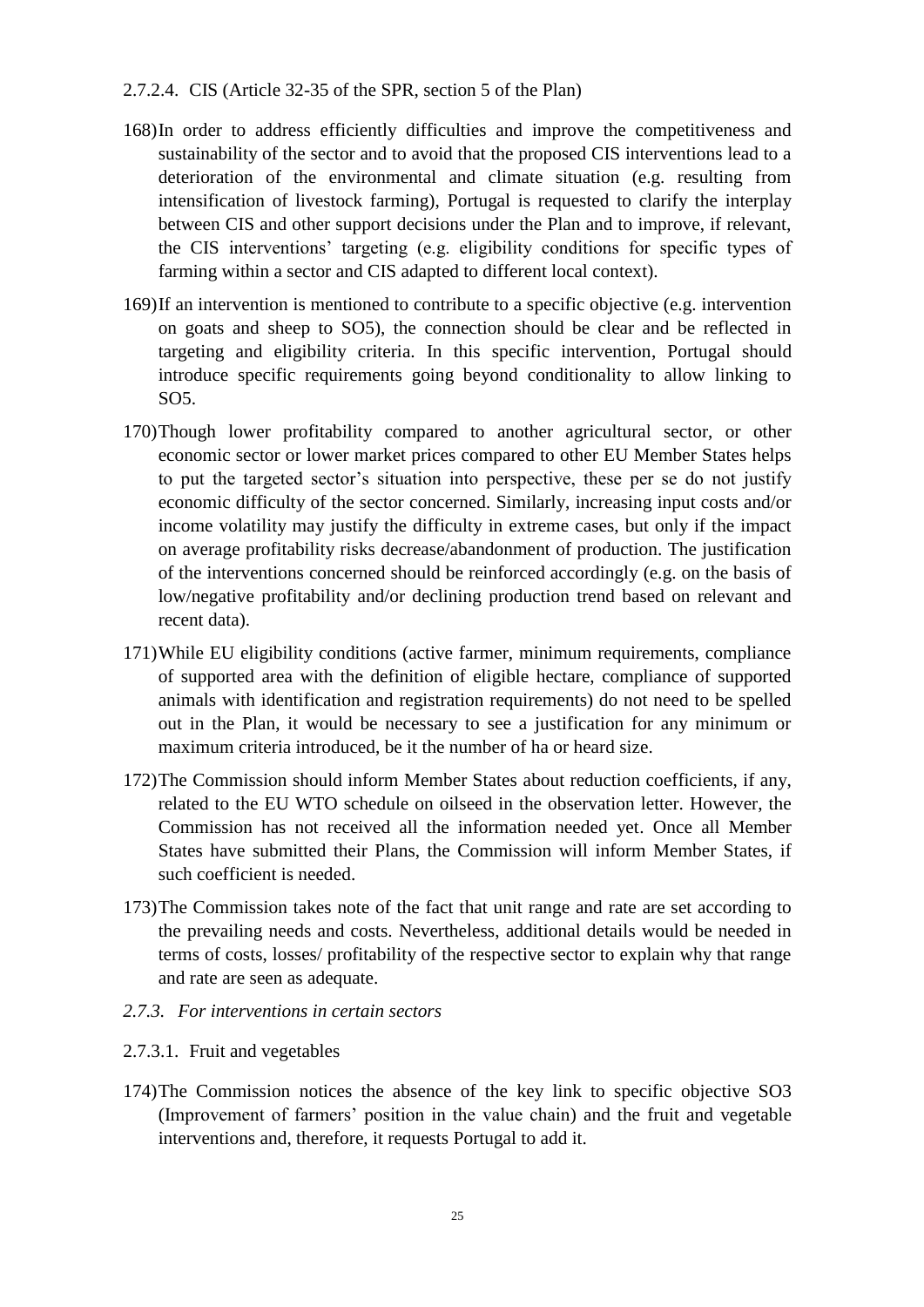- 175)The Commission would like to invite Portugal to verify and demonstrate that all additional requirements set out in Delegated Regulation (EU) 2022/126 like the percentage for minimum water saving (Article 11(4)(a) of Delegated Regulation (EU) 2022/126) are properly described in the Plan.
- 176)The Commission invites Portugal to check and harmonise the level of details of their Plan. The Commission believes that part of the current description of types of interventions could form part of the national legislation.
- 2.7.3.2. Apiculture
- 177)Portugal is invited to complete section 3.5.2 with an analysis of the sector which leads to the needs identified and justification of the interventions, explain how the sectoral interventions contribute to the related specific objectives and to improve the description of eligible expenditure providing a more comprehensive explanation including a few examples where relevant. Moreover a clearer demarcation with rural development interventions should be provided, particularly with F.8.11 (Support for beekeeping) and F.2.2 (Investment and maintenance of agroforestry systems).
- 2.7.3.3. Wine
- 178)Portugal plans to spend less than 1% of the total wine budget in organic restructuring. In view of the types of interventions proposed, Portugal is invited to explain how the planned strategy will achieve the minimum of 5% of environmental expenditure, in line with the provisions of Article 60(4) of the SPR.
- 179)In addition, Portugal should complete the innovation and/or research strategy for the wine sector.
- *2.7.4. For rural development*

#### *Observations common to several rural development interventions*

- 180)The Commission asks that information about the baseline elements and an explanation as to how the commitments go beyond the mandatory requirements is added to the interventions under Articles 70 and 72 of the SPR.
- 181)For interventions under Articles 71 and 72 of the SPR, Portugal is asked to indicate if the compensation will cover partly or fully the costs incurred and income forgone. This is an important aspect influencing the uptake of these interventions.
- 182)Where applicable, Portugal should add the principles of selection according to Article 79 of the SPR.
- 183)For investments, Portugal is asked to explain how the durability of the investments is addressed.
- 184)In several interventions, Portugal does not indicate information regarding the State Aid assessment. Portugal should check if the intervention (or in the case of mixed activities) is an intervention (or an activity) falling outside the scope of Article 42 of the Treaty on the Functioning of the European Union (TFEU) and, in this case, they should indicate the type of state aid instrument to be used for clearance.
- 185)For the interventions (e.g. E.16 LEADER) where Portugal indicates the support to be in line with Commission Regulation (EU) No 1407/2013 on *de minimis* aid,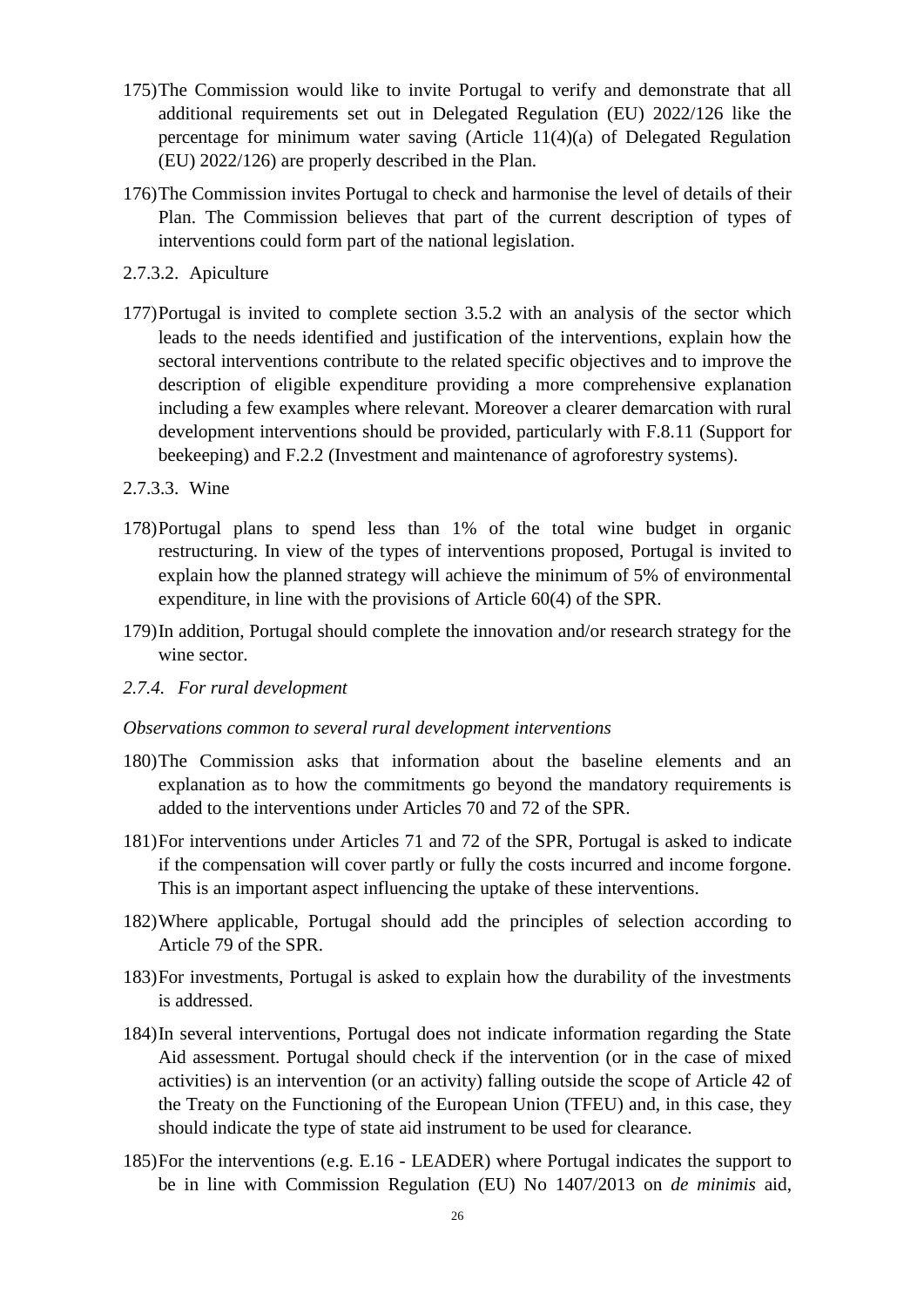Portugal needs to ensure that the maximum cumulative amount per beneficiary granted for a period of 3 fiscal years does not exceed EUR 200.000.

- 186)For activities falling outside the scope of Article 42 TFEU, there must be an exclusion of companies in difficulty or companies still having a pending recovery order following a Commission decision declaring an aid illegal and incompatible with the internal market, except in the cases mentioned in the applicable State aid rules.
- 187)For interventions where Portugal indicates that the support would be in line with Regulation (EU) No 651/2014 (General Block Exemption Regulation), Portugal should ensure that the eligible beneficiary (with the exception of Article 1(4)(c) of the same regulation) is not an undertaking in difficulty according to the definition in Article 2(18) of the same regulation. Since Regulation (EU) No 702/2014 (Agricultural Block Exemption Regulation), General Block Exemption Regulation and State Aid agricultural and forestry Guidelines are currently under revision, Portugal is invited to undertake any appropriate measures to adjust the existing schemes with the relevant State Aid rules applicable once they are adopted.
- 2.7.4.1. Management commitments (Article 70 of the SPR, section 5 of the Plan)

#### *Agri-environmental and climate commitments (AECC)*

- 188)Portugal should make sure all relevant GAECs, Statutory Management Requirements (SMRs) and national standards are identified in the interventions.
- 189)Compliance with the rules of conditionality should not be added as a commitment but as an eligibility condition. Since payments should be made for commitments which go beyond the baseline requirements, the justification for the associated needs to an intervention should not be based solely on compliance with conditionality.
- 190)For AECC, it is recalled that one or more uniform unit amounts are the default option, depending on the (various) commitments included. Average unit amounts should be exceptional and justified. Variations according to fluctuations in uptake to the interventions are not possible. Degressivity of payments would not be in line with AECC since the premia should be based on costs incurred and income foregone.
- 191)In the interventions for the Azores, additional explanation should be given besides the tables presented under section 5.3.9.
- 192)Portugal is requested to include a revision clause according to Article 70(7) of the SPR in all relevant interventions under this Article in section 4.7.3 (elements common to several interventions), or for all Article 70 interventions in section 5. Portugal is also asked to ensure the requirements of Article 70(9) are addressed for interventions under this Article.
- 193)For C.1.1.1.1.1 (Direct seeding) and C.1.1.1.1.2 (Lawn), the rationale mentions the need to maintain plant cover of permanent crops all year round, but this is not repeated in the commitments. Portugal is invited to indicate if these interventions will also follow a fertilisation plan as C.1.1.1.1.3.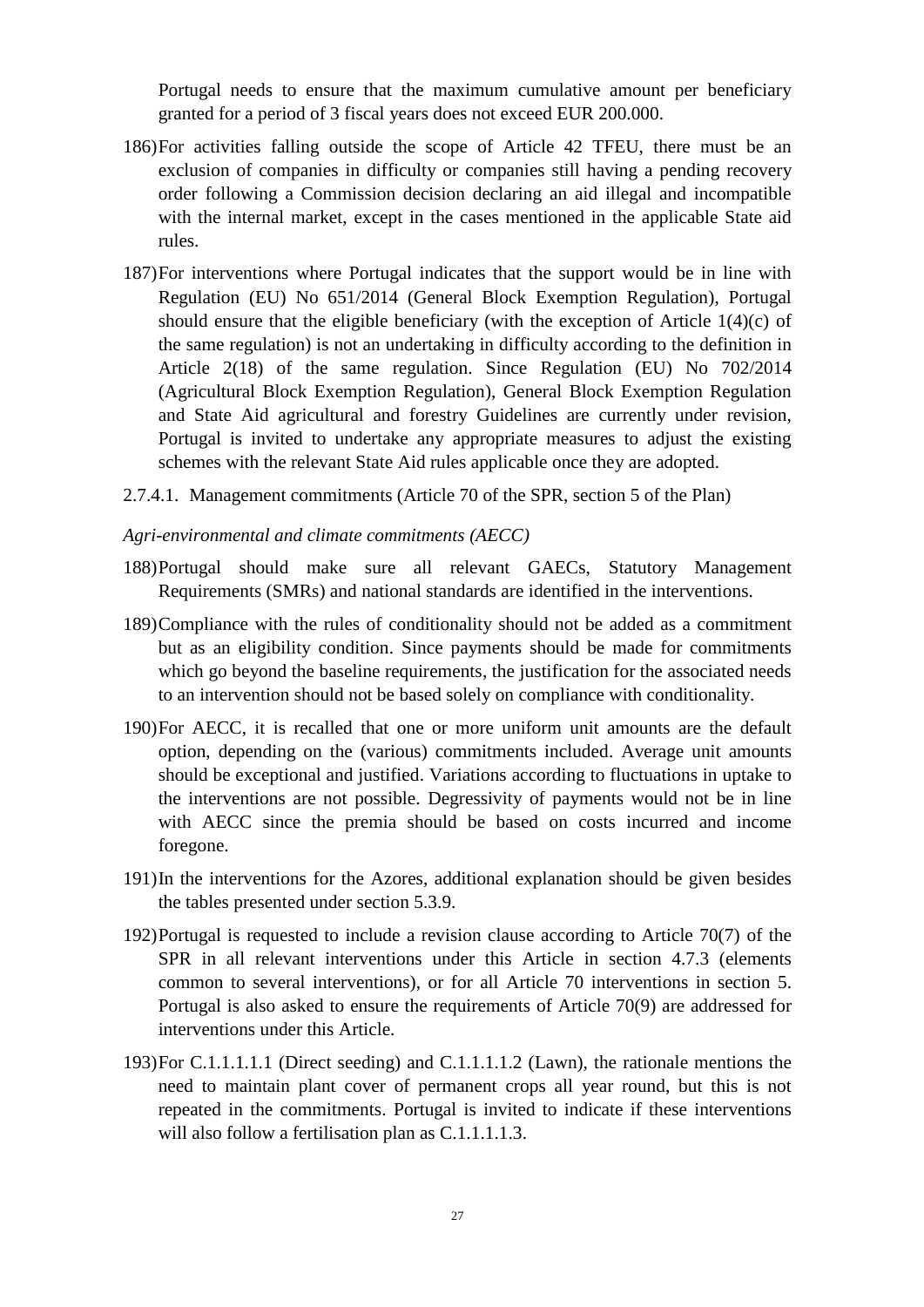- 194)For C.1.1.1.1.3 (Biodiverse pastures), Portugal is invited to include in the commitments explicitly that the fertilisation plan should be followed (this can however not be compensated for within NVZs). Portugal is invited to either reconsider the inclusion of the commitment on 25% leguminous crops or lower the threshold in order to ensure a significant contribution of this intervention to biodiversity or the transformation of pasture into productive crops. Mowing practices (e.g. delayed first mowing date) are key for biodiversity. Could Portugal explain if they are mentioned in the management plan? Portugal is invited to specify that reseeding is aimed at increasing grass species richness.
- 195)In C.1.1.1.2 (Efficient use of water), Portugal is invited to clarify how the bonuses (reclaimed water and for belonging to a Renewable Energy Community) are calculated, on the basis of costs incurred and income foregone. Commitments involving the fertilisation and irrigation plans should be clear and elaborated in a way that shows they go beyond the mandatory baseline requirements. Portugal could potentially consider increasing the ambition of this intervention, for example regarding the proposed savings and amount of water reuse to reflect the water needs of the country. Portugal is also invited to take account of water availability in areas already prone to water stress.
- 196)In C.1.1.2.1 (*Montados* and *Lameiros*), the Commission asks Portugal to ensure the stocking densities are compatible with the management requirements of the habitat types, for example as indicated in Natura 2000 management plan or by nature authorities. Regarding "montados", a justification for the decrease in support would be welcome.
- 197)The Commission suggests that Portugal considers separating the unit amounts per commitment or sets of commitments, in interventions C.1.1.2.1, C.1.1.2.2 and C.1.1.3.
- 198)For C.1.1.3 (Agroforestry Mosaic), in the commitment for meadows and permanent pastures, Portugal should clarify the livestock density involved in the control of vegetation.
- 199)Regarding intervention D.2.1 (Agro-environmental zoning plan), the Commission asks for a justification of the removal of the top up for active shepherding in Peneda-Gerês, compared to the previous programming period as this is an important element of the conservation management of the area.
- 200)In D.2.2 (Management of *Montados* by Results), Portugal is invited to indicate if target values for the indicators will be set, in order to better clarify the classification process for the payments. The calculation of the unit amount should be based on costs incurred and income foregone. In that sense, the Portugal is asked to identify hypothetical practices to provide a basis for the calculation of the premia.
- 201)Regarding D.2.3 (Integrated Management in Critical Areas), in case both top ups apply to beneficiaries of the associated interventions, these should be included in the eligibility conditions. The Commission would ask for clarifications on the reason for the 10% top up. Commitments may overlap with the associated interventions. In that case, this should be solved.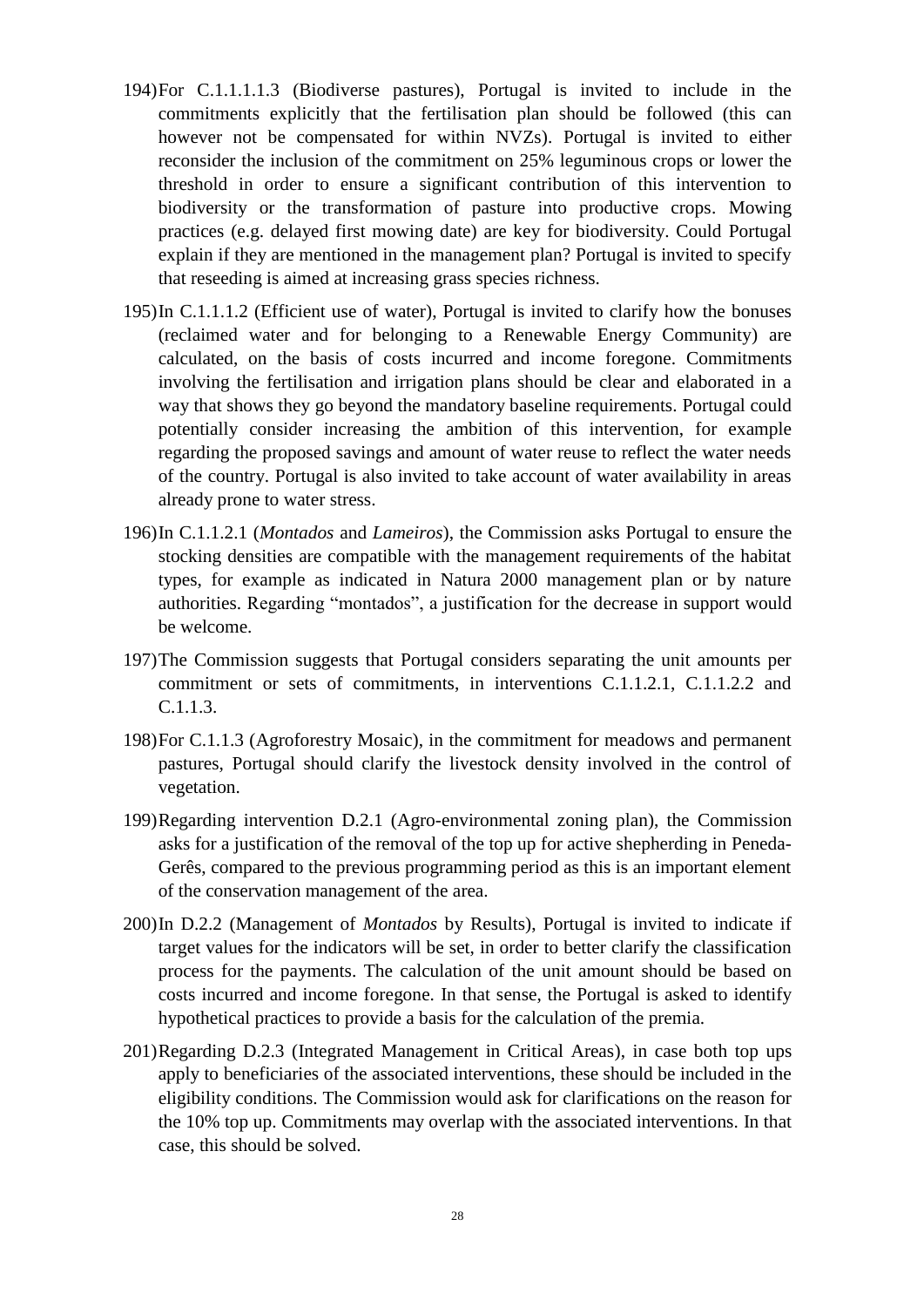- 202)Regarding D.2.4 (Protection of species in relation to agricultural area), while under Article 70 of the SPR, agri-environmental commitments cannot be paid per unit of livestock, support could be granted in duly justified cases as lump sum for maintenance of a cattle protection dog. The ratio of livestock units per dog should be double checked, as it is much higher for cattle than for sheep and goats. The increase of the premia in case the beneficiary is a non-governmental organisation (NGO) working in the field of action needs further explanation. Portugal is invited to justify the length of contracts for the protection of the *Circus pygargus*. Additionally, it is suggested that Portugal reconsiders the minimum eligible parcel, since these birds have been identified in parcels of less than 0.5 ha. This intervention combines two operations of different nature, one conceived as payment per livestock unit, the other as payment per hectare of land, comparable to other nature conservation commitments. The Commission would ask Portugal to clarify this choice.
- 203)Under E.10.5 (Conservation of Live Hedges for the Protection of Vegetable Fruit, Vegetable and Medicinal Plants), cutting and pruning at least twice a year and cleaning of the surrounding space, may limit the use by fauna. Furthermore, Portugal should confirm if the use of fertilisers or pesticides are excluded in the conservation of the hedges.
- 204)For E.10.4 (Conservation of Traditional Orchards) and E.10.6 (Maintenance of extensification of livestock production), the commitments should be clarified regarding the application of fertilisers and plant protection products. They should be elaborated in a way that goes beyond the mandatory baseline requirements.
- 205)In E.10.3 (Stone walls for wine cultivation) it should be clarified what is involved in the commitments for keeping vine plants in production and good vegetative condition, and control of weeds. Portugal is reminded to ensure the requirement of Article 70(3)(c) of the SPR is respected.
- 206)The commitment of F.8.7 (Maintenance of *bardos em urze*) to keep good vegetative condition of the heather walls should also be clarified.
- 207)On intervention E.10.8 (Compensation for Agricultural Areas Included in the River Basin Management Plans) Portugal should clarify whether the commitments stem from mandatory requirements of the RBMP. If so, this intervention should be placed under Article 72 of the SPR. The output indicator O.14 represents a small proportion of the UAA (0.6%) in the Azores. The Commission would strongly encourage Portugal to extend this area.
- 208)On F.8.5 (Protection and enhancement of biodiversity), the commitments do not seem to include the "maintenance of ground support systems and rainwater drainage systems" indicated in the description. The name of this intervention could be modified, since it focuses on the control of invasive species. Portugal should clarify if the use of plant protection products is foreseen. Portugal is asked to clarify if this intervention also covers Laurisilva forests or to consider covering these forests.
- 209)In F.8.11 (Support for beekeeping), Article 70(8) of the SPR lays down that agrienvironment-climate commitments shall be per hectare. Compensation per beehives is therefore not possible. Portugal is invited to revise these commitments accordingly by defining a payment per hectare (or ranges of payments per hectare).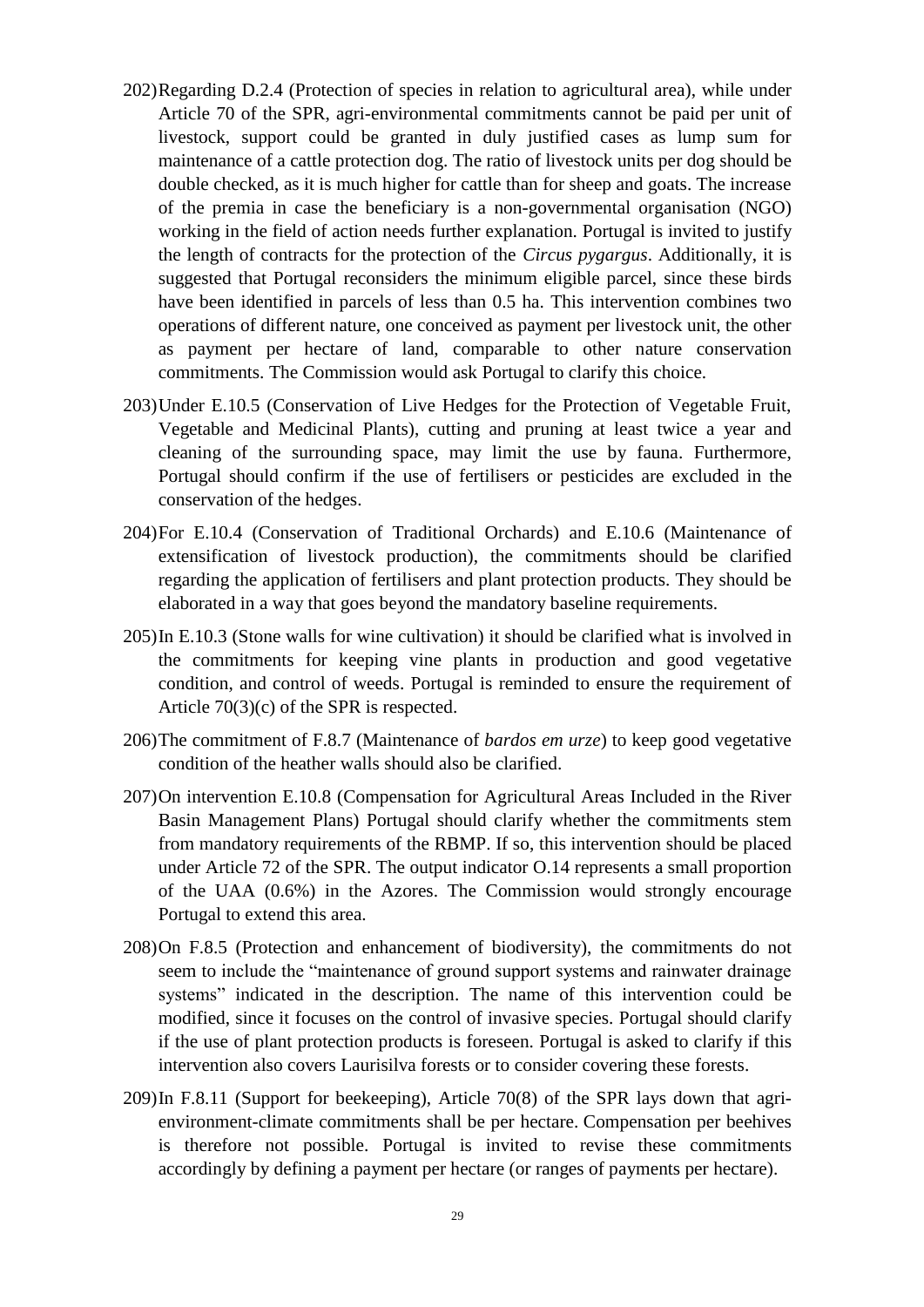# *Organic Farming*

- 210)Portugal is asked to separate commitments from conditions to access to support. Based on the recognised contribution of organic farming Portugal should link this intervention also to R.19 (soil) and R.31 (habitat and species), but not to R.33 (improvement of Natura 2000), or only in case the farms supported are in Natura 2000 sites. In case the support is for farming systems including livestock husbandry, also indicators R.43 and R.44 could be relevant.
- 211)Table 12 and 13 in the case of the Azores interventions need to be revised and include unit amounts for the different categories of support, in case payments are different. It is recalled that uniform amounts are the default option to be used for interventions under Article 70 of the SPR. A single average unit amount covering conversion and maintenance (in the case of Madeira) and all the different production categories is hardly justifiable.
- 212)As to the combination of support for organic farming (in the case of the Azores), further explanation is needed and alignment should be done not according to the number of single interventions which can be combined, but on complementarities and potential overlaps in line with the obligation to avoid double funding. The reference to the maximum amounts of support provided for in the current rules should be deleted, as this does not apply under the SPR.

## *Forest interventions*

- 213)As a general comment, Portugal refers in most forest-relevant interventions to the applicable regional forest management plans (PROFs), therefore it is requested to provide details how these planning documents satisfy the contribution to the several objectives and needs.
- 214)The maintenance support after restoration or other investments (other than afforestation or agroforestry establishment) should be formulated as forestenvironmental voluntary commitments going beyond the legal obligations. All investments should be programmed under Article 73 of the SPR, and not Article 70. Portugal should meet the provisions of Article 73(3)(g) of the SPR concerning afforestation.
- 215)Portugal is also strongly invited to consider refocusing these interventions by adding the necessary conditions to respond to the Forest Strategy, including payment for ecosystem services of forests. On the type of support, there is a need to clarify what is covered under the support for income loss.
- 216)The Commission recommends to Portugal to include actions for the proper management of rural vegetation including existing forestry, agroforestry and shrub land areas to decrease the fire risk and avoid the carbon loss.
- 217)Regarding the interventions in the Azores, Portugal should clarify the commitments in the different interventions related to forestry, and clarify if 'good forestry practice' is part of the obligatory commitments. More details are needed, besides referring to forest management plans. "*Restoration of forest affected by biotic and abiotic agents or catastrophic events*" needs a better justification in order to avoid eligibility questions.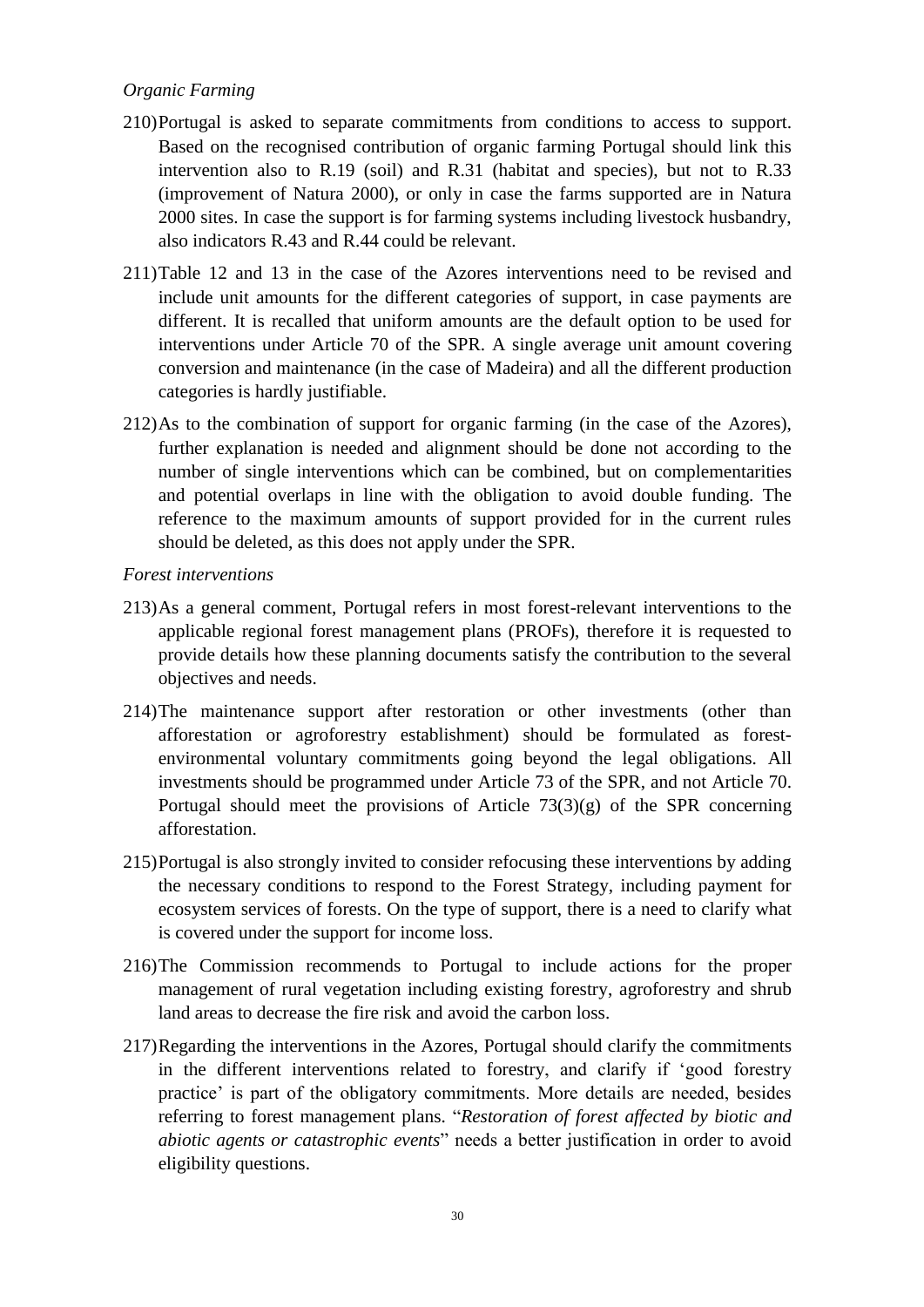- 218)Regarding the interventions in Madeira, Portugal is invited to review the objectives and the level of ambition of the commitments.
- 219)Regarding the interventions in Mainland, Portugal should add the missing information as the text provided in the Plan is not complete.

#### *Genetic resources*

- 220)All genetic resources interventions should comply with the relevant provisions of Article 45 of Delegated Regulation (EU) 2022/126.
- 221)In C.1.1.4 (Maintenance of autochthonous breeds), Portugal is asked to specify the minimum number of animals per herd for each breed to ensure adequate support for the aims of the intervention. It should explain why no activity is planned for 2028 and 2029. In addition, it is also unclear whether the length of commitments is 2 or 5 years; if 2 years, Portugal is requested to justify this choice.
- 222)In E.10.7 (Protection of autochthonous breeds), Portugal is requested to convert the unit of support for donkeys and ponies to livestock units, and to include the unit amount corresponding to breeds "*poney da Terceira*" and "*burro da Graciosa*". The action to keep good sanitary state of animals should be clarified.
- 223)For C.1.1.5 (Conservation and Improvement of Genetic Resources), commitments and eligible conditions are mixed and not differentiated. Exotic animal breeds should be excluded from the intervention. Exhibitions and competition activities should also be removed from the eligible expenditure part in section 5.
- 224)In E.10.9 (Conservation and Improvement of Animal Genetic Resources), exotic breeds should not be supported (included in the objectives).
- *Natural or other area-specific constraints (ANC)*
- 225)Interventions should be attributed to objectives to which their contribution can be considered substantial, significant and direct. In this regard, ANC payments contribute more logically to SO1, which is missing for the Azores. Portugal is invited to correct.
- 226)For all ANC interventions, a short explanation and justification related to the average unit amount is expected, since the support is subject to degressivity and differentiation based on farming systems or severity of constraint. The financial table with outputs should be revised since information is missing.
- 227)In relation to the ANC intervention in Mainland, the Commission would like to recall that support under Article 71 of the SPR does not have a commitment nature. Further clarifications are needed concerning the proposed commitments. It seems to be more a criterion related to the differentiation of payments based on farming systems. A single average unit amount covering all ANC categories and the differentiation based on farming systems or severity of constraint is not justifiable. An average unit amount should be provided for each ANC category.
- 228)For the Outermost Regions ANC interventions, it should be clearly stated in the eligibility conditions that ANC payments can only be granted to active farmers and cover only ANC designated areas (Article 71(2) of the SPR). The link to the list of the designated local administrative units and to the ANC map must be provided for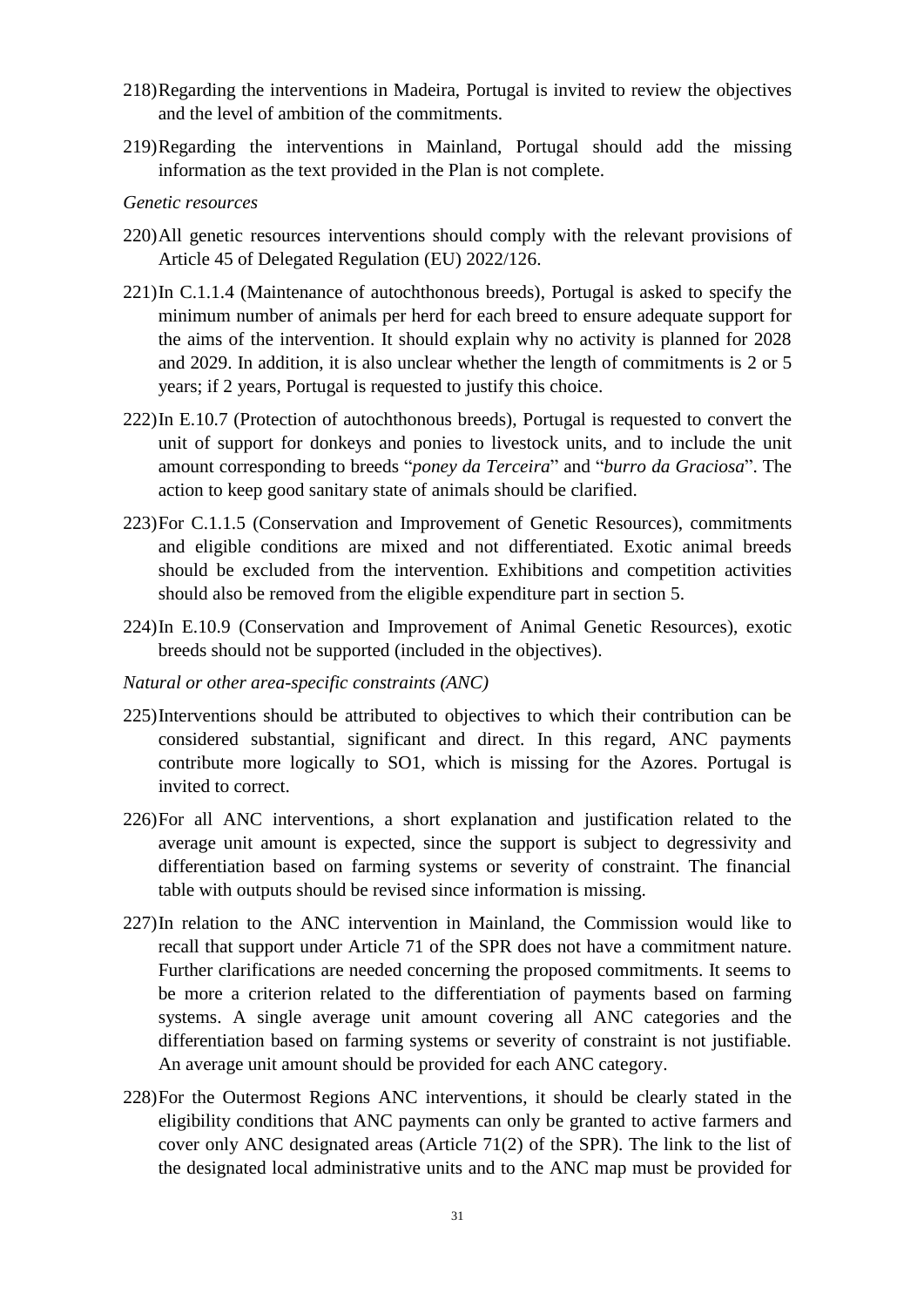each category of areas referred to in Article 32(1) of Regulation (EU) No 1305/2013.

229)In the ANC intervention of the Azores (E.12.1), an ANC category should be selected as eligible area. The contribution rate for intervention F.6.2 should be corrected as it cannot be higher than 85% according to Article 91(2)(a) of the SPR (100% in the current version of the Plan).

*Area-specific disadvantages resulting from certain mandatory requirements*

- 230)Portugal is invited to justify these interventions as a compensation for respecting mandatory requirements (Article 72(5) of the SPR) established under the respective environmental legislation and which lead to additional disadvantages in farming for those farmers who are concerned by these requirements and disadvantages in comparison to other farmers not affected by these requirements and adjust accordingly needs and specific objectives (specific objective 1 as the main objective).
- 231)Portugal is invited to refer to the sources of the requirement restrictions to be supported, for example PAF, management plans or equivalent instruments.
- 232)In C.1.2.2 (Payment Natura Network), beneficiaries must be farmers, forest holders and their associations, or other land managers (Article 72(2) of the SPR). It is not clear from the current drafting whether the commitments include only limitations of stocking density or also limitations of afforestation of agricultural land and of intensification of agricultural activity. The average planned unit amount proposed is not clear and would need further explanations.
- 233)For F.7.1 (Natura 2000 Payments and Water Framework Directive) and E.13.1 (Compensation in Natura 2000 Forest areas), Portugal is invited to double check whether this is applicable to Natura 2000 interventions for forestry sites. Concerning the planned unit amount, Portugal should clarify the difference between the amounts mentioned in section 7 and section 13 of intervention E.13.1.
- 234)For Azores and Madeira, Portugal is invited to consider introducing an intervention on Natura 2000 payments for agricultural areas given that agriculture remains the main pressure and there is a need to ensure non-deterioration of habitats and to prevent disturbance of species in the sites.

2.7.4.2. Investments, including investments in irrigation (Article 73-74 of the SPR, section 5 of the Plan)

#### *Productive Investments*

- 235)Investments in energy efficiency do not qualify as investments aimed at increasing renewable energy production capacity (under R.15). Portugal should streamline interventions for the three regions, reinforce the links to research, innovation, and digitalisation and consider increasing the values of the output indicators in particular in outermost regions.
- 236)For forest interventions, in case of Natura 2000 areas, Portugal should include explicit references to the need of Habitats Directive Appropriate Assessment.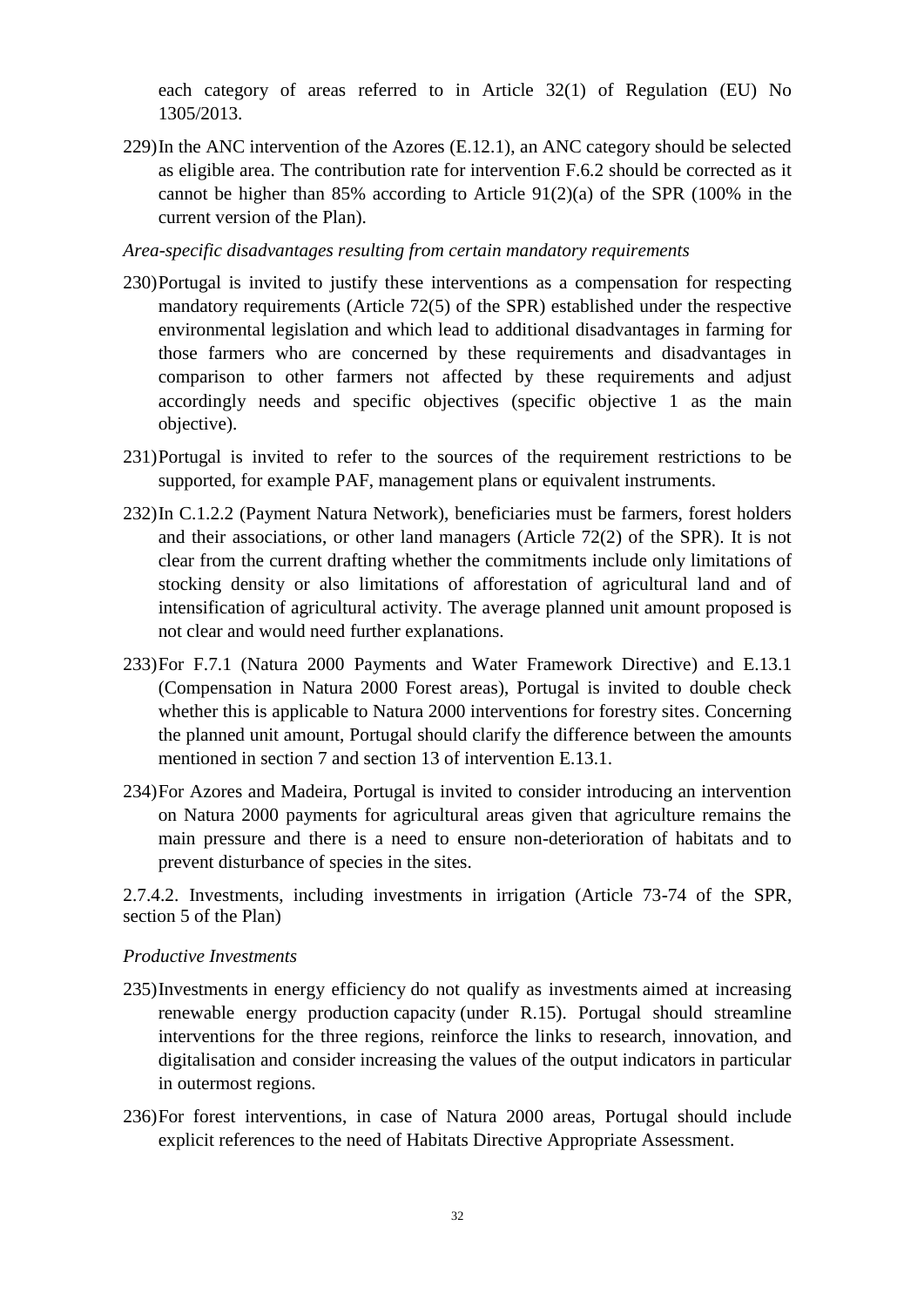- 237)Portugal is invited to ensure a better connection between the planned productive forestry investments and the environmental and climate related considerations.
- 238)In C.2.1.1 (Agricultural Productive Investment Modernisation), Portugal is invited to review the intervention to reinforce the synergies with research, innovation and digital solutions.
- 239)To qualify as a green investment (investments as referred to in Article 73(4)(a)(i) of the SPR) counting towards the environmental ring-fencing and benefiting from a higher support rate, it has to be assured that the eligible investments are directly linked to climate and environment/animal related indicators with a clear and direct benefit for the environment and climate or animal welfare. The investments should go beyond mandatory requirements. Portugal is invited to elaborate more on a clear targeting of the intervention, including more details on the eligible investments. When establishing the different support rates to be applied, it is recommended to take also into account the economic return of the investment.
- $240$ In C.3.1.1 (Productive investment bioeconomy modernisation), the section on complementarity with the European Regional Development Fund should be expanded upon to explain synergies. The rate of support from EUR 50,000 to 150,000 indicated is 80% without justification. How does Portugal plan to have the same number of supported investments per year?
- 241)Furthermore, in C.3.1.1, a reference is made to the obligation for the beneficiary to comply with the legislation and mandatory standards for carrying out the activity related to the nature of the investment, including licencing. This statement is far too general and undefined, notably in the case of productive investments related to agroindustrial and forestry industries, where legislation and standards are particularly sensitive. For the sake of clarity and efficiency, at least the most important applicable body of legislation and standards ought to be clearly indicated or referred to in the Plan.
- 242)The difference with C.3.1.2 (Investment in bioeconomy to improve environmental performance) and C.3.1.1 should be more clearly described. It is unclear how these interventions contribute to the bioeconomy development; the description should be changed to provide more clarity on their scope, for example, the type of machinery to be purchased. Both interventions should refer to and comply with the Renewable Energy Directive.
- 243)For C.3.2.6 (Improving the economic value of forests), Portugal is invited to specify the conditions under which it is allowed not to present a forestry management plan.
- 244)For C.3.2.6 and other interventions where "certification costs" are mentioned: the necessary investments which are required to improve the forest management standard to be eligible to receive the certification can be supported, but not the administrative costs of the certification. The same applies to C.3.2.5 (promotion of ecosystem services).
- 245)For C.4.1.2 (Prevention of disasters and natural disasters), E.6.1 (Preventive actions) and E.6.2 (Restoration actions), the eligible investments under these interventions focus on preventive and restoration actions for agricultural production and are mainly linked to SO1 and therefore do not qualify for the environmental ring-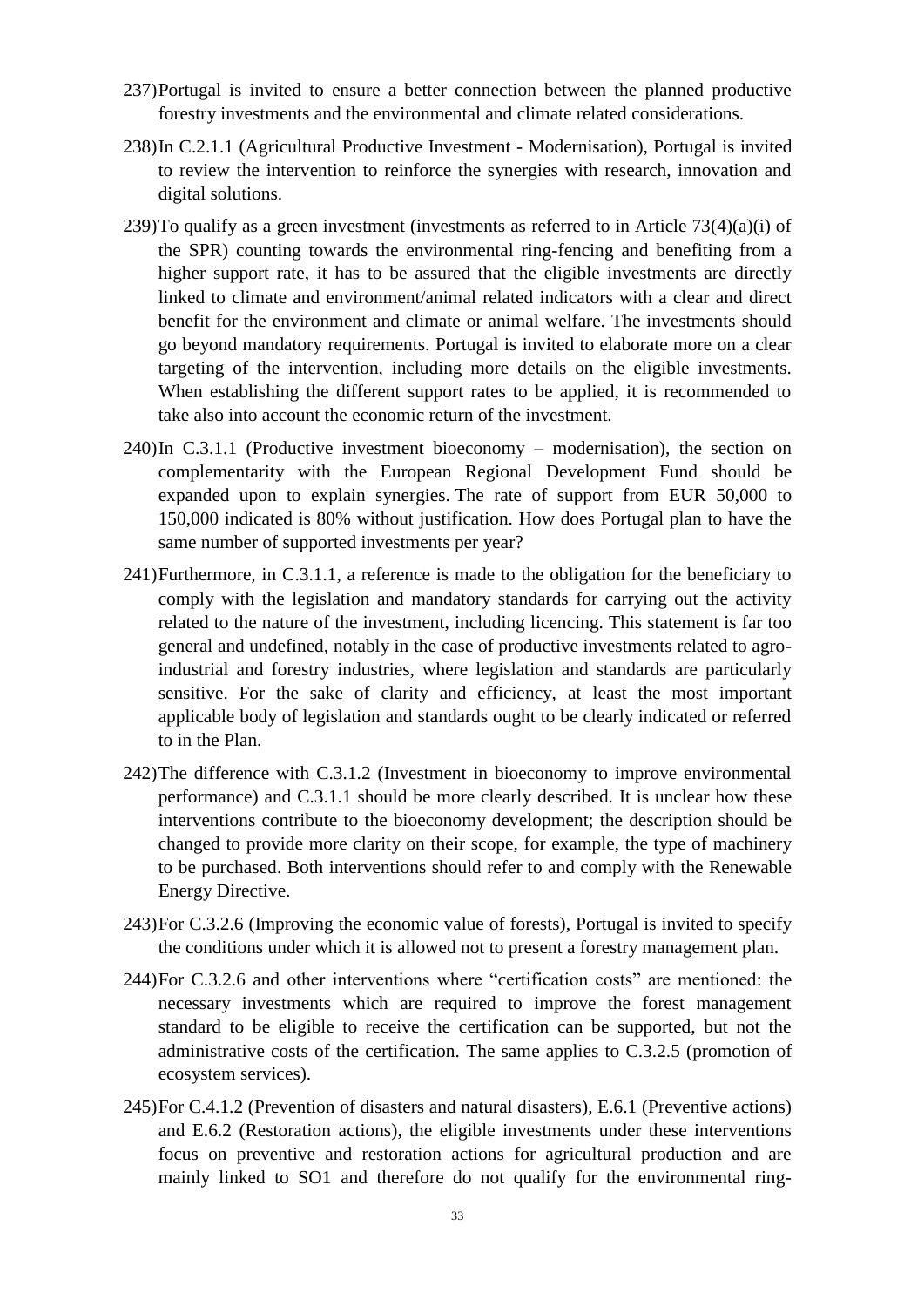fencing. Preventive investments could only be linked to the climate objective if these measures clearly strengthen the resilience of the agro-ecosystem and help to reduce the present and future impacts of climate change.

- 246)For several interventions concerning the Azores, including E.8.5 (Improvement of the Economic Value of Forests) there is a need for some more concreteness on what they are going to support. Portugal should consider harmonising the intervention description with interventions in Madeira, for example.
- 247)In E.3.1 (Improvement of hygiene conditions on livestock holdings and animal welfare), Portugal is invited to develop on access conditions for beneficiaries requesting self-sufficiency in 60% of fodder and compatibility with fertiliser use and residues.
- 248)Portugal is invited to explain what is being supported under E.3.4 (Renewable energy installation), and how this will link to R.15 (MW generation capacity).
- 249)For E.4.1 (Support for Processing, Marketing and Development of Agricultural Products), Portugal is requested to give structure to the list of eligibility requirements. The Net Current Value is a complex tool and would need some explanations. The referred support rates, and in particular the additional complement of 5%, do not seem to fall under cases provided in Article 73(4) of the SPR. Portugal is requested to further explain and justify the support rates. It should refer to the EAFRD contribution rate, not the rate of support (90%).
- 250)Further to E.4.1, it seems to have productive elements related to the increase of competitiveness and enhancement of market orientation. These investments cannot qualify for the environmental and climate ring-fencing.
- 251)In F.1.3 (Investments in the Processing, Marketing and Development of Agricultural Products), Portugal is invited to elaborate more on the aim of both actions of the intervention. It should provide a reason for the inclusion of the fencing and preparation of land in the list of eligible costs. It should define priority criteria among potential beneficiaries. It should also correct the contribution rate for the intervention. While 85% is the applicable rate, the data return a 17% contribution rate.
- 252)Regarding C.4.1.4 (Rural Emergency Fund), in the type of payment, a reimbursement of eligible costs actually incurred by a beneficiary is foreseen, while in the range of support, the use of Simplified Cost Option (SCO) is referred to. It is also stated that the "*fixed amount per beneficiary is indexed up to six times the maximum amount of payment to small farmers*". Portugal should clarify the envisaged type of support and provide additional information on the envisaged type of SCO. It should provide additional information on the envisaged appropriate mechanisms to avoid possible overcompensation with other EU funds and/or national risk management schemes.

*The following observations are put forward as regards non-productive forest investments for prevention and restoration (Mainland, Madeira and the Azores):*

253)Regarding C.3.2.3 (Forest prevention against biotic and abiotic agents), the intervention is perceived as green non-productive. Portugal has selected O.24 (number of supported off-farm productive investment operations or units). For non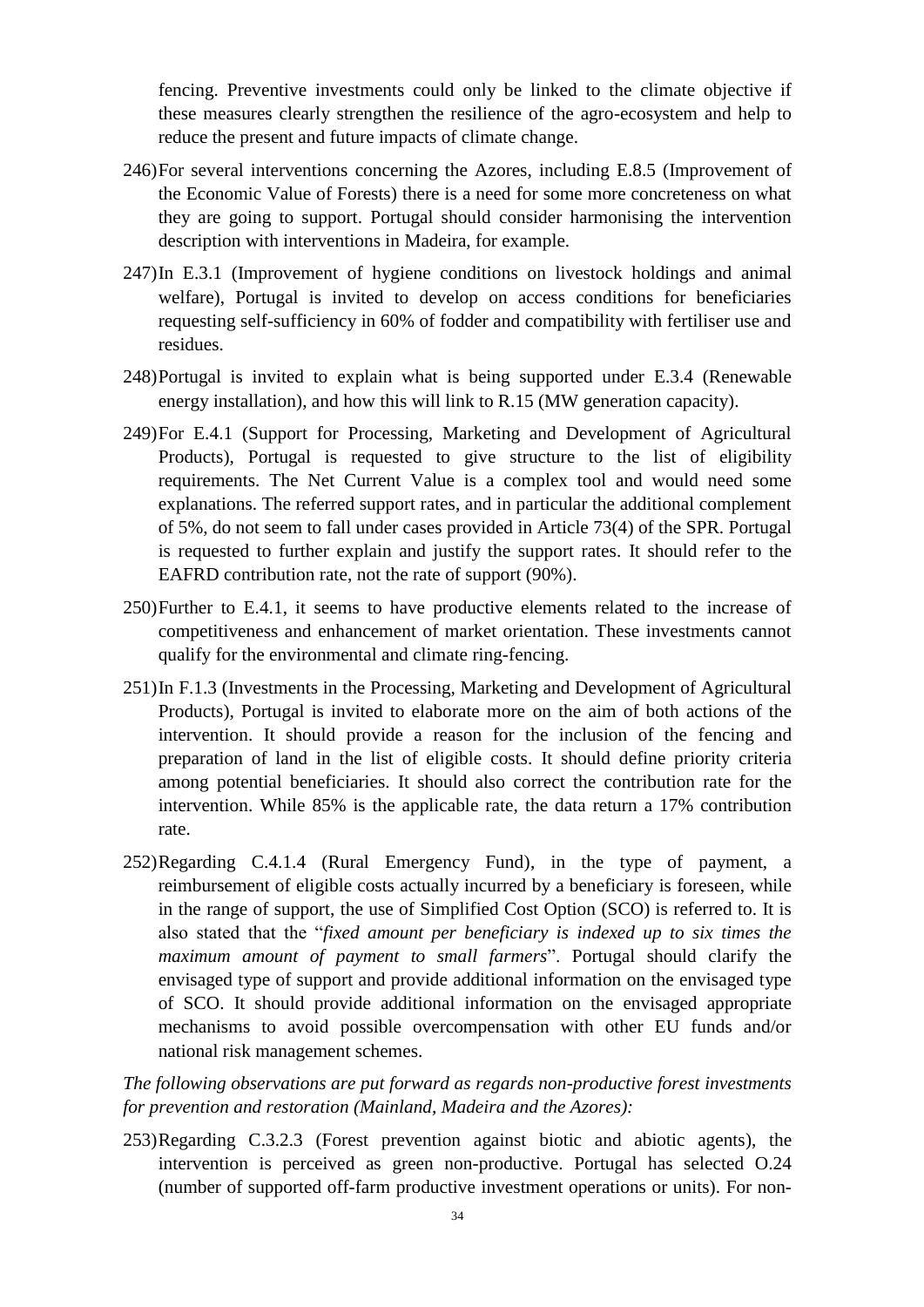productive interventions O.23 (number of supported off-farm non-productive investment operations or units) should be selected. The section on eligible type of support and non-eligible investments is not filled in.

- 254)Additionally, Portugal is encouraged to reflect on the possibility to use SCO as a way of simplification. It should provide additional elements to better understand the scope of the distinction and the rationale for identifying the respective beneficiaries (distinction is made between *"intervention at forest and agroforestry holding level" and "intervention with a relevant territorial scale"*).
- 255)Furthermore, regarding C.3.2.3, in some cases the potential beneficiaries have to prove they are located in "*in territories classified with high or very high rural fire hazard classes*". It should provide the main criteria on the basis of which these territories will be defined. Portugal is invited to justify the decrease of funding for this intervention.
- 256)On C.3.2.4 (Restoring forestry potential following natural disasters, adverse climatic events or catastrophic events), the intervention is perceived as a green nonproductive. Portugal has selected O.24 (number of supported off-farm productive investment operations or units). For non-productive interventions O.23 (number of supported off-farm non-productive investment operations or units) shall be selected. Type of interventions are identified according to the territorial scope, one of which being "*interventions with relevant territorial scale*" which shall be "*in areas identified by the competent authorities*". Portugal should provide additional information to understand the criteria used to define those areas. The section on the form of support and on non-eligible investments is not filled in. The use of SCO is recommended.
- 257)For E.8.3 (Improved resilience and of the environmental value of forest ecosystems) and E.8.4 (Improved resilience and of the environmental value of forest ecosystems – Non-productive), the description of the interventions should be clarified regarding the aim of the interventions.
- 258)In F.2.3 (Forest prevention against biotic and abiotic agents), the use of SCO is foreseen, which is encouraged. The Commission would however appreciate that the concerned types are clearly identified in the text. The non-eligible investments section should be completed. The maximum unit amount for the planned unit amount is 50% higher than the reference level. Portugal should provide a justification to better understand the rationale of the chosen value.
- 259)The above comments for F.2.3 are all relevant to F.2.4 (Investment in forest restoration).

*The following observations are put forward as regards investments on afforestation and agroforestry (Mainland, Madeira and the Azores):*

260)The selection of species, varieties, ecotypes and provenances of trees shall take account of the need for resilience to climate change and to natural disasters and the biotic, pedologic and hydrologic condition, as well as of the potential invasive character of the species as defined by the EU and Member States under local conditions of the area concerned. In the case of afforestation operations leading to the creation of forests the operation shall consist of the exclusive planting of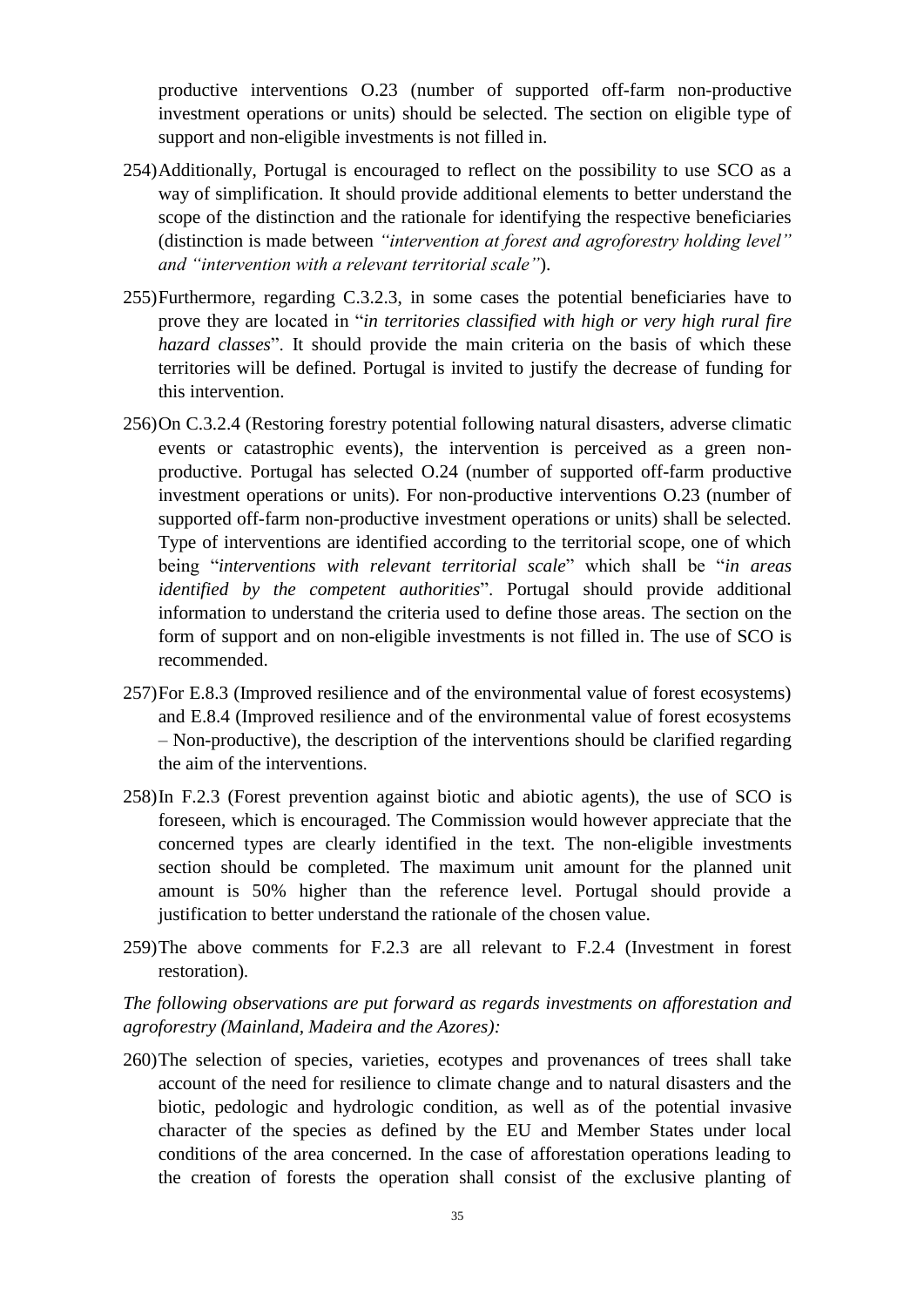ecologically adapted species and/or species resilient to climate change in the biogeographical area concerned, which have not been found, through an assessment of impacts, to threaten biodiversity and ecosystem services, or to have a negative impact on human health..

- 261)In C.3.2.2 (Installation of agroforestry systems), Portugal is invited to explain the support rates. Top ups are referred to in section 5.3.7 but the justification for the 70% support rates should be added. Likewise, non-eligible support should be included.
- 262)Regarding E.8.2 (Implementation, regeneration or renewal of agroforestry systems), The Commission requests Portugal to provide a description of the intervention. The different sets of eligible criteria make it difficult to assess the eligibility conditions. However, Portugal is asked to further clarify in its description that this intervention gives support to the establishment of agroforestry systems. An explanation of the range of support and a justification for the selected average unit amount are also welcome. It is unclear which is the maximum support rate as different information is provided.
- 263)In F.2.1 (Investment in forestry and afforestation), the intensity aid is 100% for public and 90% for private beneficiaries. An explanation about this differentiation is needed.
- 264)For F.2.2 (Investment and maintenance of agroforestry systems), the Commission reminds that operational costs and maintenance costs are not eligible under Article 73 of the SPR, and therefore it is asked that the title of the intervention and eligible costs are adapted, ensuring this intervention does not involve profitability. The different sets of eligible criteria make it difficult to assess the eligibility conditions. Portugal is invited to clarify the use of unit costs. Further explanations on the range of support, non-eligible costs, justification for the selection of the average unit amount are also welcome. For F.2.1 and F.2.2, Portugal could clarify how it will strengthen carbon storage and sequestration for example through soil analysis to track soil organic matter and its changes over time.
- 265)It is unclear how investments under E.4.1, E.8.1, E.8.2, E.8.3, E.8.4, and E.8.5 (interventions related to agricultural products, forests and agroforestry) are specifically related to improving energy efficiency.

*The following observations are put forward as regards non-productive and productive green investment interventions in Mainland, Azores and Madeira:*

- 266)In C.2.1.2 (Agricultural investments to improve environmental performance), animal welfare is included. Considering that the SPR contains a dedicated specific objective, could a separate intervention not be considered for this? The eligibility conditions should be clearly defined (currently there are examples of projects and their purpose is unclear). Consistency between intervention descriptions should be ensured.
- 267)In C.2.1.2 and C.2.1.3, for investments regarding use of natural biomass, sludge, manure, and by-products, Portugal is invited to ensure that such sludge/manure management and use has zero pollution impact and thus can achieve a net impact in terms of reducing ammonia and methane emissions.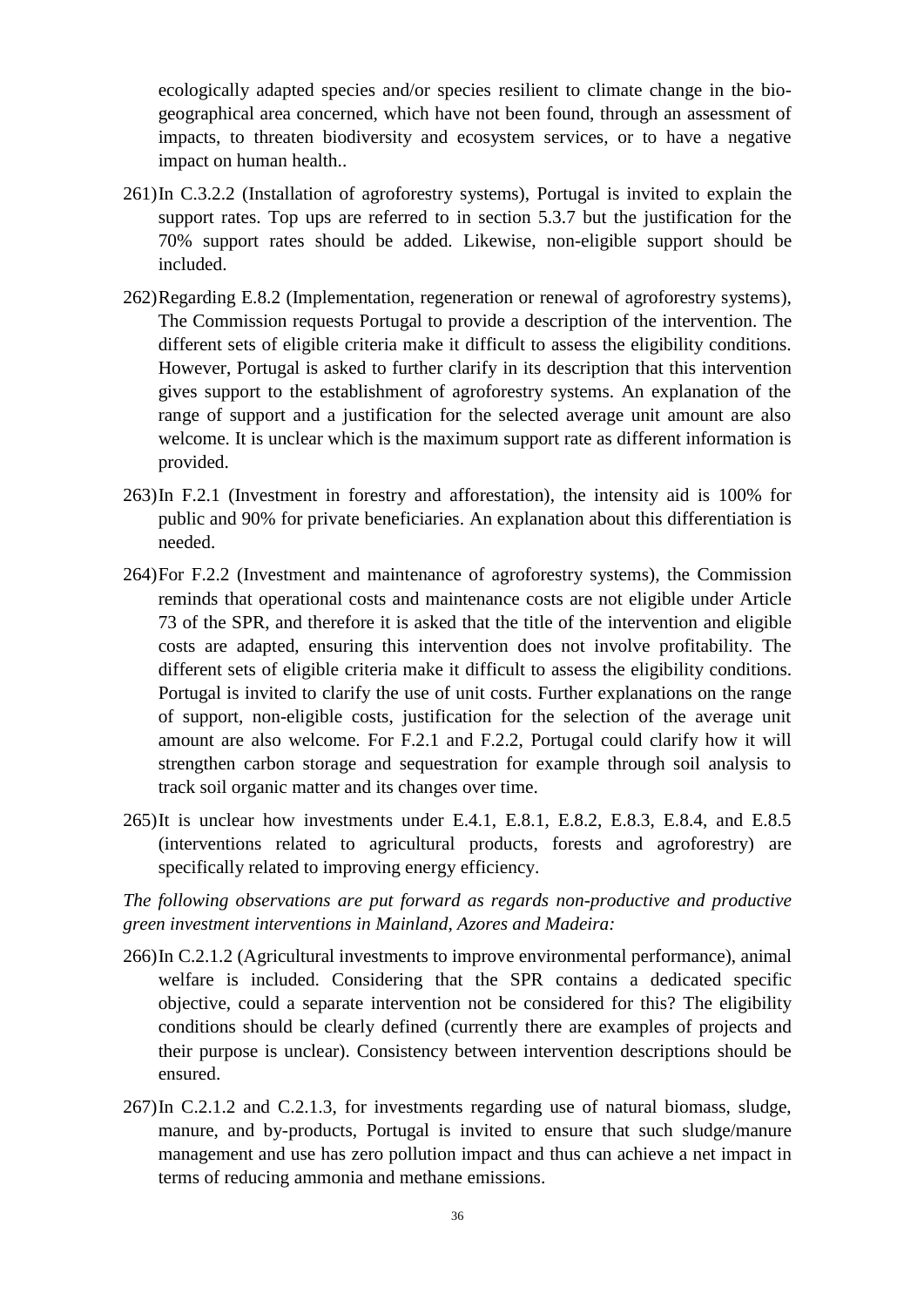- 268)Regarding C.2.1.3 (Non-productive investments), in case SCO are to be applied under this intervention (e.g. in the restoration of stone walls), Portugal has to put in place a fair, equitable, verifiable calculation method, that is based on objective information and statistical data (Article 83(2) of the SPR). Such calculation method should be indicated in the Plan and made available to possible beneficiaries. Since the list of beneficiaries is very succinct, how does Portugal plan to ensure the funding is allocated to the relevant target groups? For each of the eligibility conditions, Portugal includes "*other operations defined by the PEPAC managing authority*". These should be specified. Unit amounts should be better justified.
- 269)To qualify for a non-productive green investment counting for the environmental and climate ring-fencing, it is crucial that investments should be limited to nonremunerative investments linked to the delivery of purely environmental and climate benefits. Portugal should provide more information on the eligible investments foreseen (this applies also to F.1.7). The link of this investment with maintenance commitments under Article 70 or 31 of the SPR is strongly recommended. It should take into account that all eligible investments should be covered by the description in the Plan.
- 270)Regarding C.3.2.5 (Promotion of ecosystem services), in practice, eligibility conditions based on proof of a prior notification under a national law of the year 2013 (RJAAR, Article 5 of Decree-Law no 96/2013 of 19 July 2013, as amended), will significantly limit the number of possible beneficiaries for the new CAP period. Portugal is invited to consider this and provide a justification. Furthermore, while the objectives are clear and pertinent, it is not clear which objective is the eligibility condition "reforestation after cutting" linked to.
- 271)In C.3.2.7 (Wildlife Management), the principles to be applied to the selection criteria for this intervention are scant and undefined; they need to be further developed and clarified by Portugal for the benefit of potential beneficiaries and to ensure an adequate implementation of the intervention and its sound financial management. The support for the Iberian lynx is welcome but details on what this measure entails as regards hunting activities (species concerned, which game populations are being targeted, and how this will benefit the lynx) could be included. In addition, the conditions and limitations of the envisaged support to be granted for the preparation of the application and other studies prior to the implementation of the project should be defined in the Plan so as to optimise the available maximum of funding for the actual implementation of the said projects. Also, it should be clarified whether the support to be granted for the preparation of the application and other studies prior to the implementation of the project are to be taken into account towards the set ceiling of 200.000 EUR/beneficiary for the 3 year period.
- 272)Regarding C.4.1.2 (Prevention of disasters and natural disasters), the intervention sets no limits or ceilings to the amount of support to be granted for prior studies and advertising campaigns. Though such prior studies and advertising campaigns may fall within the category of preventive measures, in order to avoid excesses, it would seem appropriate to set limits against the actual expense dedicated to tangible or intangible investments under this intervention.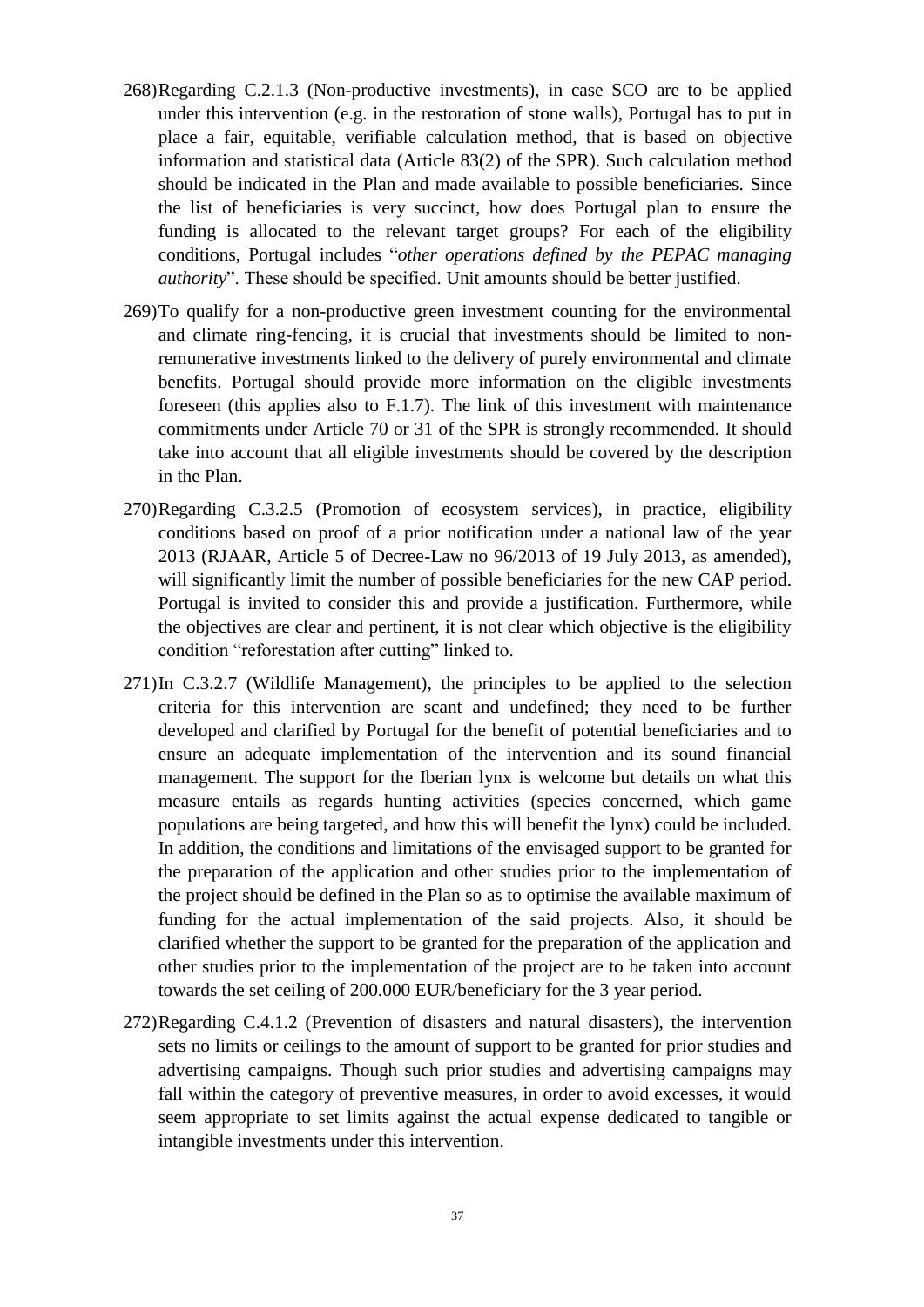- 273)In E.3.2 (Improvement of the environment on livestock farms), as regards the range of support at beneficiary level, the concept and items that fall under the broad category "Overheads", that will receive a support of 50% of the eligible costs, should be clearly defined to be considered as eligible costs. These comments also apply to E.3.4 (Renewable energy installation).
- 274)For E.6.1 (Preventive actions), the eligible type of support should be clearly defined and indicated in the text of the Plan. Portugal should provide a justification to better understand the rationale of the chosen value for maximum unit amount.
- 275)In E.6.2 (Restoration of agricultural potential damaged by natural disasters), the information in the rationale of the intervention seems to be missing and a reference stating "non-applicable" seems to be wrongly included. Portugal should revise and include the information on eligible type of support in the point specified to this end providing additional information on the envisaged investments to be supported. It should clarify the envisaged support rate in compliance with the applicable legal framework (Article 73(4) of the SPR). It should also provide a justification in order to better understand the rationale of the chosen value for maximum unit amount.
- 276)In F.1.6 (Restoring agricultural production potential), in case simplified costs are to be applied under this intervention, a calculation method that needs to be fair, equitable, verifiable and based on the use of objective information and statistical data, is to be put in place (Article 83(2) of the SPR). The calculation method should be indicated in the Plan and made available to possible beneficiaries. This comment also applies to F.1.7 (Non-productive investments).
- 277)Further to F.1.7, Portugal should reflect if it is realistic to expect 20 applications per year.
- 278)F.2.5 (Investment in improving the resilience and environmental value of forests). The comment to F.1.6 on simplified costs applies here. The support level indicated for this intervention establishes 100% in the case of public promoters and just 85% in the case of private promoters. Insofar as Article 73 of the SPR makes no difference as regards investments made by public or private promoters, a justification from Portugal is welcome.
- *Observations common to all irrigation and water infrastructures interventions:*
- 279)Portugal supports seven different irrigation and water infrastructure interventions. C.2.1.1 on-farm productive investment in Mainland (existing and new irrigation); C.2.1.2 on-farm agricultural investment for environmental performance improvement in Mainland (existing irrigation and reservoirs); D.3.1 off-farm collective productive investment in Mainland (new irrigation); D.3.2 off-farm collective in Mainland (existing irrigation); E.3.3 on farm water abstraction and/or storage in the Azores; E.5.1 off farm water infrastructure in the Azores; F.1.4: off farm investment in collective water infrastructure in Madeira. In general, the strategic logic of the interventions is not aligned with the specific objectives, environment ring fencing, needs, output indicators and the result indicators. Moreover, principles of selection are missing and eligible costs of D.3.1 and D.3.2 need to be revised. The respect of the conditions of Article 74 of the SPR should be clearly included in all of them.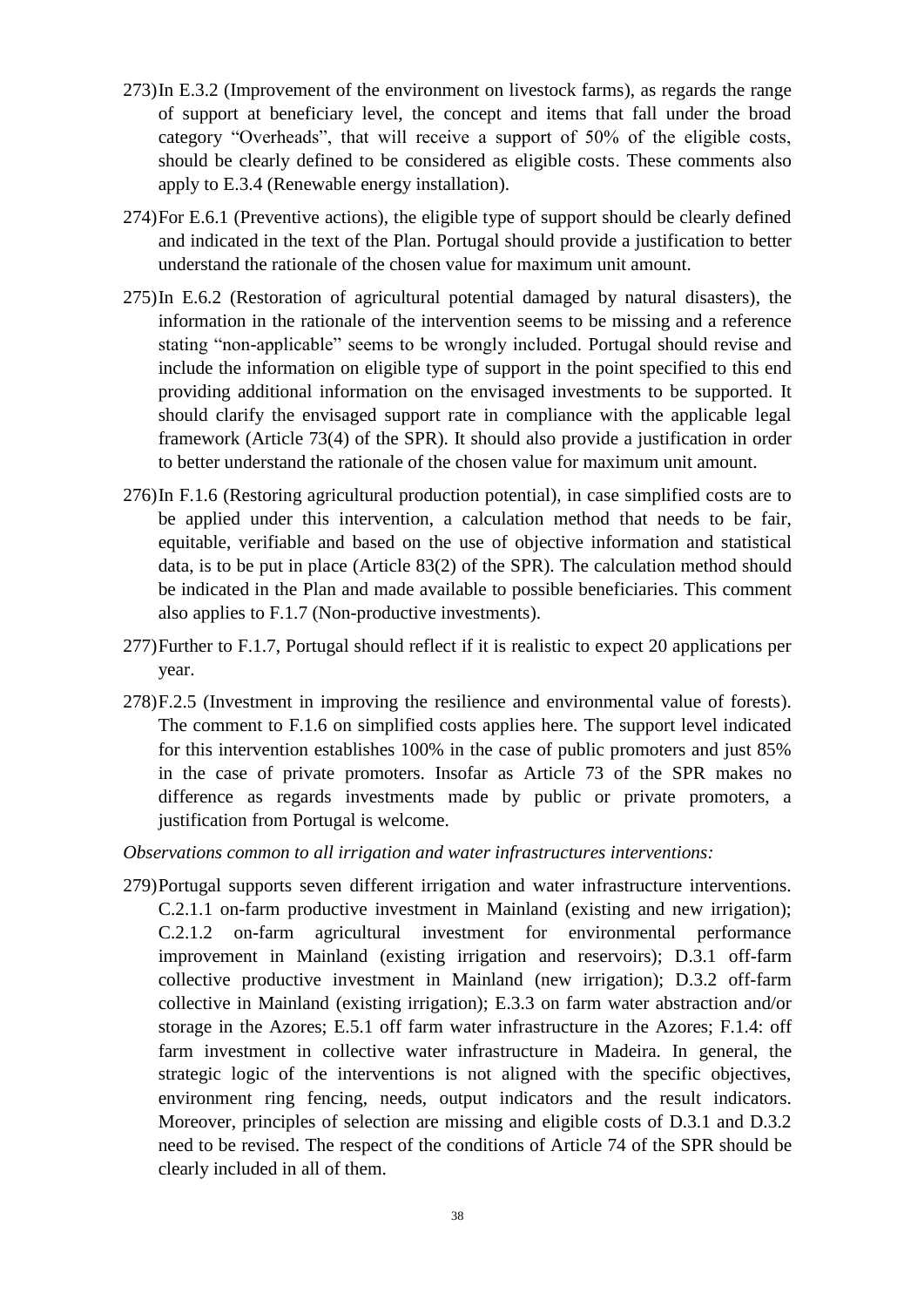- 280)For irrigation in C.2.1.1 and C.2.1.2, the interventions include investments in the improvement of existing irrigation installations; the creation or expansion of reservoirs can also be supported. The investments in irrigation should be presented as a separate intervention due to the specific set of eligibility conditions attached to them. Investments in improvements of existing installations need to be clearly distinguished from those leading to a net increase of irrigated area. This will have implications for the adequate choice of specific objectives and result indicators
- 281)E.5.1 and E.3.3 have the potential to increase the use of water resources for agricultural purposes, particularly in the livestock sector, and there do not appear to be any safeguards regarding water use or water savings or monitoring requirements. Portugal should explain how these interventions will improve resilience as the focus of these interventions appear to fulfill objectives related to the modernization of the agricultural sector.
- 282)As regards the reduction of losses in irrigation water distribution, these are not only specific needs identified for Madeira, but also for the entire territory of Portugal. Portugal should ensure that this applies to all regions.
- 283)For investments in the modernisation of irrigation, the eligibility criteria of a minimum potential water saving of 7.5% and of an effective 5 % reduction in water consumption for water bodies in less than good status appears insufficient to address water scarcity related issues. It is therefore strongly recommended to significantly increase those minimum requirements to achieve the highest possible water savings technically feasible and to results which will significantly contribute to the reduction of water abstraction and the achievement of the WFD objectives by 2027.
- 284)In general, investments in dams or reservoirs should include an assessment to ensure the absence of significant adverse effects on water and to ensure that all requirements of the WFD are met. Such assessment should take into account the cumulated impacts of other infrastructures in the river basin.
- 285)For the support to infrastructures related to sustainable irrigation in the Mainland, there is a need to better identify the scope of the intervention and its links to specific objectives and result indicators; as well as to clarify beneficiaries, adequacy of proposed support rate and choice of output indicator. It should be noted that when the creation of a reservoir is linked to a net increase in irrigated area the provisions of Article 74(6) of the SPR apply. The links to needs, targeting of the intervention, consistency with other interventions and coherence with relevant Annex XII to the SPR and planning tools (WFD, RBMP (upcoming 3rd)) should be completed. Portugal should also add targets to this intervention, which intends to support uses of reclaimed water resources.
- 286)For the "Improving the sustainability of existing irrigation intervention", the "increased storage" is mentioned and the eligibility conditions also refer to "investments that lead to the net increase of the watered area". The latter investments cannot be included under the ring fencing for environment and would rather fit under the intervention for the development of sustainable irrigation.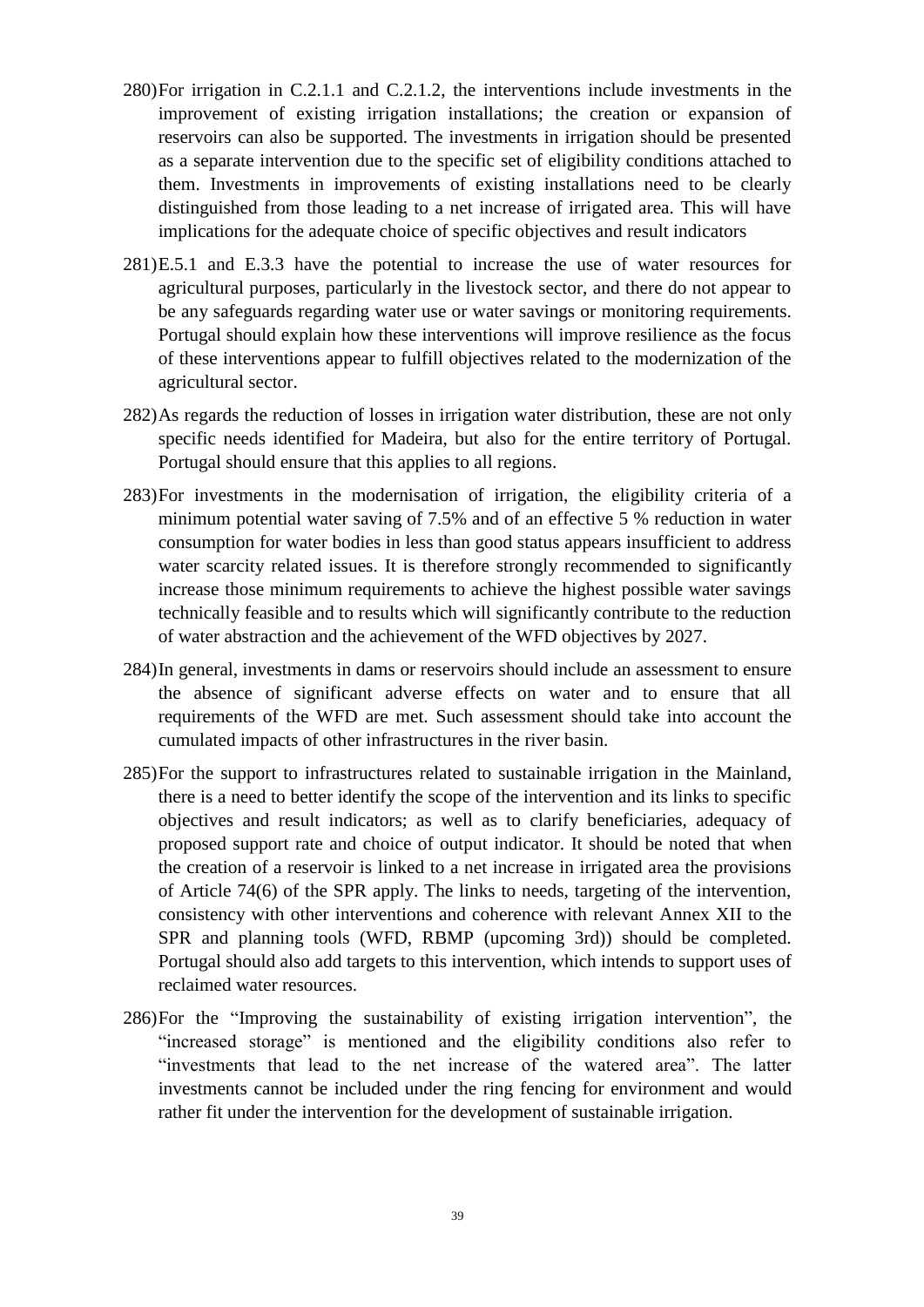- 287)The Commission invites Portugal to revise all the irrigation and water infrastructure interventions to improve consistency, to avoid overlapping and to ensure they are consistent with the need to secure good water status under the WFD.
- 288)On rural infrastructures in the Azores and Madeira, the interventions are linked to different SOs, despite the apparent common rationale. Interventions should be attributed to objectives to which their contribution can be substantial, significant and direct. Portugal should provide additional elements justifying the contribution of the proposed interventions in particular to environmental specific objective. Correspondent output and result indicators should be adjusted where relevant.
- 289)Some sections are not filled in. Portugal should complete the information and fill in all relevant chapters.
- 2.7.4.3. Installation aid (Article 75 of the SPR, section 5 of the Plan)
- 290)The gender gap is still to be recognized between farm managers, in particular among young farmers. Based on these facts, Portugal is invited to put more focus on gender gaps in interventions C.2.2.2, E.7.1, F.1.2 and F.4.1.
- 291)Portugal is invited to provide more information on the content and timeline of the business plan for the interventions where this is missing. Portugal also needs to provide the justification of the unit amount for the interventions where this is missing and justify the application of certain conditions which are no longer entailed by the legal framework. Portugal is also invited to consider whether an intervention on the business start-up could be relevant in the national context to address the identified needs.
- 292)Concerning the installation of young farmers in Mainland, Azores and Madeira, the obligation to be setting up for the 'first time' is no longer included in the legal context. The same goes for the obligation to be 'active farmer'; does Portugal want to include these two conditions? Portugal should change the type of payment from costs incurred to 'lump-sum' (Article 75(4) of the SPR). More information should be provided on the content/timeline of the business plan.
- 2.7.4.4. Risk management (Article 76 of the SPR, section 5 of the Plan)
- 293)The risk management interventions' link to specific objectives differs depending on the concrete interventions. Interventions should be attributed to objectives to which their contribution can be substantial, significant and direct. Portugal should justify the contribution of the proposed interventions in particular to environmental specific objectives. The correspondent output and result indicators should be adjusted where relevant.
- 294)On the concrete design of the interventions, Portugal is requested to indicate the coverage of single or multi-peril losses and explain the reasoning behind the differentiation of support rates. Portugal should also indicate whether the lists of eligible crops are exhaustive or exclude any possible crops, and how this is justified.
- 295)Finally, Portugal should provide additional information on the productivity indexes and their data sources to be used in the framework of methodology for calculation of losses and triggering factors for compensation.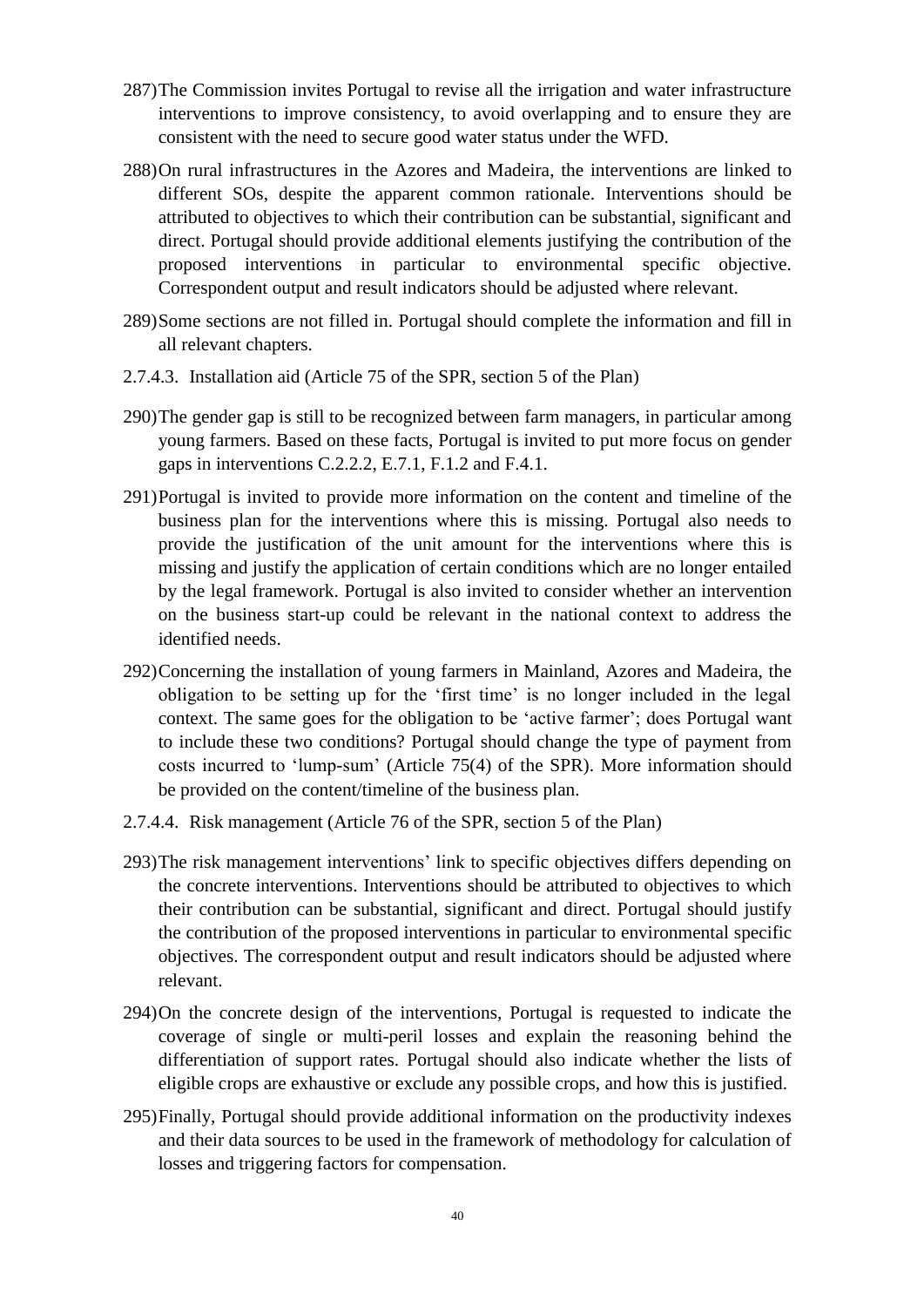### 2.7.4.5. Cooperation (Article 77 of the SPR, section 5 of the Plan)

# *LEADER/CLLD*

296)The intervention logic of SO8, including the LEADER/CLLD intervention, is not clear and needs further explanation, especially the needs (related to SO8) and their link with the interventions. The current text version on the designed interventions is extremely generic and abstract which makes it very difficult to assess the expected added value of the envisaged LEADER/CLLD approach. Portugal is requested to provide additional elements justifying the interventions' objectives aimed at allowing to understand the intervention's rationale; the method and the objectives of the intervention. Other necessary information to be supplied includes eligibility conditions, rates intensity, functions of Local Action Groups (LAGs), output and result indicators. The Commission encourages Portugal to make use of multi-fund also in the Azores and Madeira.

## *Quality schemes*

- 297)The scope of the three interventions related to quality schemes and the intervention logic should be strengthened and more focused on cooperation purposes related to the promotion of EU and/or national recognised quality schemes, taking into account the assessment of needs. The interventions should include the minimum requirements laid down in Article 77(2) of the SPR such as the indication of a cooperation between at least two parties, the new forms of cooperation and the new activities involved.
- 298)Concerning the support for the promotion of quality products in Mainland, Portugal is invited to provide a clear differentiation between the objective of promoting the transfer towards healthy, sustainable diets in Portugal (need COE9N7) and the promotion of EU quality schemes, as well as to align the calendar of the relevant aspects of this intervention with that of Regulation (EU) No 1144/2014 (Promotion of Agricultural Products).
- 299)Portugal is invited to confirm that the interventions concerning quality schemes in the Azores and Madeira support only EU recognized quality schemes and to distinguish the various quality schemes. Portugal is also requested to add the following missing information: principles of selection, the complementarities with sectoral interventions and/or other rural development interventions, and to propose a result indicator of the intervention which is missing.
- 300)The interventions should contribute directly and significantly to one or more SOs. To this purpose, Portugal should revise the proposed SO related to the proposed quality schemes and reconstruct the possible link with SO3 and related Output and Result Indicators.

## *Cooperation*

301)For all cooperation interventions except LEADER/CLLD, Portugal is invited to describe explicitly all the minimum requirements laid down by Article 77 of the SPR, such as new forms of cooperation, including existing ones if starting a new activity, the duration of the cooperation scheme and the involvement of actors.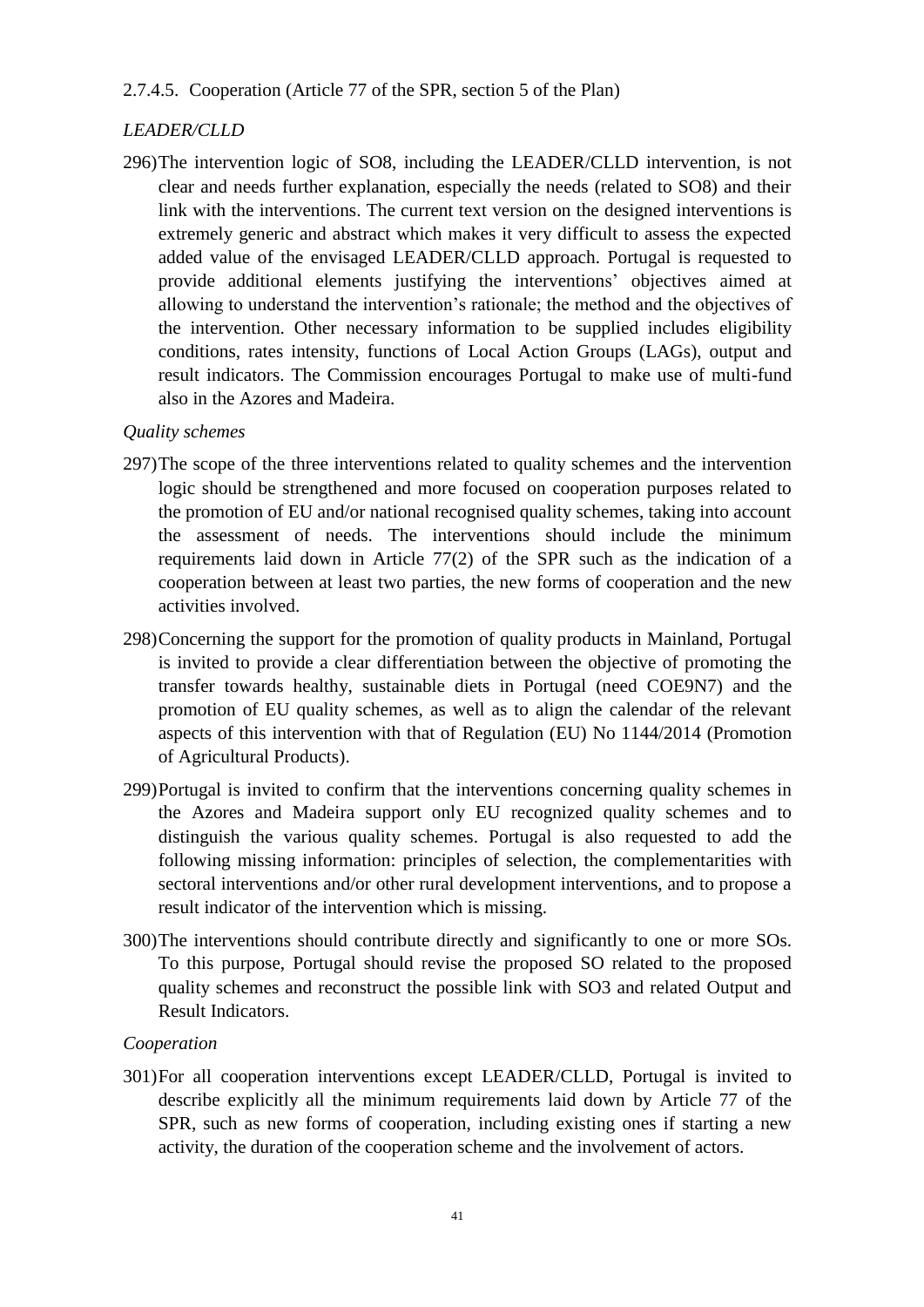- 302)The use of simplified cost options is not contemplated in the majority of cooperation interventions. In order to streamline the administrative procedures following the simplification objective, their use should be considered.
- 303)Concerning the setting-up of producer groups and organisations, although degressivity of payments is contemplated throughout a duration of 5 years, the table contained in section 13 only provides for public support for years 2025 and 2026. According to Article 93 of the SPR, cooperation interventions do not contribute to EAFRD environmental ring-fencing requirements, Portugal should correct the environmental targeting.
- 304) In the intervention C.4.3.3 concerning technical assistance and other forms of cooperation, the intervention logic, the explicit purpose of the proposed cooperation schemes, the activities carried out by the partnerships, the expected outcomes and the added value of the collaborative approaches should be further developed and clarified according to the identified needs and the SO to which the intervention contributes directly and significantly.
- 305)For the intervention on EIP OG Innovation projects in the Mainland, the full support per project is allocated through a lump sum. Moreover, expenditure related to the creation of the OG as well as expenditure related to the implementation of the OG project are mentioned. In this case, Portugal should design different (sub) interventions for the preparation and for the implementation. Preparation costs can easily be covered with lump sums. The cost of the project however will vary, depending on the project plan. Furthermore, it should clarify how bottom-up innovative ideas, collected through innovation support (Article 15(4) of the SPR), will be handled, as the themes seem to be fixed already.
- 306)For the interventions concerning EIP OG in the Azores and Madeira, the amounts per project budgeted are less than EUR 35.000. It should be noted that the maximum amount is below EUR 350,000, therefore they may automatically profit from the proposed exemption in the General Block Exemption Regulation, and 100% support for projects on all nine CAP objectives is possible. Portugal is invited to consider the needs in each of the regions and align the budget in conformity to be able to fund effective innovation projects.
- 307)Portugal should include a clear encouragement or an obligation to have trusted advisors joining the EIP OG projects. Any advisor can bring in practical knowledge, which helps improving the outcomes and are a perfect means to communicate broadly on the project and disseminate the outcomes widely after the project ended. The interactive innovation model in the selection criteria should be used.
- 2.7.4.6. Knowledge exchange and advise (Article 78 of the SPR, section 5 of the Plan)
- 308)These interventions should be able to start as from 2023, since training and advice are not new measures, and a gap between this and the following period is not appropriate. Overall, the budget seems insufficient to have an impact.
- 309)Knowing there is a big motivation to participate, the Commission would like to invite Portugal to explain how the provision of advice and training will be aligned with the specific demands for knowledge and innovation of agricultural holdings.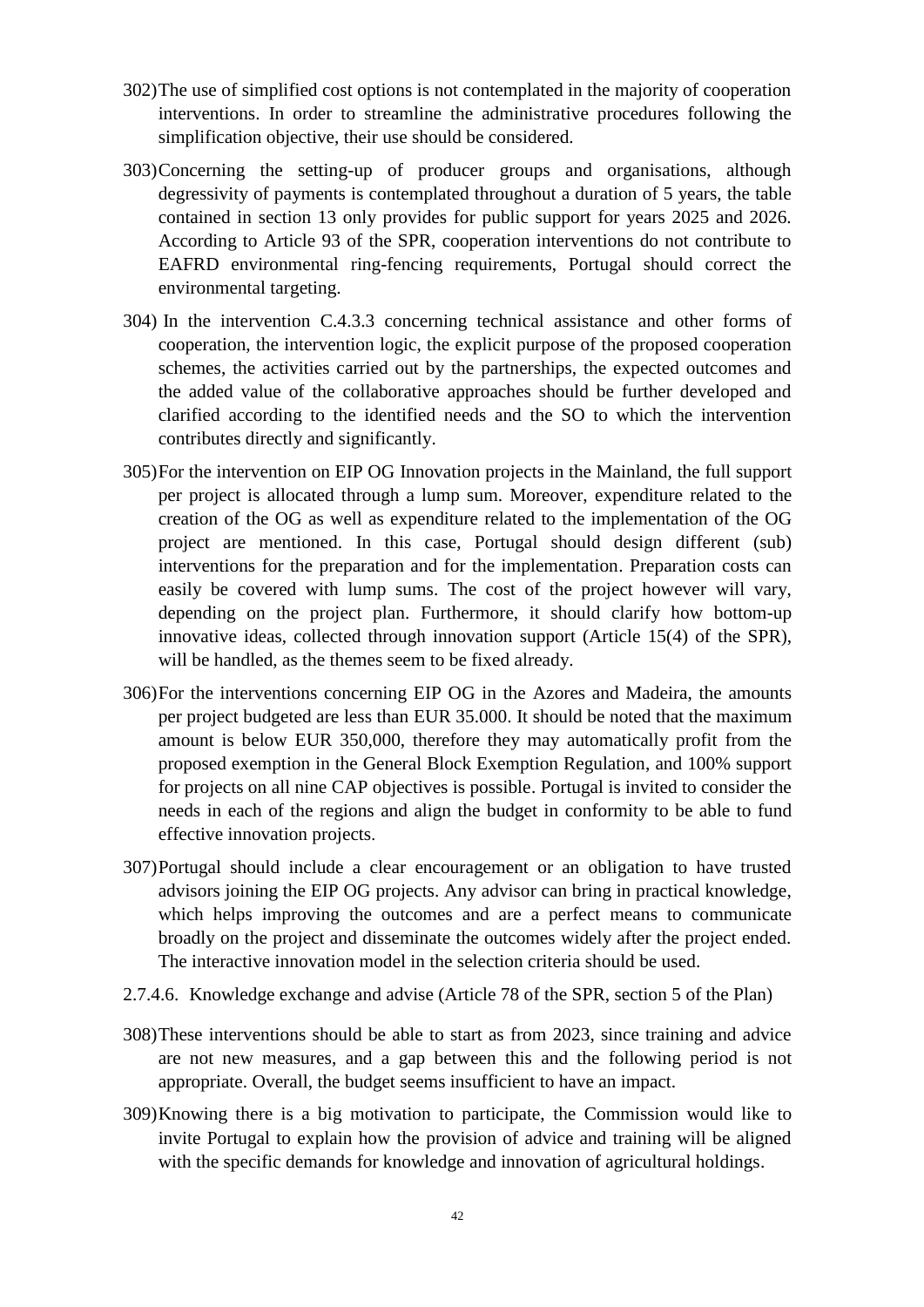- 310)How exactly will the implementation of this intervention be organised and coordinated by the AKIS Coordination Body, taking into account all obligations listed in Article 15(2),(3) and (4) of the SPR, including the implementation modes such as public procurement and the obligatory training of advisors?
- 311)Portugal is invited to reflect how the creation of a back-office of specialist advisors, who collect practice oriented knowledge in close contact with research and up-todate knowledge and innovation through the CAP network EIP database with the latest OG and Horizon projects, could support all services to be put in place, advisors, trainers, as well as education.
- 312)In C.5.2 (Training and information), although SO4 is supposed to be related to this intervention, the needs addressed are not related to it. Portugal is asked to revise the intervention logic, as well as the coherence of the identified needs on section 3 with the needs mentioned in this section. The eligibility conditions related to the specific intervention "Drenagem e estruturação fundiária" is missing. Portugal is requested to include it. The use of simplified cost options is envisaged. However, the calculation methods are not available. Portugal is requested to include a detailed explanation on the methodology to be provided.
- 313)For C.5.3 (Advice), Portugal is requested to illustrate whether the advisory services for Portugal match the obligations concerning coverage of all three fields of sustainability, integration of advisors in the AKIS and impartiality of advice. Will a back-office be organised to ensure efficiency? Overall, the intervention needs further clarification. The use of simplified cost options is contemplated. However, the calculation methods are not available. Portugal is requested to include a detailed explanation on the calculation method.
- 314)In C.5.4 (Agro-environmental and climate knowledge), the rationale of the intervention is quite vague and does not describe the concrete actions that would be supported and how these actions would be implemented. This measure seems more an EIP Operational Group type of measure ("experimenting/testing") supporting environmental objectives than an advisory measure: it does not fit well in the conditions of Article 78 of the SPR. Portugal should further develop the intervention and add R.2. The risk of double funding for the beneficiaries of this intervention is high as the potential beneficiaries already receive support in the framework of the direct payments (SIGPAC). The demarcation between the funding received from the direct payments and in the context of the intervention should be clearly explained. Portugal should also ensure that the beneficiary does not receive aid in the context of the cooperation group using the holding as part of its project.
- 315)In E.1.1 (Vocational training and skills acquisition), Portugal is requested to clarify what are the approval and certification criteria for beneficiaries. The link with the description of the envisaged AKIS in section 8 is not clear, in particular how the integration and/or contacts with the other training actions foreseen at national level will be ensured.
- 316)Regarding E.2.1 (Creation of Farm Advisory Services), the link with the description of the AKIS is not clear, in particular how the integration and/or contacts with the other knowledge exchange actions foreseen at national level will be done. Delimitation with similar actions provided by other public bodies should be ensured.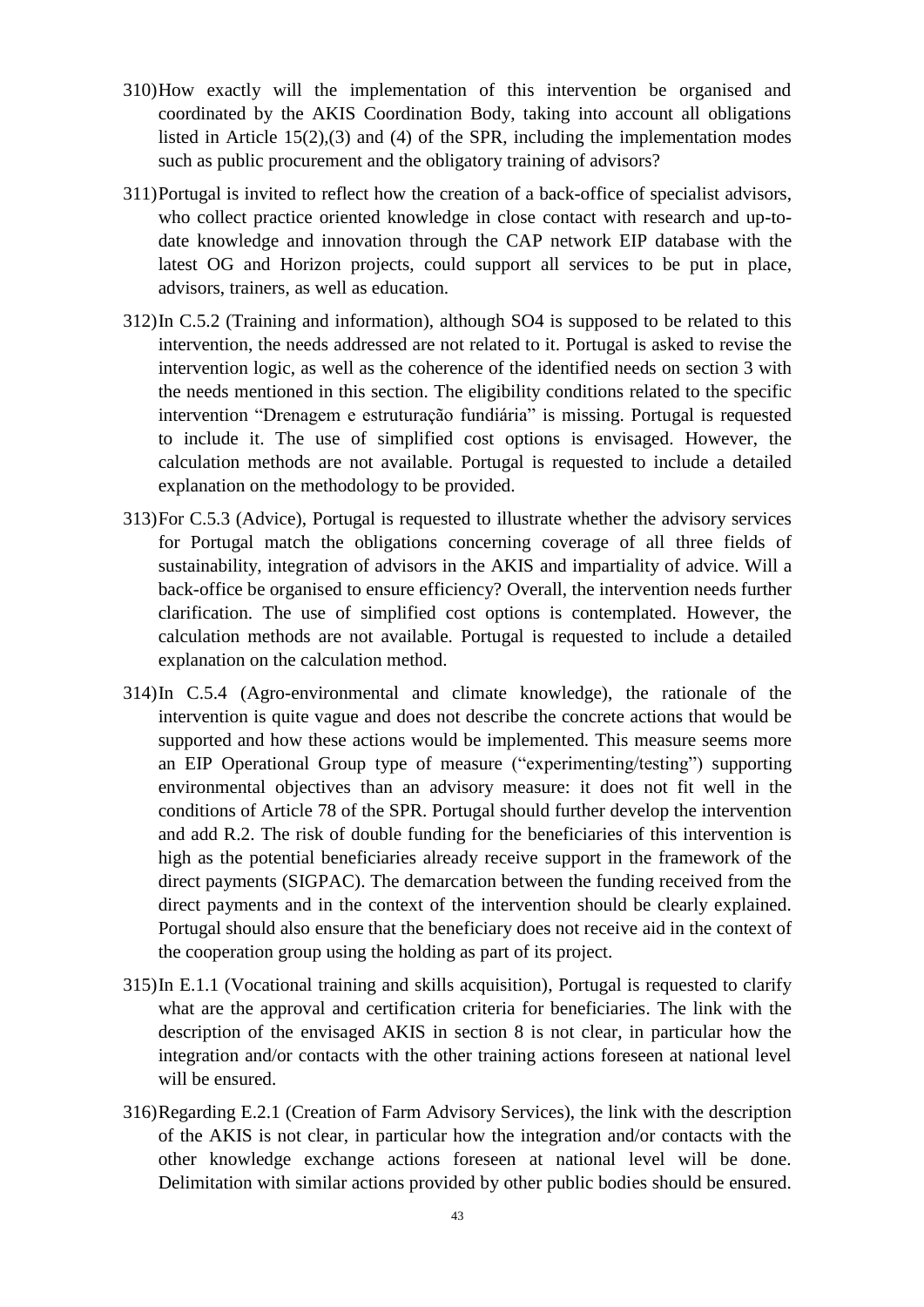On the basis of the detected needs, Portugal should clearly define the list of wanted thematic areas. The consistency of the table in section 13 should be revised. For years 2027 onwards, there is no total public expenditure foreseen while there are unit amounts planned for these years.

- 317)In E.2.2 (Creation of Forest Advisory Services), the link with the description of the AKIS is not clear, in particular how the integration and/or contacts with the other training actions foreseen at national level will be done. Delimitation with similar actions provided by other public bodies should be ensured. On the basis of the detected needs a list of wanted thematic areas should be defined. Portugal foresees degressivity of payments. Given the fact that such payments should be available throughout the duration of the Plan, Portugal is invited to justify the proposed degressivity.
- 318)Regarding E.2.3 (Provision of farm advisory services), the link with the description of the AKIS is not clear, in particular how the integration and/or contacts with the other knowledge exchange actions foreseen at national level will be done. Delimitation with similar actions provided by other public bodies should be ensured. The list of thematic areas is very short and does not include the minimum provided for in Article 15(4) of the SPR.
- 319)In E.2.4 (Provision of Forest Counselling Services), the link with the description of the AKIS is not clear, in particular how the integration and/or contacts with the other training actions foreseen at national level will be done. Delimitation with similar actions provided by other public bodies should be ensured. On the basis of the detected needs a list of wanted thematic areas should be defined.
- 320)In F.11.1 (Vocational training), Portugal is requested to inform of the criteria to be approved as training organisation and why is public procurement needed. Portugal should explain the link with the description of the AKIS, in particular how the integration and/or contacts with the other knowledge exchange actions foreseen at national level will be ensured.
- 321)In E.1.1, F.11.1, and F.12.2, the use of simplified cost options is contemplated. However, the calculation methods are not available. Portugal is requested to include a detailed explanation on the calculation method.
- 322)In F.11.2 (Information actions), Portugal should clarify the different elements between F.11.1 and F.11.2. For simplification, both interventions may be merged, or in any case they should work more with more synergy and profit from other AKIS actions. The Commission advises Portugal to focus this intervention on demonstrations on genuine farms working under real production conditions.
- 323)Regarding F.12.2 (Use of Advice Services), the scope of the intervention is not well described. A more detailed explanation on the concrete areas of advice would be useful. The description of the intervention addresses both advice to farmers and the training of advisors, but it is not clear how the budget will be distributed between the two sub-interventions. The link with the description of the AKIS is not clear, in particular how the integration and/or contacts with the other actions foreseen at national level will be ensured. The mentioned eligibility conditions are not in the EU rules anymore. Portugal is asked to justify why it is keeping them, since they may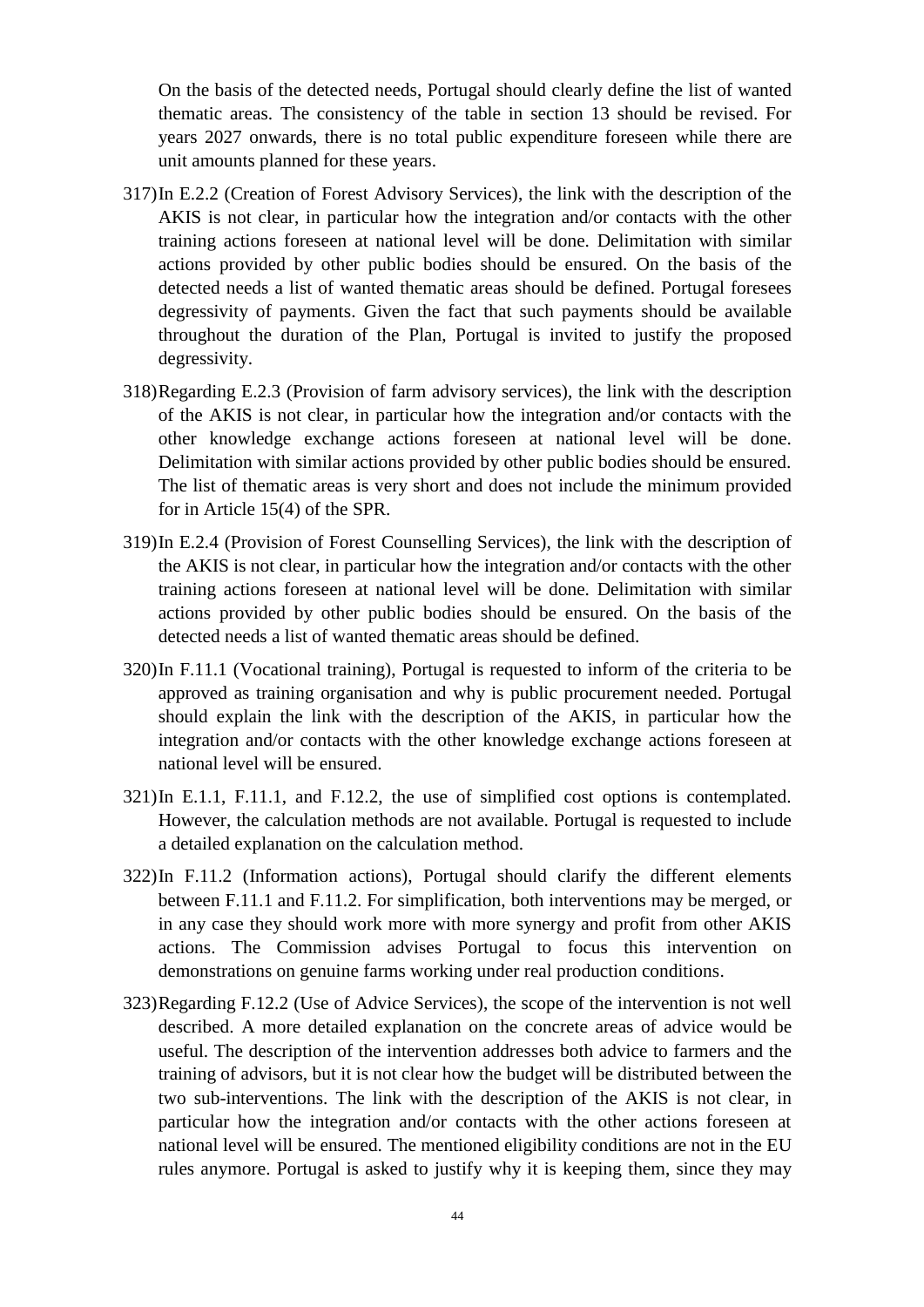limit the effectivity of the intervention. Adding result indicator R.2 would be suitable for this kind of intervention, aiming at the provision of advice and the training of advisors.

- 324)Portugal is asked to check the amounts entered in section 5.3 for year 2029 for interventions C.5.2 and C.5.3. There might be a typo as they return different contribution rates from other years.
- 2.7.4.7. Financial instruments (Article 80 of the SPR, section 4.6 of the Plan)
- 325)It is the Commission's understanding that the financial instruments planned will be only operational in the Madeira region. There is no justification for this limited scope of implementation. Portugal is requested to clarify until when the current Financial Instruments under the Rural Development Programme of Mainland 2014- 2022 will be implemented and whether a new one is foreseen under the Plan afterwards (alongside all necessary information about its strategic use and contribution, interventions to be covered, etc.). Portugal should summarize the justification for using financial instruments, i.e. main challenges in access to finance, as currently under justification in section 4.6 there is only a list of objectives and targeted projects. In this context the strategy for competiveness needs to be improved as Financial Instruments are omitted from it.
- 326)Moreover, Portugal has to provide a reasonable explanation why financial instruments are planned to finance only 10% of the supported projects' costs or whether the 10% rate relates to the applicable support rate under financial instruments, which also needs to be justified, because it is too low.
- 327)In case of interventions F.1.1, F.1.2, F.1.3, F.2.6 Portugal should complete and revise the information on the use of the financial instrument including eligibility conditions, types of final recipients and support rates which are not differentiated for financial instruments, the same detailed rules apply as defined currently in general. The general principles and specificities for controlling financial instruments has to be defined in section 7.3.

#### **3. FINANCIAL OVERVIEW TABLE**

- 328)Concerning the financial plan, in accordance with Article 156 of the SPR, the sum of all payments made during a given financial year for a sector, cannot exceed the financial allocations referred to in Article 88 of the SPR for that given financial year for that sector. As regards the type of interventions in certain sectors defined in Article 42 of the SPR, expenditure that will be paid in 2023 or in the subsequent financial years relating to measures implemented under Regulation (EU) No 1308/2013 for these same sectors shall not be entered in the Annual indicative financial allocations under section 5 or in the Financial Overview table under Section 6 of the Plan.
- 329)Although the flexibility transfer from the EAFRD to Pillar I for financial year 2023 has been correctly included in line 24 of the financial overview table in SFC, Portugal should include in line 26 the transfer of the estimated product of reduction from Pillar I to EAFRD, for financial year 2023, as notified to the Commission by 1 August 2021 (EUR 80 000).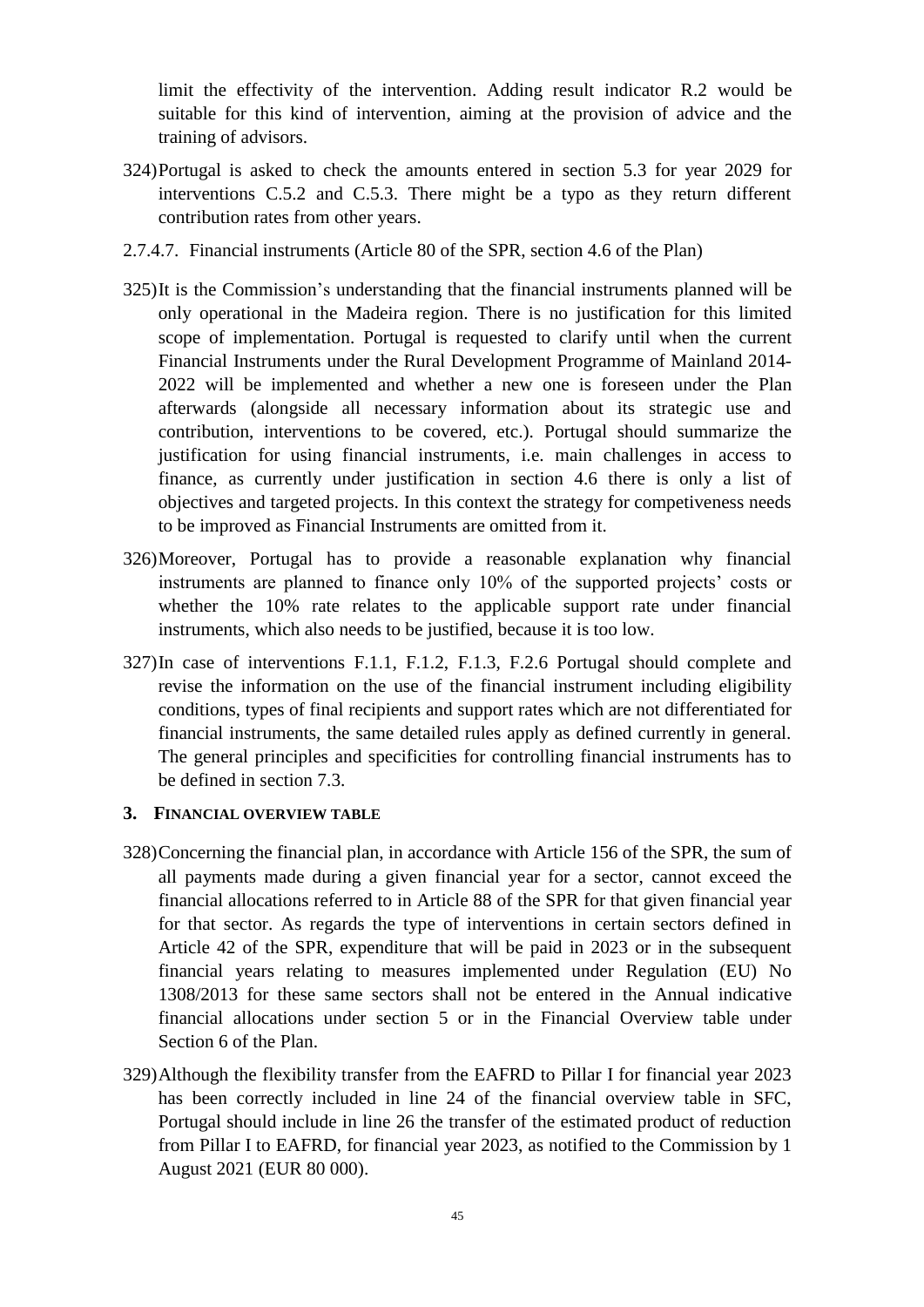- 330)The Commission takes note that there is no amount foreseen for wine for financial year 2023 in the financing plan. It should be noted that the possibility to include an amount for wine for 2023 will be available in SFC with the subsequent submissions.
- 331)Finally, concerning the wine sector and the outermost regions (total and environment amounts), the annual indicative financial allocations under section 5 of the Plan as well as total environmental and climate ring-fencing and Article 73 and 74 of the SPR in the Mainland, do not correspond to the planned amounts in the Financial Overview table under section 6 of SFC. Therefore, Portugal is invited to revise the financial plan in section 6 of the Plan.

## **4. CAP PLAN GOVERNANCE, EXCLUDING CONTROLS AND PENALTIES**

- 332) In section 7.1 (Identification of governance and coordination bodies), as regards the monitoring and evaluation bodies, Portugal is invited to complete the description of the set up and organisation of the Competent Authority as defined by the applicable Regulations, in particular identifying the role played by each of the bodies in obtaining and processing the indicators needed for the required reports and the IT systems used.
- 333)Portugal is reminded to ensure a balanced representation of the relevant bodies in the monitoring committee concerning women, youth and the interests of people in disadvantaged situations.
- 334)Portugal is invited to identify the composition of the Monitoring Committee, along with how it will ensure its independence from the Managing Authority as well identify the role of the delegated and intermediate bodies of the Control Bodies. Moreover, a description of the set-up of the Competent Authority and of how it will carry out its ongoing supervision of the work of the Paying Agency as well as a description and its compliance with the accreditation criteria should be provided.
- 335)In section 7.2 (Description of the monitoring and reporting structure), Portugal is invited to describe the IT systems and databases developed for the extraction, compilation and reporting of data to be used for performance reporting, reconciliation and verification purposes, along with the controls in place to ensure the reliability of the underlying data.
- 336) With regard to sections 7.3, 7.4 and 7.5, comments will be delivered by the Commission services in a separate communication.

## **5. ANNEXES**

- 337)In Annex I, Portugal is invited to include the main recommendations of the strategic environmental assessment (SEA) taking into account the results of the public consultation and provide the link to the complete and finalised SEA report.
- 338)In Annex II, Portugal is invited to complete the SWOT analysis.
- 339)In Annex III concerning the consultation of the partners, given the strong feedback from environmental and climate Portuguese NGO on the extent of consultation on the Plan, Portugal is invited to complete Annex III with more details on how the consultation was carried on.